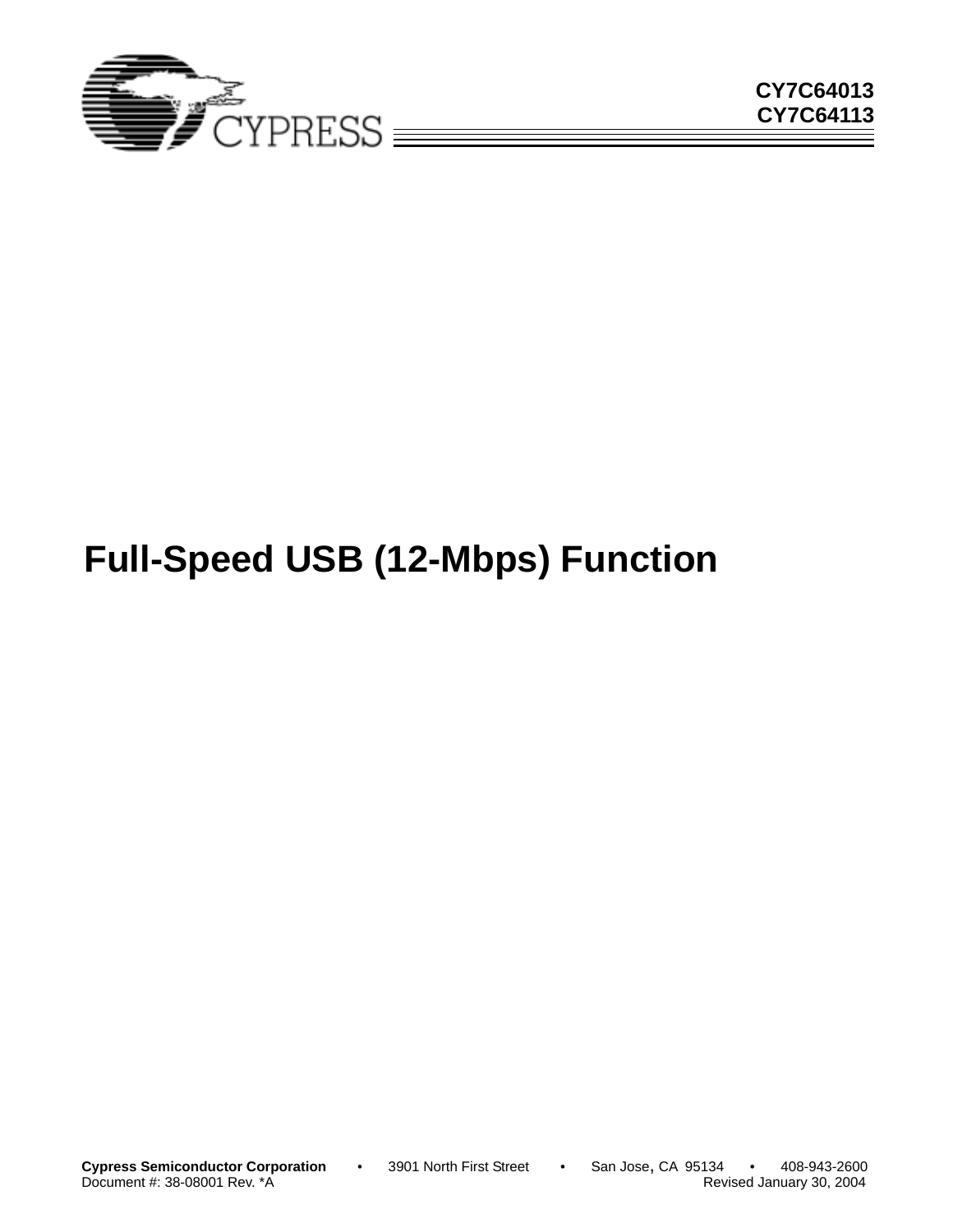

## **TABLE OF CONTENTS**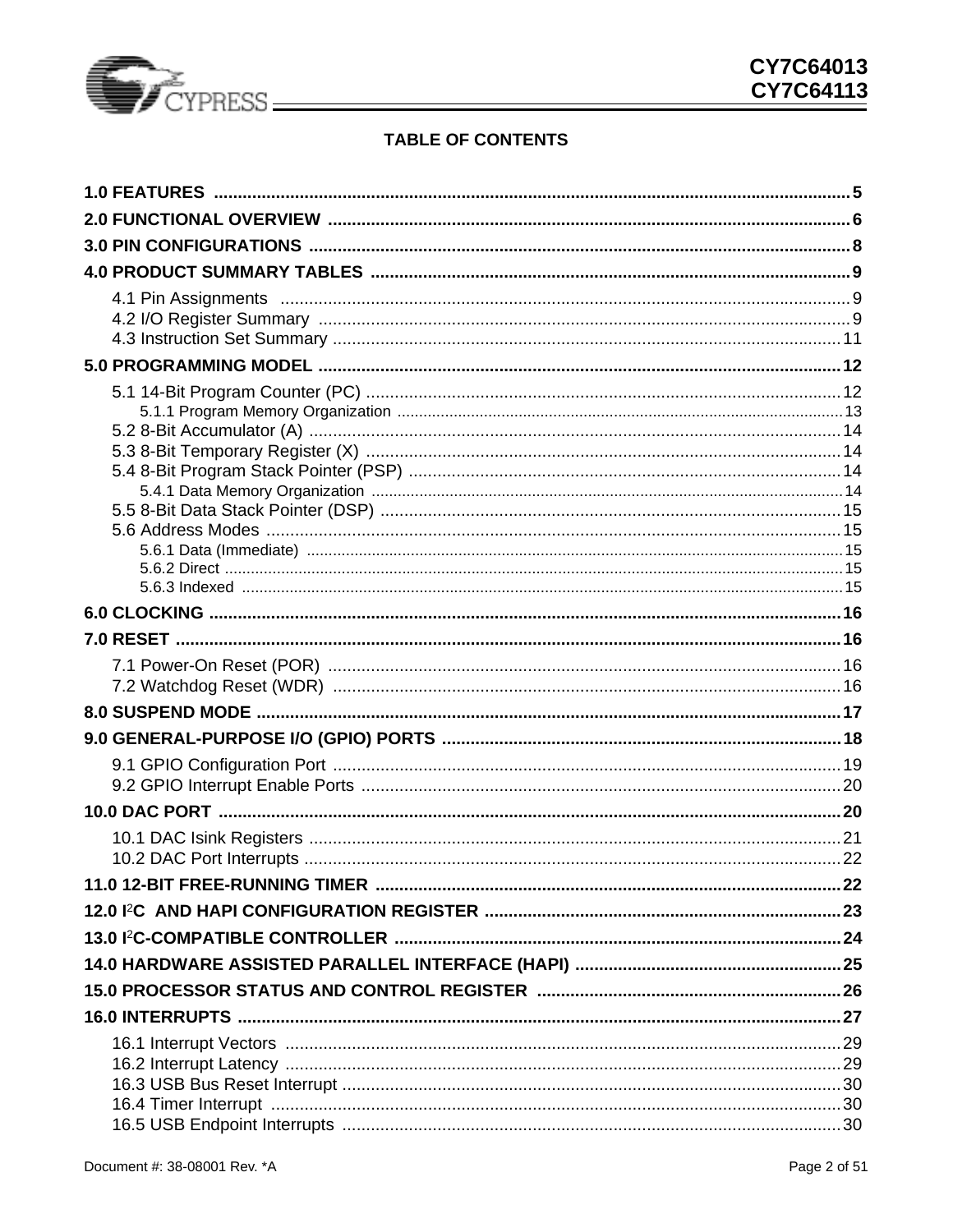

## **TABLE OF CONTENTS**

| <b>23.0 ELECTRICAL CHARACTERISTICS</b>                                        |  |
|-------------------------------------------------------------------------------|--|
| FOSC = 6 MHZ; OPERATING TEMPERATURE = 0 TO 70°C, $V_{CC}$ = 4.0V TO 5.25V  44 |  |
|                                                                               |  |
|                                                                               |  |
|                                                                               |  |
|                                                                               |  |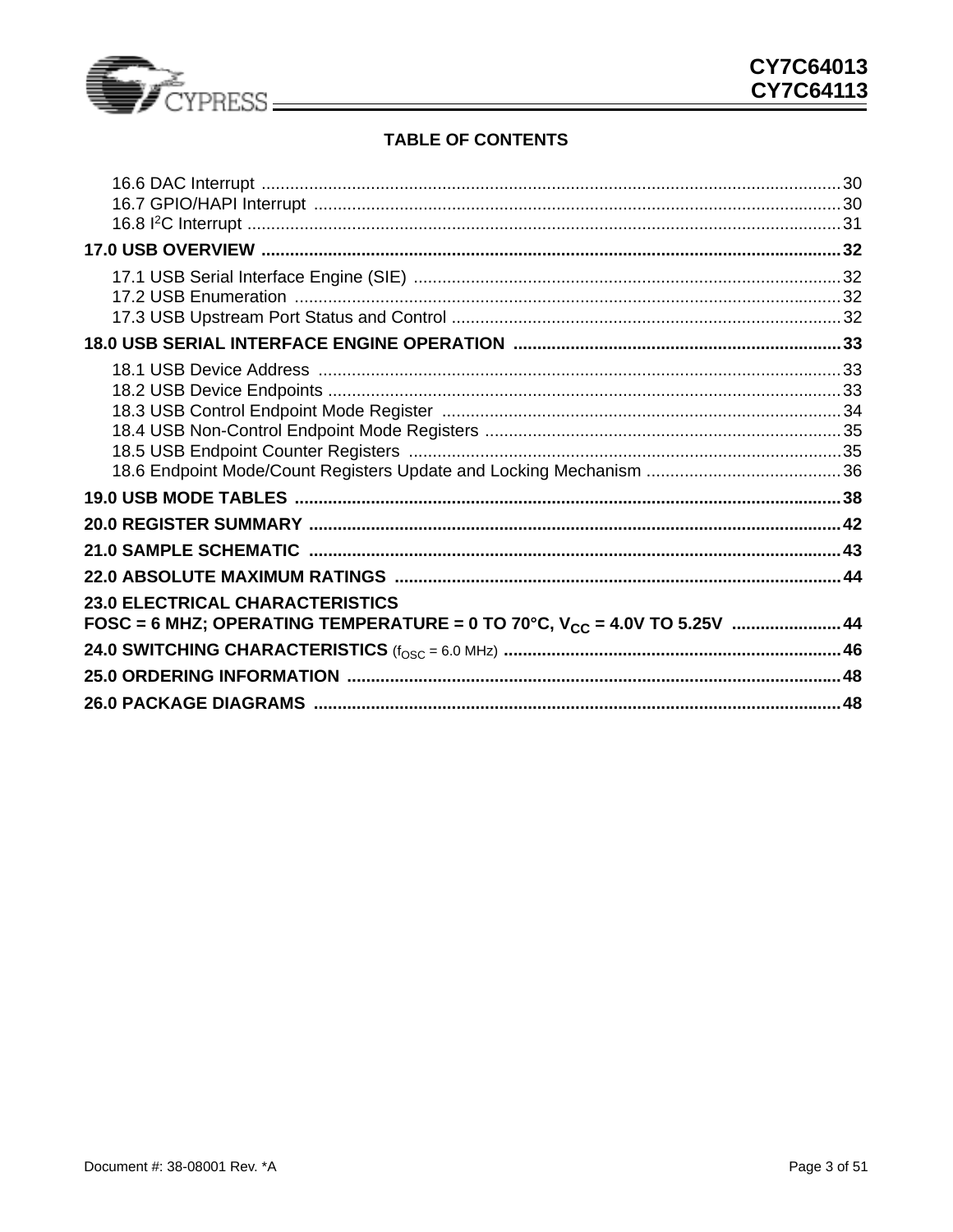

## **LIST OF FIGURES**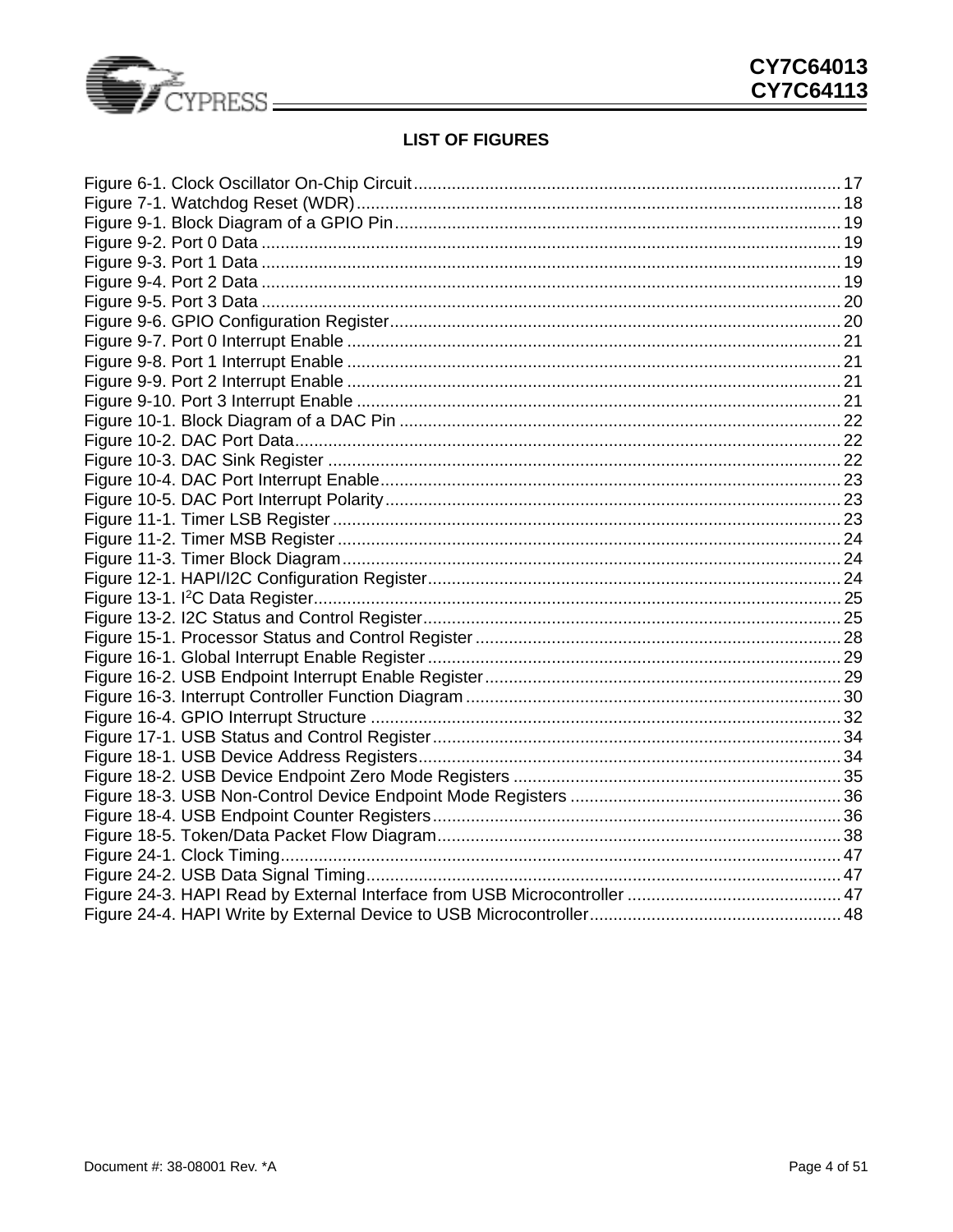

## **LIST OF TABLES**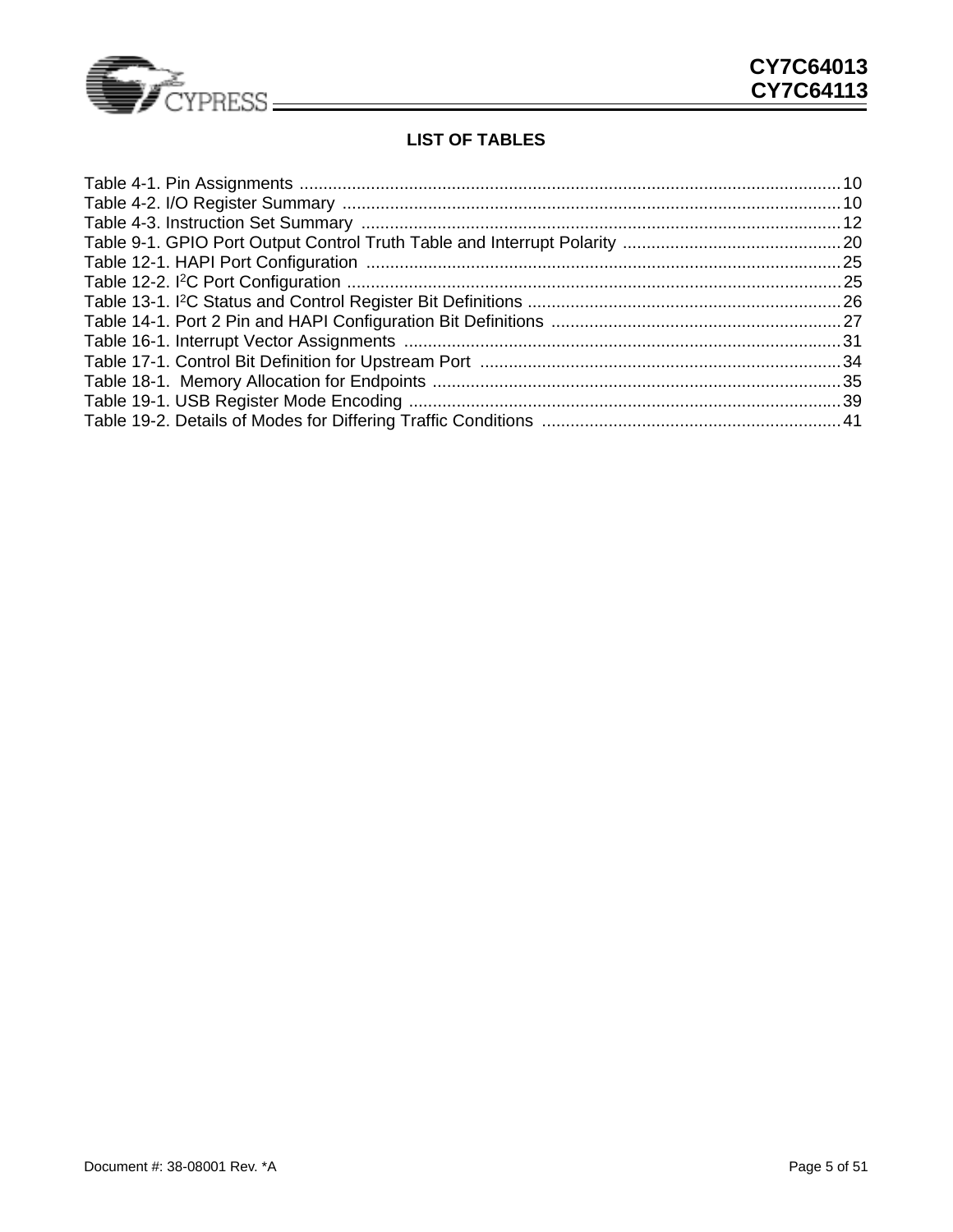

### <span id="page-5-0"></span>**1.0 Features**

- **Full-speed USB Microcontroller**
- **8-bit USB Optimized Microcontroller**
	- **Harvard architecture**
	- **6-MHz external clock source**
	- **12-MHz internal CPU clock**
	- **48-MHz internal clock**
- **Internal memory**
	- **256 bytes of RAM**
	- **8 KB of PROM (CY7C64013, CY7C64113)**
- **Integrated Master/Slave I2C-compatible Controller (100 kHz) enabled through General-Purpose I/O (GPIO) pins**
- **Hardware Assisted Parallel Interface (HAPI) for data transfer to external devices**
- **I/O ports**
	- **Three GPIO ports (Port 0 to 2) capable of sinking 7 mA per pin (typical)**
	- **An additional GPIO port (Port 3) capable of sinking 12 mA per pin (typical) for high current requirements: LEDs**
	- **Higher current drive achievable by connecting multiple GPIO pins together to drive a common output**
	- **Each GPIO port can be configured as inputs with internal pull-ups or open drain outputs or traditional CMOS outputs**
	- **A Digital to Analog Conversion (DAC) port with programmable current sink outputs is available on the CY7C64113 devices**
	- **Maskable interrupts on all I/O pins**
- **12-bit free-running timer with one microsecond clock ticks**
- **Watchdog Timer (WDT)**
- **Internal Power-On Reset (POR)**
- **USB Specification Compliance**
	- **Conforms to USB Specification, Version 1.1**
	- **Conforms to USB HID Specification, Version 1.1**
	- **Supports up to five user configured endpoints**
		- **Up to four 8-byte data endpoints**

**Up to two 32-byte data endpoints**

- **Integrated USB transceivers**
- **Improved output drivers to reduce EMI**
- **Operating voltage from 4.0V to 5.5V DC**
- **Operating temperature from 0 to 70 degrees Celsius**
	- **CY7C64013 available in 28-pin SOIC and 28-pin PDIP packages**
	- **CY7C64113 available in 48-pin SSOP packages**
- **Industry-standard programmer support**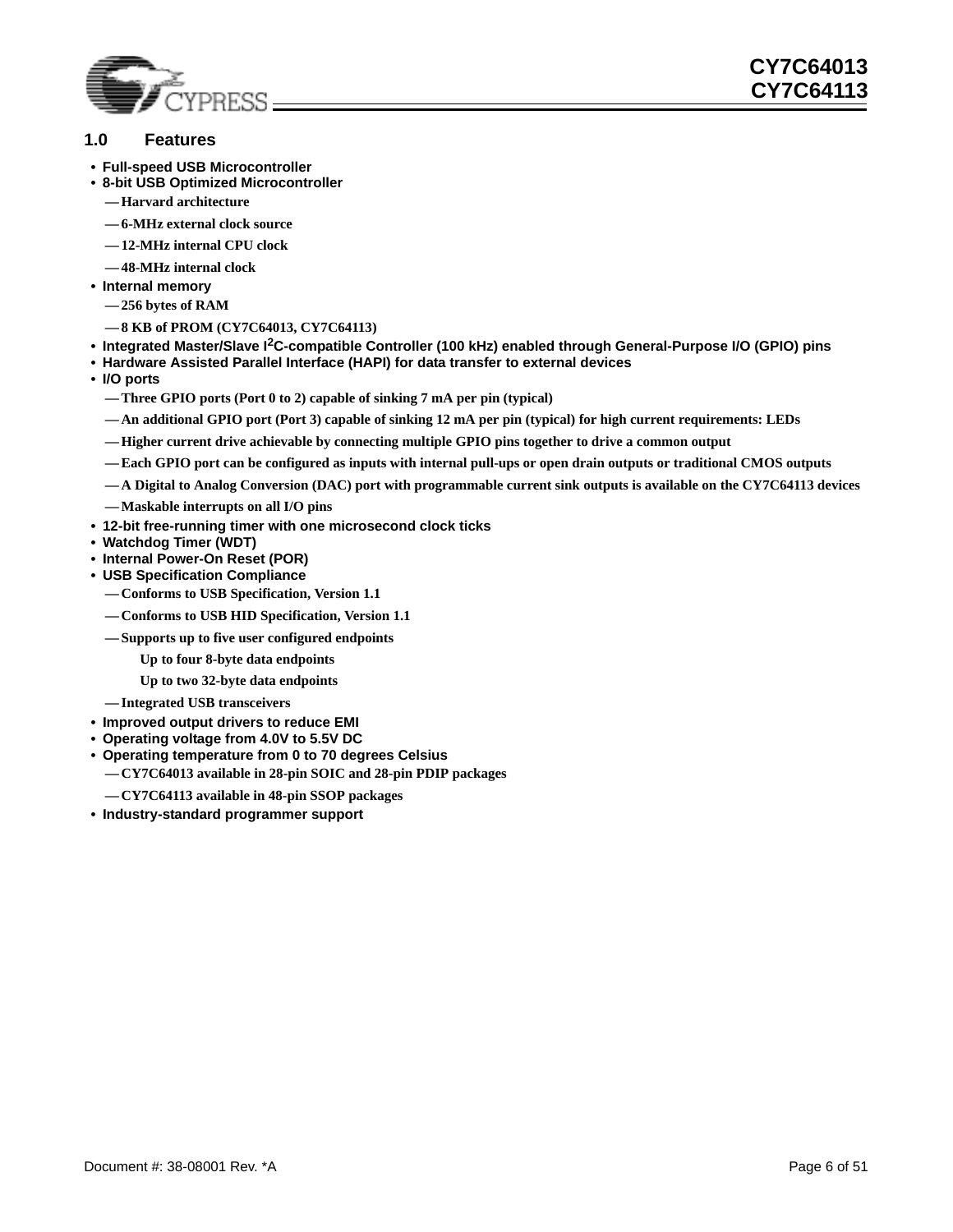

### <span id="page-6-0"></span>**2.0 Functional Overview**

The CY7C64013 and CY7C64113 are 8-bit One Time Programmable microcontrollers that are designed for full-speed USB applications. The instruction set has been optimized specifically for USB operations, although the microcontrollers can be used for a variety of non-USB embedded applications.

#### **GPIO**

The CY7C64013 features 19 GPIO pins to support USB and other applications. The I/O pins are grouped into three ports (P0[7:0], P1[2:0], P2[6:2], P3[2:0]) where each port can be configured as inputs with internal pull-ups, open drain outputs, or traditional CMOS outputs. There are 16 GPIO pins (Ports 0 and 1) which are rated at 7 mA typical sink current. Port 3 pins are rated at 12 mA typical sink current, a current sufficient to drive LEDs. Multiple GPIO pins can be connected together to drive a single output for more drive current capacity. Additionally, each GPIO can be used to generate a GPIO interrupt to the microcontroller. All of the GPIO interrupts share the same "GPIO" interrupt vector.

The CY7C64113 has 32 GPIO pins (P0[7:0], P1[7:0], P2[7:0], P3[7:0])

#### **DAC**

The 64113 has four programmable sink current I/O pins (DAC) pins (P4[7,2:0]). Every DAC pin includes an integrated 14-kΩ pullup resistor. When a '1' is written to a DAC I/O pin, the output current sink is disabled and the output pin is driven HIGH by the internal pull-up resistor. When a '0' is written to a DAC I/O pin, the internal pull-up resistor is disabled and the output pin provides the programmed amount of sink current. A DAC I/O pin can be used as an input with an internal pull-up by writing a '1' to the pin.

The sink current for each DAC I/O pin can be individually programmed to one of 16 values using dedicated Isink registers. DAC bits P4[1:0] can be used as high-current outputs with a programmable sink current range of 3.2 to 16 mA (typical). DAC bits P4[7,2] have a programmable current sink range of 0.2 to 1.0 mA (typical). Multiple DAC pins can be connected together to drive a single output that requires more sink current capacity. Each I/O pin can be used to generate a DAC interrupt to the microcontroller. Also, the interrupt polarity for each DAC I/O pin is individually programmable.

#### **Clock**

The microcontroller uses an external 6-MHz crystal and an internal oscillator to provide a reference to an internal PLL-based clock generator. This technology allows the customer application to use an inexpensive 6-MHz fundamental crystal that reduces the clock-related noise emissions (EMI). A PLL clock generator provides the 6-, 12-, and 48-MHz clock signals for distribution within the microcontroller.

#### **Memory**

The CY7C64013 and CY7C64113 have 8 KB of PROM.

#### **Power on Reset, Watchdog and Free running Time**

These parts include power-on reset logic, a Watchdog timer, and a 12-bit free-running timer. The power-on reset (POR) logic detects when power is applied to the device, resets the logic to a known state, and begins executing instructions at PROM address 0x0000. The Watchdog timer is used to ensure the microcontroller recovers after a period of inactivity. The firmware may become inactive for a variety of reasons, including errors in the code or a hardware failure such as waiting for an interrupt that never occurs.

#### **I2C and HAPI Interface**

The microcontroller can communicate with external electronics through the GPIO pins. An I<sup>2</sup>C-compatible interface accommodates a 100-kHz serial link with an external device. There is also a Hardware Assisted Parallel Interface (HAPI) which can be used to transfer data to an external device.

#### **Timer**

The free-running 12-bit timer clocked at 1 MHz provides two interrupt sources, 128-µs and 1.024-ms. The timer can be used to measure the duration of an event under firmware control by reading the timer at the start of the event and after the event is complete. The difference between the two readings indicates the duration of the event in microseconds. The upper four bits of the timer are latched into an internal register when the firmware reads the lower eight bits. A read from the upper four bits actually reads data from the internal register, instead of the timer. This feature eliminates the need for firmware to try to compensate if the upper four bits increment immediately after the lower eight bits are read.

#### **Interrupts**

The microcontroller supports 11 maskable interrupts in the vectored interrupt controller. Interrupt sources include the USB Bus Reset interrupt, the 128-µs (bit 6) and 1.024-ms (bit 9) outputs from the free-running timer, five USB endpoints, the DAC port, the GPIO ports, and the  $I^2C$ -compatible master mode interface. The timer bits cause an interrupt (if enabled) when the bit toggles from LOW '0' to HIGH '1.' The USB endpoints interrupt after the USB host has written data to the endpoint FIFO or after the USB controller sends a packet to the USB host. The DAC ports have an additional level of masking that allows the user to select which DAC inputs can cause a DAC interrupt. The GPIO ports also have a level of masking to select which GPIO inputs can cause a GPIO interrupt. For additional flexibility, the input transition polarity that causes an interrupt is programmable for each pin of the DAC port. Input transition polarity can be programmed for each GPIO port as part of the port configuration. The interrupt polarity can be rising edge ('0' to '1') or falling edge ('1' to '0').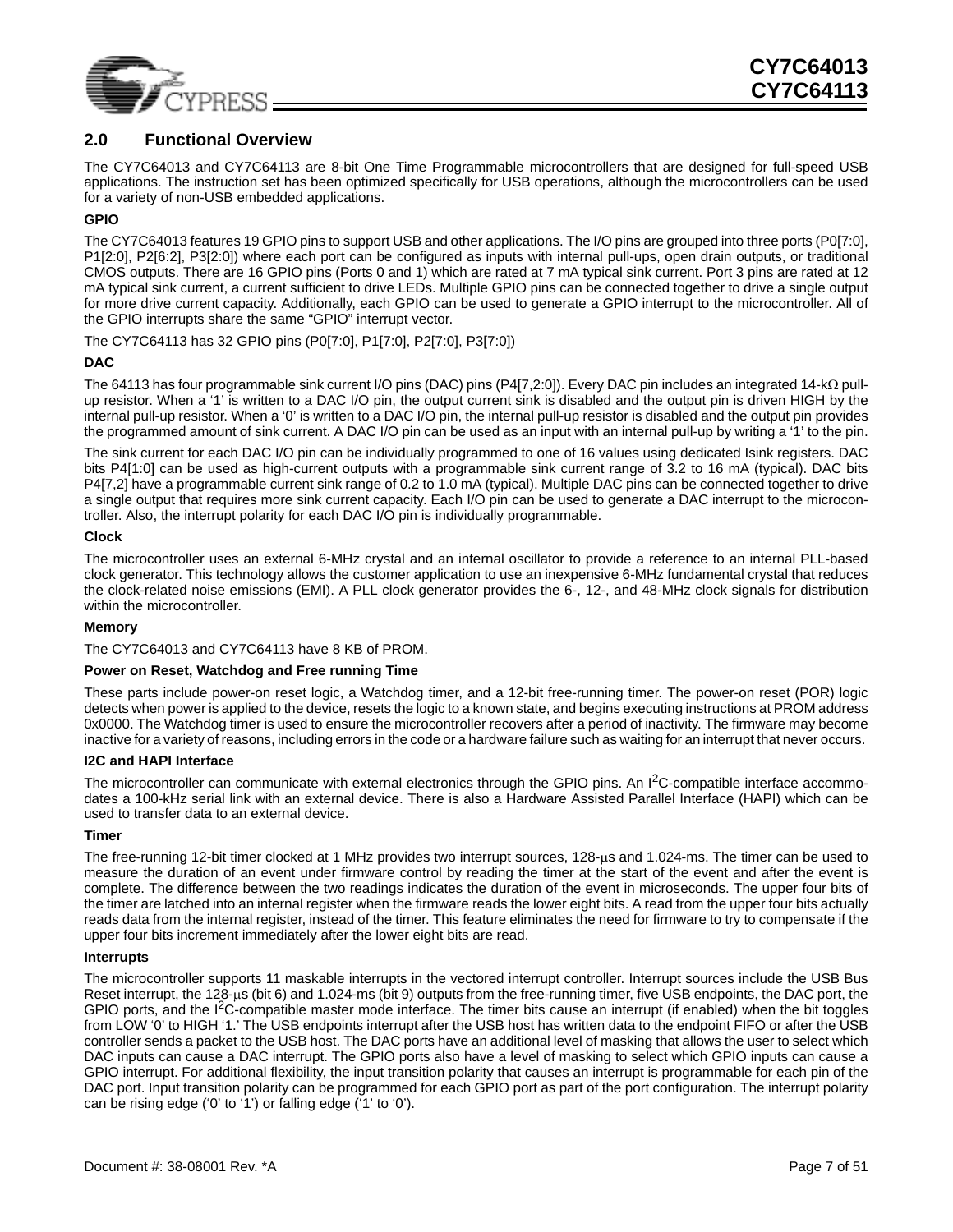

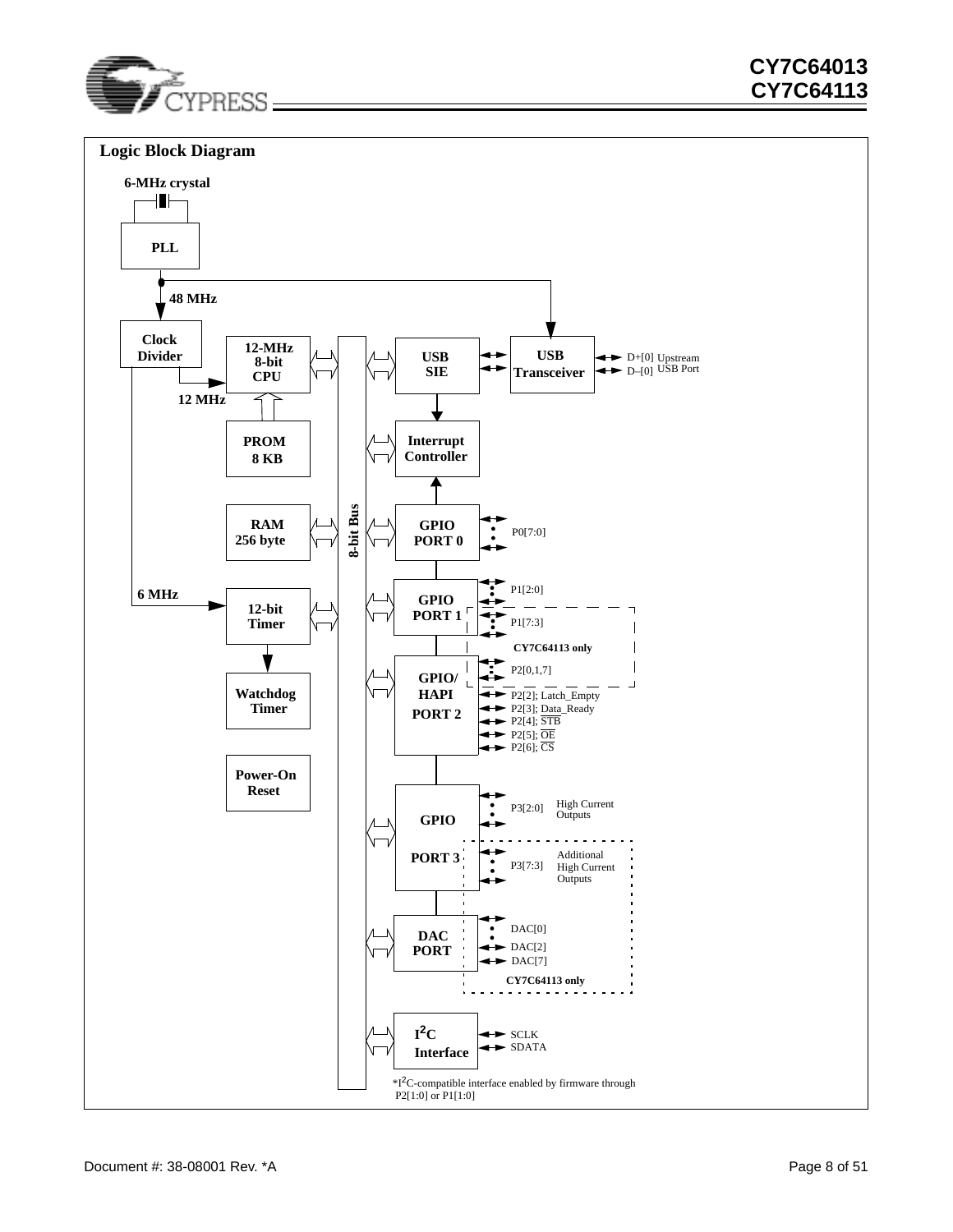

### <span id="page-8-0"></span>**3.0 Pin Configurations**

#### **TOP VIEW**

### **CY7C64013**

#### **28-pin PDIP**

XTALIN

XTALOUT

 $\rm{V}_{\rm{REF}}$  $P1[1]$ GND  $\Box$  $P3[1]$  $D+[0]$  $D-[0]$  $P2[3]$ P2[5] P0[7] P0[5] P0[3] P0[1]

 $\Box$ 

 $\Box$ 

 $\Box$ 

 $\Box$ 다

 $\Box$ 

 $\Box$ 

10 8

15

17 16

19 18

21 20

23 22

25 24

26

28 27

 $\Box$  V<sub>CC</sub> **P1[0]**  $\Box$  P1[2] P3[0] P3[2] P2[2] GND  $P2[4]$ 

 $\Box$ 

口

口

▯

**P2[6]**  ${\rm V_{PP}}$ P0[0] P0[2] P0[4]  $\Box$  P0[6]

### **CY7C64113 48-pin SSOP**

| <b>XTALOUT</b> | 1  | 48 | $V_{CC}$           |
|----------------|----|----|--------------------|
| <b>XTALIN</b>  | 2  | 47 | P1[1]              |
| $V_{REF}$      | 3  | 46 | P1[0]              |
| P1[3]          | 4  | 45 | P1[2]              |
| P1[5]          | 5  | 44 | P1[4]              |
| P1[7]          | 6  | 43 | P <sub>1</sub> [6] |
| P3[1]          | 7  | 42 | P3[0]              |
| $D+[0]$        | 8  | 41 | P3[2]              |
| $D-[0]$        | 9  | 40 | <b>GND</b>         |
| P3[3]          | 10 | 39 | P3[4]              |
| <b>GND</b>     | 11 | 38 | NC                 |
| P3[5]          | 12 | 37 | P3[6]              |
| P3[7]          | 13 | 36 | P2[0]              |
| P2[1]          | 14 | 35 | P2[2]              |
| P2[3]          | 15 | 34 | <b>GND</b>         |
| <b>GND</b>     | 16 | 33 | P2[4]              |
| P2[5]          | 17 | 32 | P2[6]              |
| P2[7]          | 18 | 31 | DAC[0]             |
| DAC[7]         | 19 | 30 | $\rm V_{PP}$       |
| P0[7]          | 20 | 29 | P0[0]              |
| P0[5]          | 21 | 28 | P0[2]              |
| P0[3]          | 22 | 27 | P0[4]              |
| P0[1]          | 23 | 26 | P0[6]              |
| DAC[1]         | 24 | 25 | DAC[2]             |
|                |    |    |                    |

#### **28-pin SOIC** XTALOUT 1 28 ा  $\rm v_{cc}$ XTALIN 2 27 P1[1] 26  $V<sub>REF</sub>$  $\overline{L}$ 3 P1[0]  $\Box$  P1[2] GND  $\overline{1}$ 4 25  $\Box$  P3[0] P3[1] Д 5 24  $\left[\begin{array}{cc} P3[2] \end{array}\right]$  $D+[0]$ 23  $\Gamma$ 6 D–[0]  $\Box$ 7 22 口 GND P2[3]  $\Gamma$ 21  $\Box$ P2[2] 8 P2[5]  $\Gamma$ 9 20  $\Box$  P2[4]  $\Gamma$ P0[7] 19  $\Box$  P2[6] 10 P0[5]  $\begin{bmatrix} 1 \\ 1 \end{bmatrix}$ 11 18  $\Box$  V<sub>PP</sub> P0[3] 12 17  $\Box$  P0[0] Ē  $\Box$  P0[2] P0[1] 13 16 P0[6] Г 14 15  $\Box$  P0[4]

**CY7C64013**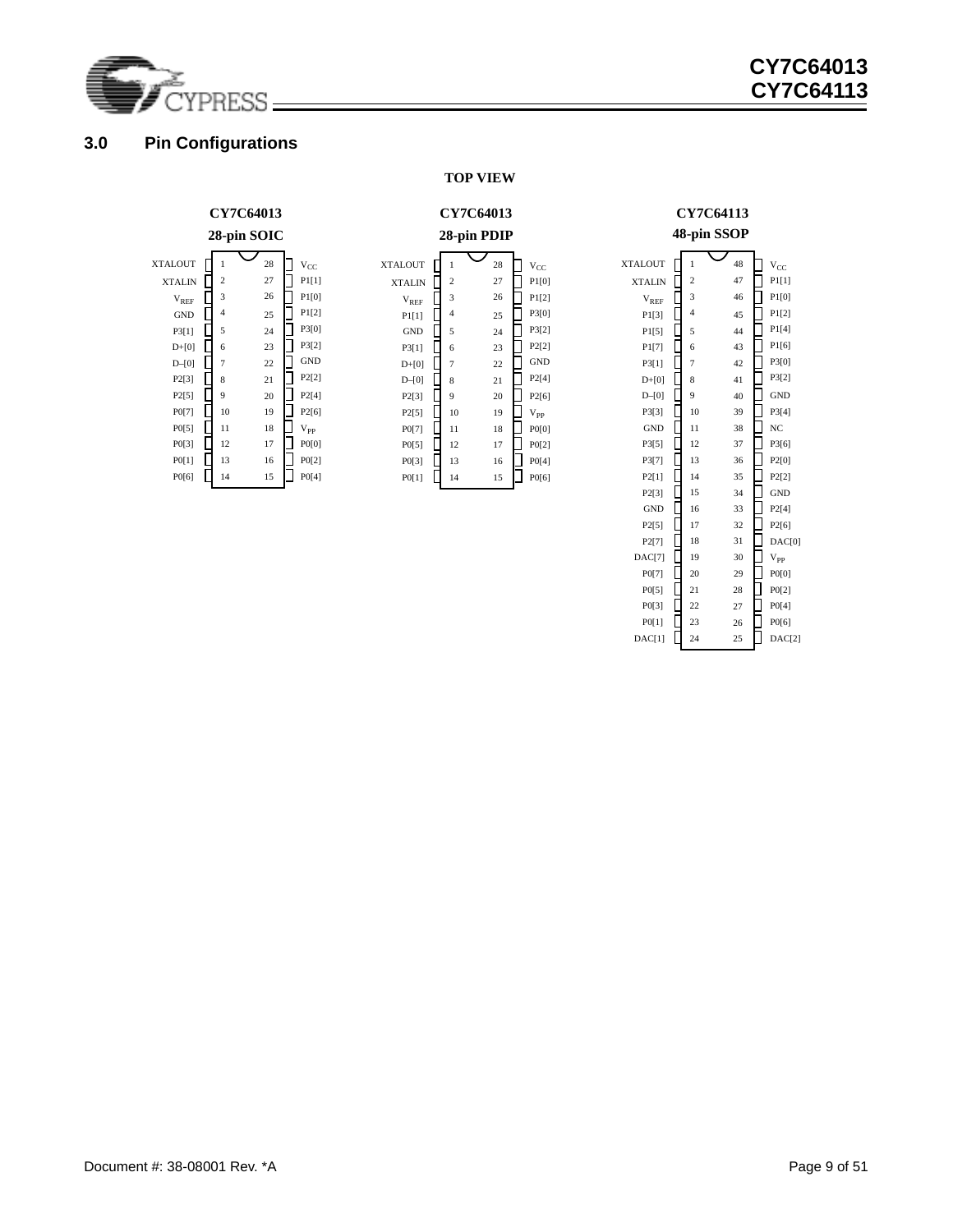

### <span id="page-9-0"></span>**4.0 Product Summary Tables**

#### <span id="page-9-1"></span>**4.1 Pin Assignments**

#### <span id="page-9-3"></span>**Table 4-1. Pin Assignments**

| <b>Name</b>              | <b>VO</b>               | 28-Pin SOIC                                  | 28-Pin PDIP                                  | 48-Pin SSOP                                  | <b>Description</b>                                                                                                                                                                               |
|--------------------------|-------------------------|----------------------------------------------|----------------------------------------------|----------------------------------------------|--------------------------------------------------------------------------------------------------------------------------------------------------------------------------------------------------|
| $D+[0], D-[0]$           | I/O                     | 6, 7                                         | 7, 8                                         | 7, 8                                         | Upstream port, USB differential data.                                                                                                                                                            |
| P <sub>0</sub>           | I/O                     | P0[7:0]<br>10, 14, 11, 15,<br>12, 16, 13, 17 | P0[7:0]<br>11, 15, 12, 16,<br>13, 17, 14, 18 | P0[7:0]<br>20, 26, 21, 27,<br>22, 28, 23, 29 | GPIO Port 0 capable of sinking 7 mA (typical).                                                                                                                                                   |
| P <sub>1</sub>           | 1/O                     | P1[2:0]<br>25, 27, 26                        | P1[2:0]<br>26, 4, 27                         | P1[7:0]<br>6, 43, 5, 44,<br>4, 45, 47, 46    | GPIO Port 1 capable of sinking 7 mA (typical).                                                                                                                                                   |
| P <sub>2</sub>           | $\mathsf{I}/\mathsf{O}$ | P2[6:2]<br>19, 9, 20, 8,<br>21               | P2[6:2]<br>20, 10, 21,<br>9, 23              | P2[7:0]<br>18, 32, 17, 33,<br>15, 35, 14, 36 | GPIO Port 2 capable of sinking 7 mA (typical). HAPI<br>is also supported through P2[6:2].                                                                                                        |
| P <sub>3</sub>           | $\mathsf{I}/\mathsf{O}$ | P3[2:0]<br>23, 5, 24                         | P3[2:0]<br>24, 6, 25                         | P3[7:0]<br>13, 37, 12, 39,<br>10, 41, 7, 42  | GPIO Port 3, capable of sinking 12 mA (typical).                                                                                                                                                 |
| <b>DAC</b>               | I/O                     |                                              |                                              | DAC[7,2:0]<br>19, 25, 24, 31                 | DAC Port with programmable current sink outputs.<br>DAC[1:0] offer a programmable range of 3.2 to 16 mA<br>typical. DAC[7,2] have a programmable sink current<br>range of 0.2 to 1.0 mA typical. |
| <b>XTAL<sub>IN</sub></b> | IN                      | $\overline{2}$                               | $\overline{2}$                               | 2                                            | 6-MHz crystal or external clock input.                                                                                                                                                           |
| XTAL <sub>OUT</sub>      | <b>OUT</b>              | 1                                            | 1                                            | $\mathbf{1}$                                 | 6-MHz crystal out.                                                                                                                                                                               |
| $V_{PP}$                 | IN                      | 18                                           | 19                                           | 30                                           | Programming voltage supply, tie to ground during<br>normal operation.                                                                                                                            |
| $V_{\rm CC}$             | IN                      | 28                                           | 28                                           | 48                                           | Voltage supply.                                                                                                                                                                                  |
| <b>GND</b>               | IN                      | 4, 22                                        | 5, 22                                        | 11, 16, 34, 40                               | Ground.                                                                                                                                                                                          |
| $V_{REF}$                | IN                      | 3                                            | 3                                            | 3                                            | External 3.3V supply voltage for the differential data<br>output buffers and the D+ pull-up.                                                                                                     |
| <b>NC</b>                |                         |                                              |                                              | 38                                           | No Connect.                                                                                                                                                                                      |

### <span id="page-9-2"></span>**4.2 I/O Register Summary**

I/O registers are accessed via the I/O Read (IORD) and I/O Write (IOWR, IOWX) instructions. IORD reads data from the selected port into the accumulator. IOWR performs the reverse; it writes data from the accumulator to the selected port. Indexed I/O Write (IOWX) adds the contents of X to the address in the instruction to form the port address and writes data from the accumulator to the specified port. Specifying address 0 (e.g., IOWX 0h) means the I/O register is selected solely by the contents of X.

All undefined registers are reserved. It is important not to write to reserved registers as this may cause an undefined operation or increased current consumption during operation. When writing to registers with reserved bits, the reserved bits must be written with '0.'

| <b>Register Name</b>    | I/O Address | <b>Read/Write</b> | <b>Function</b>                     | Page |
|-------------------------|-------------|-------------------|-------------------------------------|------|
| Port 0 Data             | 0x00        | R/W               | GPIO Port 0 Data                    | 19   |
| Port 1 Data             | 0x01        | R/W               | GPIO Port 1 Data                    | 19   |
| Port 2 Data             | 0x02        | R/W               | GPIO Port 2 Data                    | 19   |
| Port 3 Data             | 0x03        | R/W               | GPIO Port 3 Data                    | 20   |
| Port 0 Interrupt Enable | 0x04        | W                 | Interrupt Enable for Pins in Port 0 | 21   |
| Port 1 Interrupt Enable | 0x05        | W                 | Interrupt Enable for Pins in Port 1 | 21   |
| Port 2 Interrupt Enable | 0x06        | W                 | Interrupt Enable for Pins in Port 2 | 21   |
| Port 3 Interrupt Enable | 0x07        | W                 | Interrupt Enable for Pins in Port 3 | 21   |

#### <span id="page-9-4"></span>**Table 4-2. I/O Register Summary**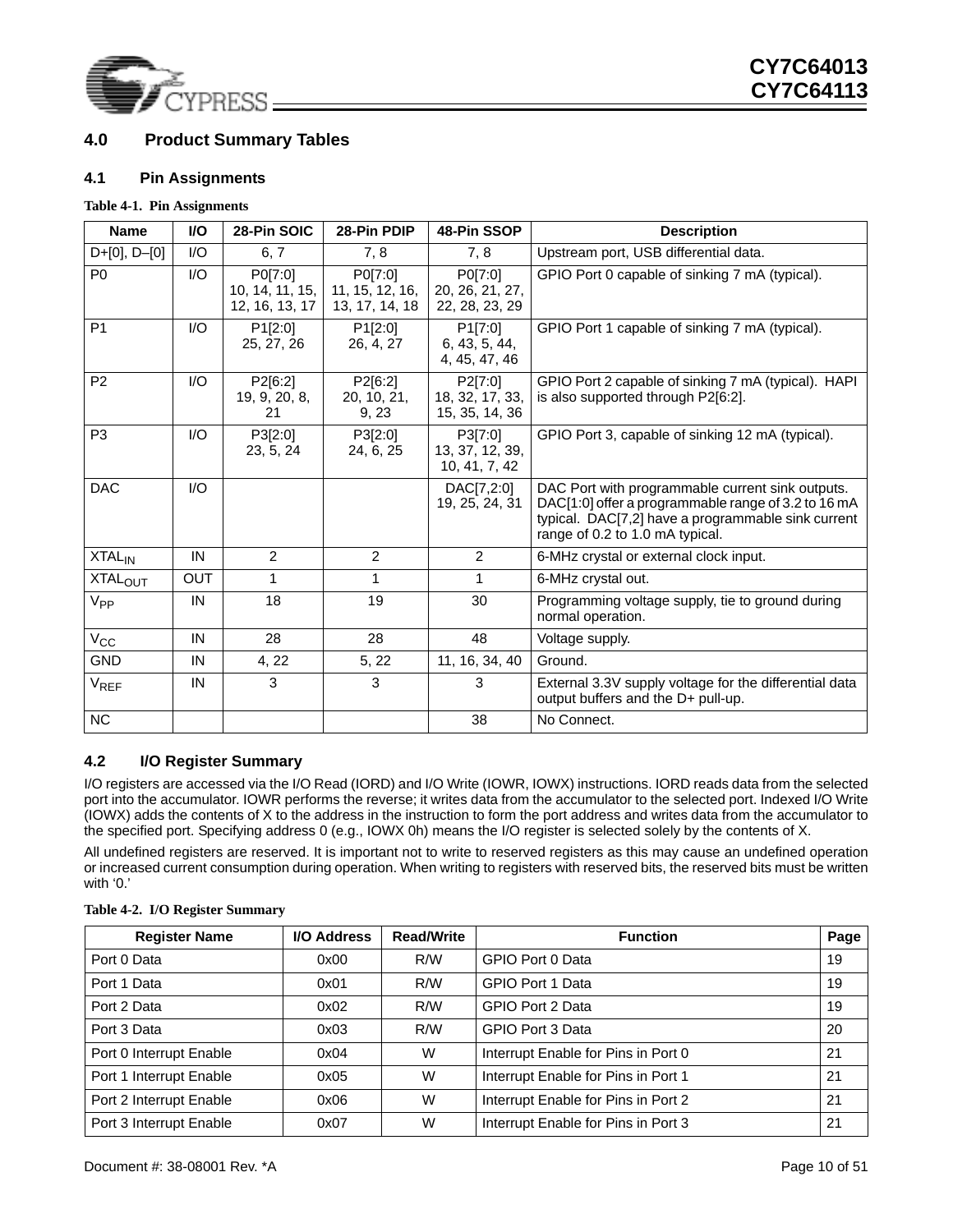

### **Table 4-2. I/O Register Summary** (continued)

| <b>Register Name</b>                    | I/O Address             | <b>Read/Write</b> | <b>Function</b>                                        |    |
|-----------------------------------------|-------------------------|-------------------|--------------------------------------------------------|----|
| <b>GPIO Configuration</b>               | 0x08                    | R/W               | <b>GPIO Port Configurations</b>                        | 20 |
| HAPI and I <sup>2</sup> C Configuration | 0x09                    | R/W               | HAPI Width and I <sup>2</sup> C Position Configuration | 24 |
| <b>USB Device Address A</b>             | 0x10                    | R/W               | <b>USB Device Address A</b>                            | 34 |
| EP A0 Counter Register                  | 0x11                    | R/W               | USB Address A, Endpoint 0 Counter                      | 35 |
| EP A0 Mode Register                     | 0x12                    | R/W               | USB Address A, Endpoint 0 Configuration                | 34 |
| EP A1 Counter Register                  | 0x13                    | R/W               | USB Address A, Endpoint 1 Counter                      | 35 |
| EP A1 Mode Register                     | 0x14                    | R/W               | USB Address A, Endpoint 1 Configuration                | 35 |
| EP A2 Counter Register                  | 0x15                    | R/W               | USB Address A, Endpoint 2 Counter                      | 35 |
| EP A2 Mode Register                     | 0x16                    | R/W               | USB Address A, Endpoint 2 Configuration                | 35 |
| <b>USB Status &amp; Control</b>         | 0x1F                    | R/W               | USB Upstream Port Traffic Status and Control           | 34 |
| Global Interrupt Enable                 | 0x20                    | R/W               | Global Interrupt Enable                                | 29 |
| <b>Endpoint Interrupt Enable</b>        | 0x21                    | R/W               | <b>USB Endpoint Interrupt Enables</b>                  | 29 |
| Timer (LSB)                             | 0x24                    | R.                | Lower 8 Bits of Free-running Timer (1 MHz)             | 23 |
| Timer (MSB)                             | 0x25                    | R.                | Upper 4 Bits of Free-running Timer                     | 24 |
| <b>WDT Clear</b>                        | 0x26                    | W                 | Watchdog Timer Clear                                   | 18 |
| $12C$ Control & Status                  | 0x28                    | R/W               | <sup>2</sup> C Status and Control                      | 25 |
| $I2C$ Data                              | 0x29                    | R/W               | $I2C$ Data                                             | 25 |
| DAC Data                                | DAC Data<br>0x30<br>R/W |                   |                                                        | 22 |
| <b>DAC Interrupt Enable</b>             | 0x31                    | W                 | Interrupt Enable for each DAC Pin                      | 23 |
| <b>DAC Interrupt Polarity</b>           | 0x32                    | W                 | Interrupt Polarity for each DAC Pin                    | 23 |
| <b>DAC Isink</b>                        | 0x38-0x3F               | W                 | Input Sink Current Control for each DAC Pin            | 22 |
| Reserved                                | 0x40                    |                   | Reserved                                               |    |
| EP A3 Counter Register                  | 0x41                    | R/W               | USB Address A, Endpoint 3 Counter                      | 35 |
| EP A3 Mode Register                     | 0x42                    | R/W               | USB Address A, Endpoint 3 Configuration                | 34 |
| EP A4 Counter Register                  | 0x43                    | R/W               | USB Address A, Endpoint 4 Counter                      | 35 |
| EP A4 Mode Register                     | 0x44                    | R/W               | USB Address A, Endpoint 4 Configuration                | 35 |
| Reserved                                | 0x48                    |                   | Reserved                                               |    |
| Reserved                                | 0x49                    |                   | Reserved                                               |    |
| Reserved                                | 0x4A                    |                   | Reserved                                               |    |
| Reserved                                | 0x4B                    |                   | Reserved                                               |    |
| Reserved                                | 0x4C                    |                   | Reserved                                               |    |
| Reserved                                | 0x4D                    |                   | Reserved                                               |    |
| Reserved                                | 0x4E                    |                   | Reserved                                               |    |
| Reserved                                | 0x4F                    |                   | Reserved                                               |    |
| Reserved                                | 0x50                    |                   | Reserved                                               |    |
| Reserved                                | 0x51                    |                   | Reserved                                               |    |
| Processor Status & Control              | 0xFF                    | R/W               | Microprocessor Status and Control Register             | 26 |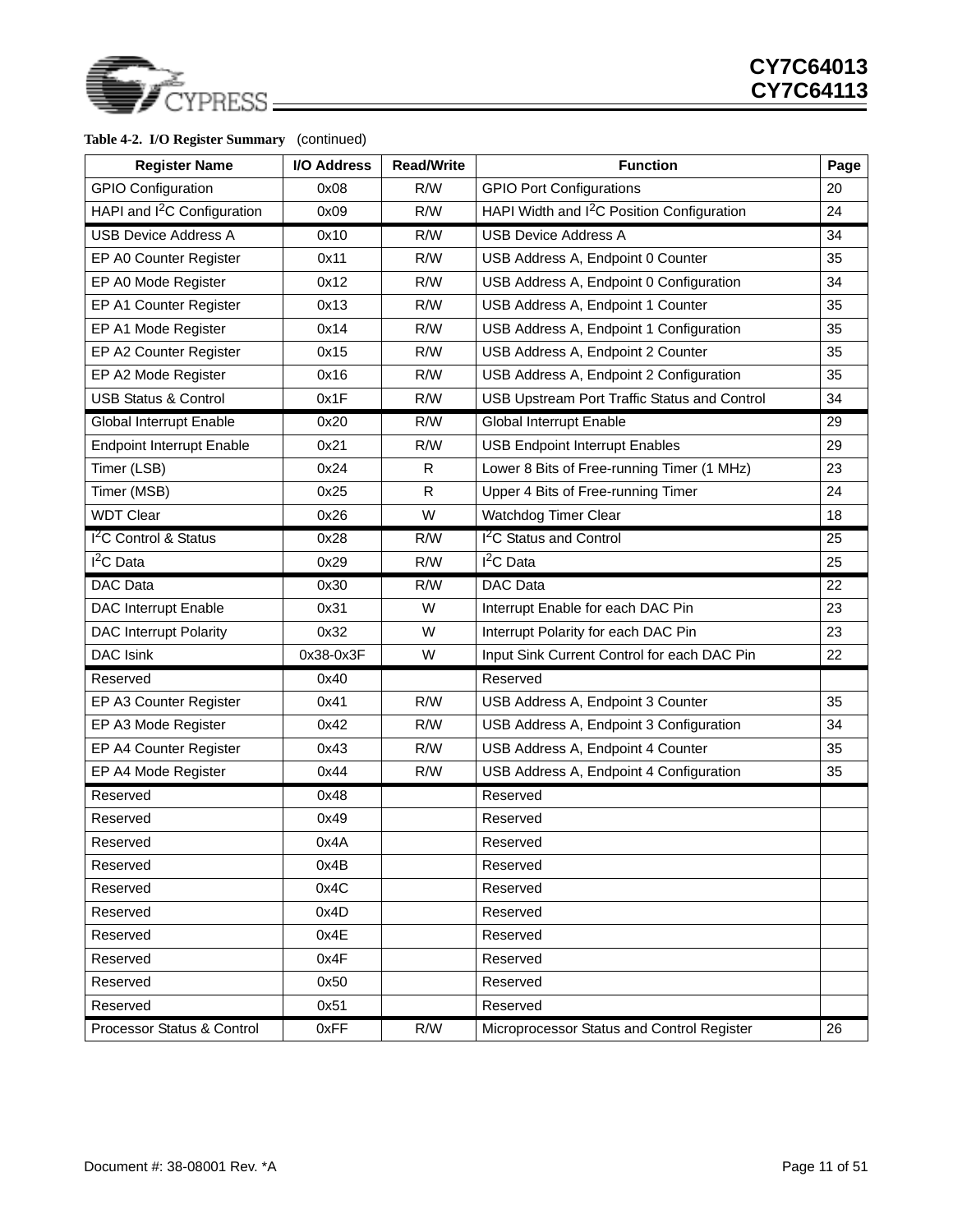

### <span id="page-11-0"></span>**4.3 Instruction Set Summary**

Refer to the *CYASM Assembler User's Guide* for more details.

### <span id="page-11-1"></span>**Table 4-3. Instruction Set Summary**

| <b>MNEMONIC</b> | operand | opcode    | cycles         | <b>MNEMONIC</b>                | operand                   | opcode             | cycl                    |
|-----------------|---------|-----------|----------------|--------------------------------|---------------------------|--------------------|-------------------------|
| <b>HALT</b>     |         | 00        | $\overline{7}$ | <b>NOP</b>                     |                           | 20                 | 4                       |
| ADD A, expr     | data    | 01        | $\overline{4}$ | <b>INC A</b>                   | acc                       | 21                 | 4                       |
| ADD A, [expr]   | direct  | 02        | 6              | INC X                          | $\pmb{\times}$            | 22                 | $\overline{\mathbf{4}}$ |
| ADD A, [X+expr] | index   | 03        | $\overline{7}$ | $\overline{\text{INC}}$ [expr] | direct                    | 23                 | $\boldsymbol{7}$        |
| ADC A, expr     | data    | 04        | $\overline{4}$ | INC [X+expr]                   | index                     | 24                 | $\bf 8$                 |
| ADC A, [expr]   | direct  | 05        | 6              | <b>DECA</b>                    | acc                       | 25                 | 4                       |
| ADC A,[X+expr]  | index   | 06        | $\overline{7}$ | DEC X                          | $\boldsymbol{\mathsf{x}}$ | 26                 | 4                       |
| SUB A, expr     | data    | 07        | $\overline{4}$ | DEC [expr]                     | direct                    | 27                 | $\overline{7}$          |
| SUB A, [expr]   | direct  | 08        | 6              | DEC [X+expr]                   | index                     | 28                 | $\bf8$                  |
| SUB A,[X+expr]  | index   | 09        | $\overline{7}$ | IORD expr                      | address                   | 29                 | $\sqrt{5}$              |
| SBB A, expr     | data    | 0A        | $\overline{4}$ | IOWR expr                      | address                   | 2A                 | $\sqrt{5}$              |
| SBB A, [expr]   | direct  | 0B        | 6              | POP A                          |                           | 2B                 | $\overline{\mathbf{4}}$ |
| SBB A,[X+expr]  | index   | OC        | $\overline{7}$ | POP X                          |                           | 2C                 | 4                       |
| OR A, expr      | data    | 0D        | $\overline{4}$ | PUSH A                         |                           | 2D                 | $\sqrt{5}$              |
| OR A, [expr]    | direct  | 0E        | 6              | PUSH X                         |                           | 2E                 | $\sqrt{5}$              |
| OR A,[X+expr]   | index   | 0F        | $\overline{7}$ | SWAP A,X                       |                           | 2F                 | $\sqrt{5}$              |
| AND A, expr     | data    | 10        | $\overline{4}$ | SWAP A, DSP                    |                           | 30                 | $\sqrt{5}$              |
| AND A, [expr]   | direct  | 11        | 6              | MOV [expr], A                  | direct                    | 31                 | $\sqrt{5}$              |
| AND A,[X+expr]  | index   | 12        | $\overline{7}$ | MOV [X+expr], A                | index                     | 32                 | $\,6\,$                 |
| XOR A, expr     | data    | 13        | $\overline{4}$ | OR [expr], A                   | direct                    | 33                 | $\overline{7}$          |
| XOR A, [expr]   | direct  | 14        | 6              | OR [X+expr], A                 | index                     | 34                 | $\bf8$                  |
| XOR A, [X+expr] | index   | 15        | $\overline{7}$ | AND [expr], A                  | direct                    | 35                 | $\overline{7}$          |
| CMP A, expr     | data    | 16        | 5              | AND [X+expr], A                | index                     | 36                 | $\bf 8$                 |
| CMP A, [expr]   | direct  | 17        | $\overline{7}$ | XOR [expr], A                  | direct                    | 37                 | $\overline{7}$          |
| CMP A,[X+expr]  | index   | 18        | 8              | XOR [X+expr], A                | index                     | 38                 | $\bf 8$                 |
| MOV A, expr     | data    | 19        | $\overline{4}$ | IOWX [X+expr]                  | index                     | 39                 | $\,6\,$                 |
| MOV A, [expr]   | direct  | 1A        | 5              | <b>CPL</b>                     |                           | 3A                 | $\overline{4}$          |
| MOV A,[X+expr]  | index   | 1B        | 6              | <b>ASL</b>                     |                           | 3B                 | $\overline{\mathbf{4}}$ |
| MOV X, expr     | data    | 1C        | $\overline{4}$ | <b>ASR</b>                     |                           | 3C                 | $\overline{\mathbf{4}}$ |
| MOV X, [expr]   | direct  | 1D        | $\sqrt{5}$     | <b>RLC</b>                     |                           | 3D                 | $\overline{\mathbf{4}}$ |
| reserved        |         | 1E        |                | <b>RRC</b>                     |                           | 3E                 | $\overline{\mathbf{4}}$ |
| <b>XPAGE</b>    |         | 1F        | $\overline{4}$ | <b>RET</b>                     |                           | 3F                 | 8                       |
| MOV A,X         |         | 40        | $\overline{4}$ | $\overline{\mathsf{D}}$        |                           | 70                 | 4                       |
| MOV X,A         |         | 41        | 4              | EI                             |                           | 72                 | 4                       |
| MOV PSP, A      |         | 60        | $\overline{4}$ | <b>RETI</b>                    |                           | 73                 | 8                       |
| CALL            | addr    | $50 - 5F$ | 10             | JC                             | addr                      | $CO-CF$            | 5                       |
| <b>JMP</b>      | addr    | 80-8F     | $\overline{5}$ | <b>JNC</b>                     | addr                      | D0-DF              | 5                       |
| CALL            | addr    | 90-9F     | 10             | <b>JACC</b>                    | addr                      | E0-EF              | $\overline{7}$          |
| JZ              | addr    | A0-AF     | 5              | <b>INDEX</b>                   | addr                      | F <sub>0</sub> -FF | 14                      |
| <b>JNZ</b>      | addr    | B0-BF     | 5              |                                |                           |                    |                         |

| <b>MNEMONIC</b>            | operand | opcode         | cycles                  | <b>MNEMONIC</b>  | operand            | opcode             | cycles |
|----------------------------|---------|----------------|-------------------------|------------------|--------------------|--------------------|--------|
|                            |         | $00\,$         | 7                       | <b>NOP</b>       |                    | 20                 |        |
| A,expr                     | data    | 01             | 4                       | <b>INC A</b>     | acc                | 21                 |        |
| A, [expr]                  | direct  | 02             | $\,6\,$                 | <b>INC X</b>     | $\pmb{\mathsf{X}}$ | 22                 |        |
| A, [X+expr]                | index   | 03             | 7                       | INC [expr]       | direct             | 23                 |        |
| CA,expr                    | data    | 04             | 4                       | INC [X+expr]     | index              | 24                 |        |
| A,[expr]                   | direct  | 05             | 6                       | DEC A            | acc                | 25                 |        |
| A,[X+expr]                 | index   | 06             | $\overline{7}$          | DEC X            | $\pmb{\mathsf{x}}$ | 26                 |        |
| A, expr                    | data    | 07             | $\overline{\mathbf{4}}$ | DEC [expr]       | direct             | 27                 |        |
| A, [expr]                  | direct  | 08             | $\,6$                   | DEC [X+expr]     | index              | 28                 |        |
| A,[X+expr]                 | index   | 09             | 7                       | IORD expr        | address            | 29                 |        |
| A,expr                     | data    | 0A             | 4                       | IOWR expr        | address            | 2A                 |        |
| A, [expr]                  | direct  | 0B             | 6                       | POP A            |                    | 2B                 |        |
| A,[X+expr]                 | index   | OC             | $\overline{7}$          | POP <sub>X</sub> |                    | 2C                 |        |
| A,expr                     | data    | 0 <sub>D</sub> | 4                       | PUSH A           |                    | 2D                 |        |
| A,[expr]                   | direct  | 0E             | $\,6$                   | PUSH X           |                    | 2E                 |        |
| A,[X+expr]                 | index   | 0 <sub>F</sub> | $\overline{7}$          | SWAP A,X         |                    | 2F                 |        |
| A,expr                     | data    | 10             | $\overline{\mathbf{4}}$ | SWAP A, DSP      |                    | 30                 |        |
| A, [expr]                  | direct  | 11             | 6                       | MOV [expr], A    | direct             | 31                 |        |
| A,[X+expr]                 | index   | 12             | $\overline{7}$          | MOV [X+expr], A  | index              | 32                 |        |
| R A,expr                   | data    | 13             | $\overline{\mathbf{4}}$ | OR [expr], A     | direct             | 33                 |        |
| R A, [expr]                | direct  | 14             | $\,6$                   | OR [X+expr],A    | index              | 34                 |        |
| R A,[X+expr]               | index   | 15             | $\overline{7}$          | AND [expr], A    | direct             | 35                 |        |
| $\overline{P}$ A, expr     | data    | 16             | 5                       | AND [X+expr], A  | index              | 36                 |        |
| $\overline{P}$ A, [expr]   | direct  | 17             | $\overline{7}$          | XOR [expr], A    | direct             | 37                 |        |
| $\overline{PA}$ , [X+expr] | index   | 18             | 8                       | XOR [X+expr], A  | index              | 38                 |        |
| √ A,expr                   | data    | 19             | 4                       | IOWX [X+expr]    | index              | 39                 |        |
| $\sqrt{A}$ [expr]          | direct  | 1A             | 5                       | CPL              |                    | 3A                 |        |
| V A,[X+expr]               | index   | 1B             | 6                       | <b>ASL</b>       |                    | 3B                 |        |
| $\sqrt{X}$ , expr          | data    | 1 <sub>C</sub> | $\overline{\mathbf{4}}$ | <b>ASR</b>       |                    | 3C                 |        |
| $\sqrt{X}$ [expr]          | direct  | 1D             | 5                       | <b>RLC</b>       |                    | 3D                 |        |
| rved                       |         | 1E             |                         | <b>RRC</b>       |                    | 3E                 |        |
| GE.                        |         | 1F             | 4                       | <b>RET</b>       |                    | 3F                 |        |
| √ A,X                      |         | 40             | 4                       | $\overline{D}$   |                    | 70                 |        |
| V X, A                     |         | 41             | 4                       | EL               |                    | 72                 |        |
| √ PSP,A                    |         | 60             | 4                       | <b>RETI</b>      |                    | 73                 |        |
| L.                         | addr    | $50 - 5F$      | 10                      | JC               | addr               | C <sub>0</sub> -CF |        |
|                            | addr    | 80-8F          | 5                       | <b>JNC</b>       | addr               | D <sub>0</sub> -DF |        |
| L                          | addr    | 90-9F          | 10                      | <b>JACC</b>      | addr               | E0-EF              |        |
|                            | addr    | A0-AF          | 5                       | <b>INDEX</b>     | addr               | F <sub>0</sub> -FF |        |
|                            | addr    | B0-BF          | 5                       |                  |                    |                    |        |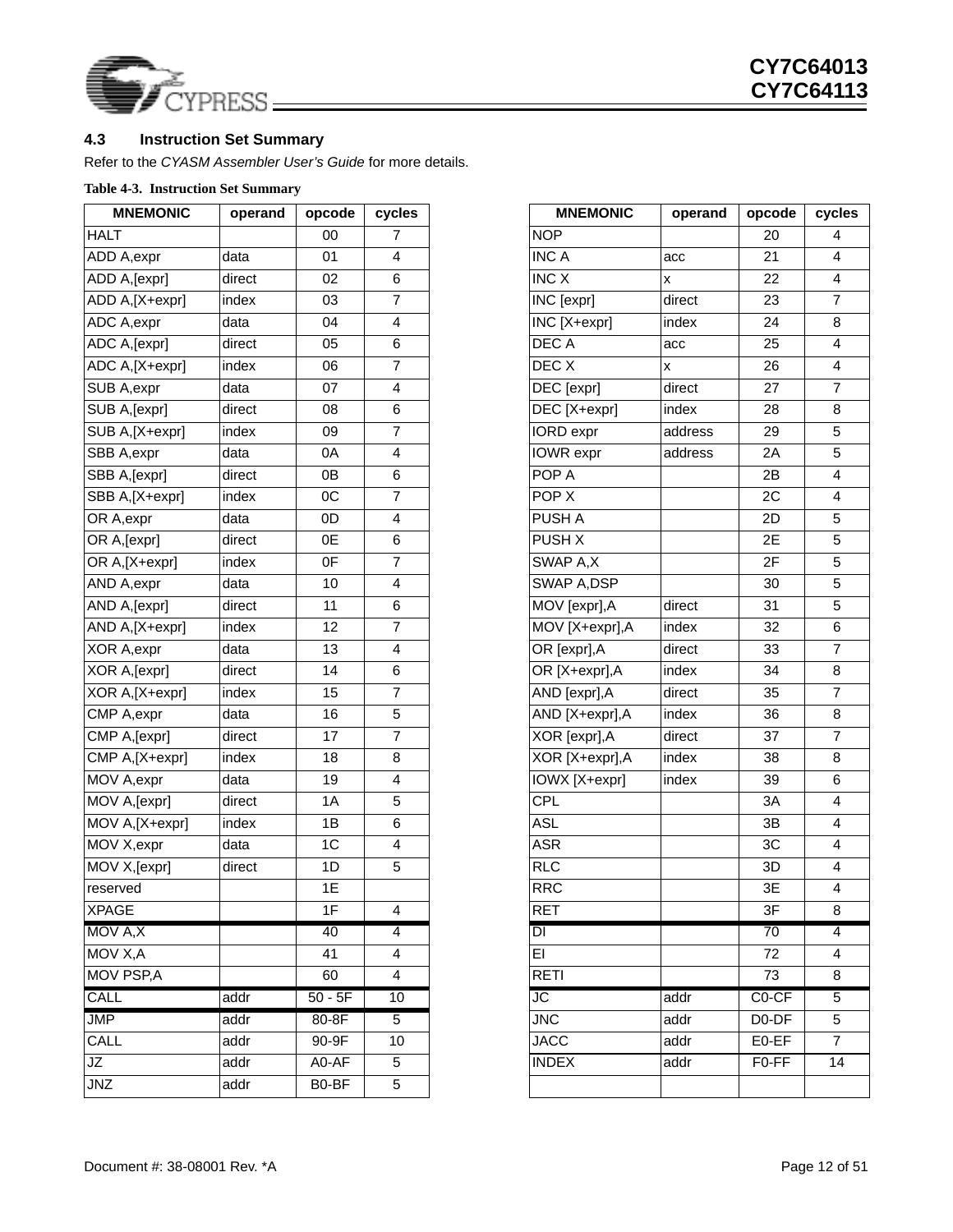

### <span id="page-12-0"></span>**5.0 Programming Model**

### <span id="page-12-1"></span>**5.1 14-Bit Program Counter (PC)**

The 14-bit program counter (PC) allows access to up to 8 KB of PROM available with the CY7C64x13 architecture. The top 32 bytes of the ROM in the 8 Kb part are reserved for testing purposes. The program counter is cleared during reset, such that the first instruction executed after a reset is at address 0x0000h. Typically, this is a jump instruction to a reset handler that initializes the application (see [Interrupt Vectors on page 30\)](#page-29-0).

The lower eight bits of the program counter are incremented as instructions are loaded and executed. The upper six bits of the program counter are incremented by executing an XPAGE instruction. As a result, the last instruction executed within a 256-byte "page" of sequential code should be an XPAGE instruction. The assembler directive "XPAGEON" causes the assembler to insert XPAGE instructions automatically. Because instructions can be either one or two bytes long, the assembler may occasionally need to insert a NOP followed by an XPAGE to execute correctly.

The address of the next instruction to be executed, the carry flag, and the zero flag are saved as two bytes on the program stack during an interrupt acknowledge or a CALL instruction. The program counter, carry flag, and zero flag are restored from the program stack during a RETI instruction. Only the program counter is restored during a RET instruction.

The program counter cannot be accessed directly by the firmware. The program stack can be examined by reading SRAM from location 0x00 and up.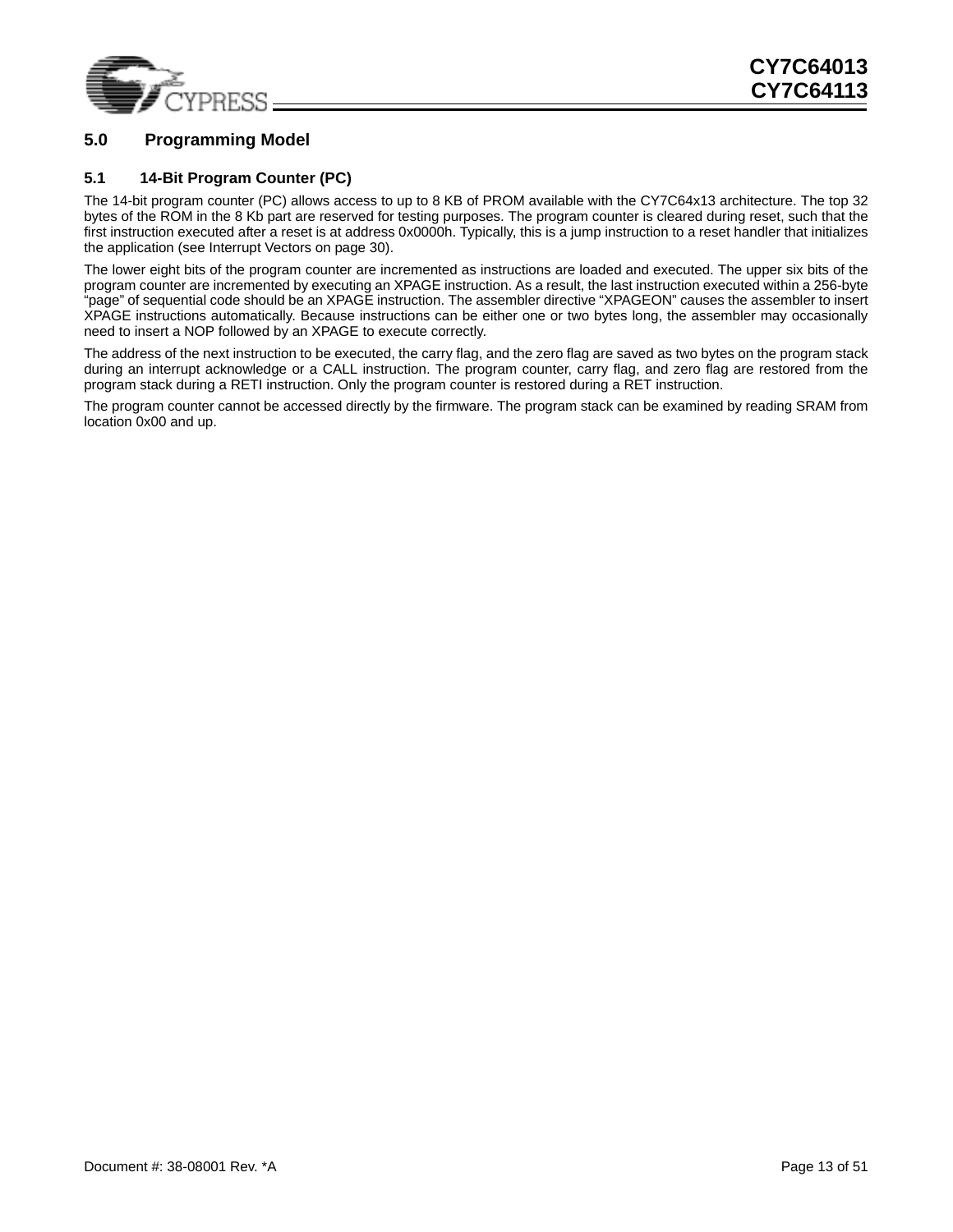

### <span id="page-13-0"></span>*5.1.1 Program Memory Organization*

| after reset | Address |                                                  |
|-------------|---------|--------------------------------------------------|
| 14-bit PC   | 0x0000  | Program execution begins here after a reset      |
|             | 0x0002  | USB Bus Reset interrupt vector                   |
|             | 0x0004  | 128-µs timer interrupt vector                    |
|             | 0x0006  | 1.024-ms timer interrupt vector                  |
|             | 0x0008  | USB address A endpoint 0 interrupt vector        |
|             | 0x000A  | USB address A endpoint 1 interrupt vector        |
|             | 0x000C  | USB address A endpoint 2 interrupt vector        |
|             | 0x000E  | USB address A endpoint 3 interrupt vector        |
|             | 0x0010  | USB address A endpoint 4 interrupt vector        |
|             | 0x0012  | Reserved                                         |
|             | 0x0014  | DAC interrupt vector                             |
|             | 0x0016  | GPIO interrupt vector                            |
|             | 0x0018  | $12C$ interrupt vector                           |
|             | 0x001A  | Program Memory begins here                       |
|             |         |                                                  |
|             |         |                                                  |
|             |         |                                                  |
|             |         |                                                  |
|             |         |                                                  |
|             |         |                                                  |
|             |         |                                                  |
|             | 0x1FDF  | 8 KB (-32) PROM ends here (CY7C64013, CY7C64113) |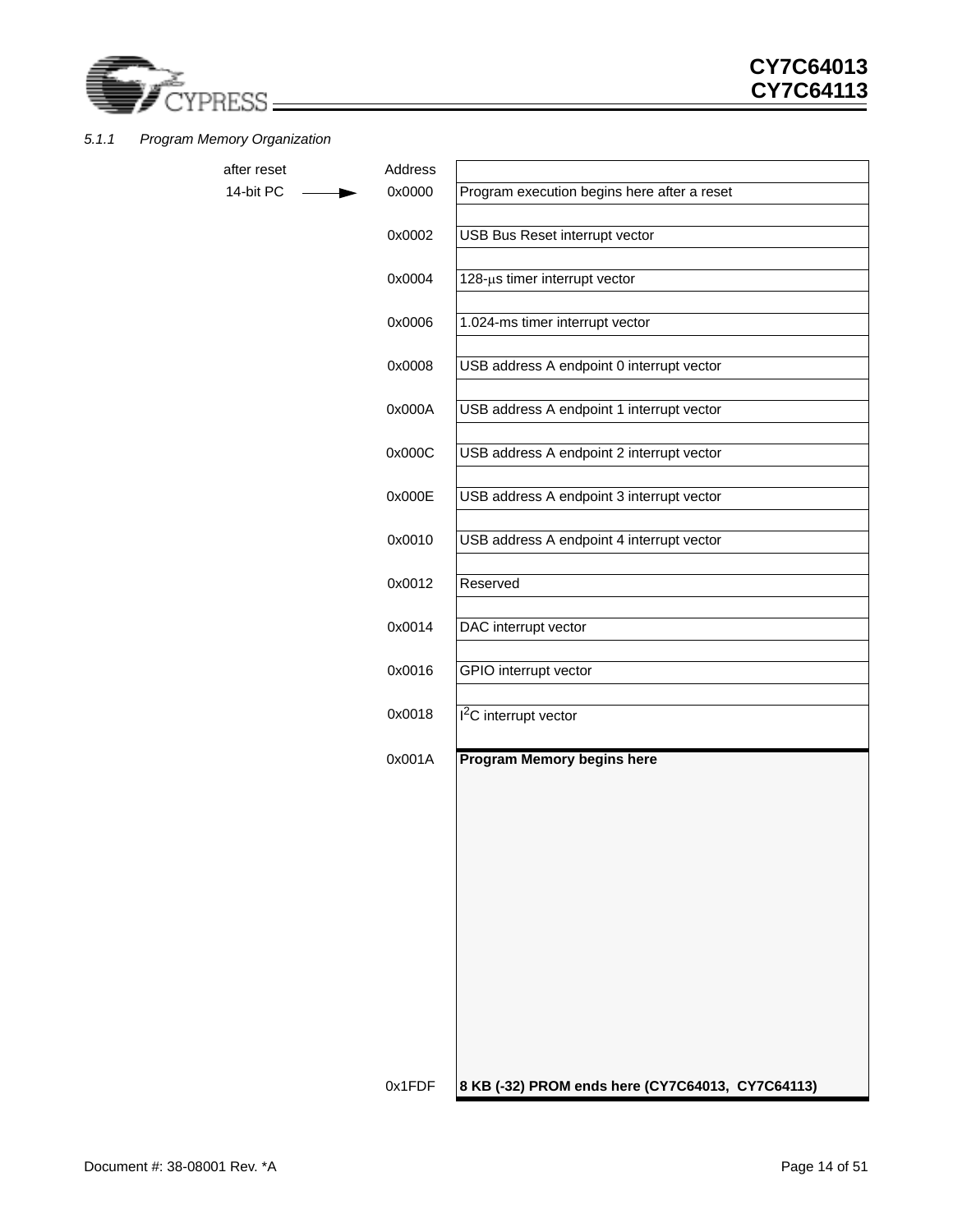

### <span id="page-14-0"></span>**5.2 8-Bit Accumulator (A)**

The accumulator is the general-purpose register for the microcontroller.

#### <span id="page-14-1"></span>**5.3 8-Bit Temporary Register (X)**

The "X" register is available to the firmware for temporary storage of intermediate results. The microcontroller can perform indexed operations based on the value in X. Refer to Section [5.6.3](#page-15-4) for additional information.

#### <span id="page-14-2"></span>**5.4 8-Bit Program Stack Pointer (PSP)**

During a reset, the program stack pointer (PSP) is set to 0x00 and "grows" upward from this address. The PSP may be set by firmware, using the MOV PSP,A instruction. The PSP supports interrupt service under hardware control and CALL, RET, and RETI instructions under firmware control. The PSP is not readable by the firmware.

During an interrupt acknowledge, interrupts are disabled and the 14-bit program counter, carry flag, and zero flag are written as two bytes of data memory. The first byte is stored in the memory addressed by the PSP, then the PSP is incremented. The second byte is stored in memory addressed by the PSP, and the PSP is incremented again. The overall effect is to store the program counter and flags on the program "stack" and increment the PSP by two.

The Return from Interrupt (RETI) instruction decrements the PSP, then restores the second byte from memory addressed by the PSP. The PSP is decremented again and the first byte is restored from memory addressed by the PSP. After the program counter and flags have been restored from stack, the interrupts are enabled. The overall effect is to restore the program counter and flags from the program stack, decrement the PSP by two, and reenable interrupts.

The Call Subroutine (CALL) instruction stores the program counter and flags on the program stack and increments the PSP by two.

The Return from Subroutine (RET) instruction restores the program counter but not the flags from the program stack and decrements the PSP by two.

#### <span id="page-14-3"></span>*5.4.1 Data Memory Organization*

The CY7C64x13 microcontrollers provide 256 bytes of data RAM. Normally, the SRAM is partitioned into four areas: program stack, user variables, data stack, and USB endpoint FIFOs. The following is one example of where the program stack, data stack, and user variables areas could be located.

|                                                  | Address       | After reset                |           |
|--------------------------------------------------|---------------|----------------------------|-----------|
| <b>Program Stack Growth</b>                      | 0x00          | 8-bit PSP                  | 8-bit DSP |
|                                                  |               |                            |           |
|                                                  |               | (Move DSP <sup>[1]</sup> ) |           |
|                                                  |               |                            |           |
|                                                  |               |                            |           |
|                                                  |               |                            |           |
| <b>Data Stack Growth</b>                         | user selected |                            | 8-bit DSP |
|                                                  |               |                            |           |
| <b>User variables</b>                            |               |                            |           |
|                                                  |               |                            |           |
|                                                  |               |                            |           |
|                                                  |               |                            |           |
| USB FIFO space for five endpoints <sup>[2]</sup> |               |                            |           |
|                                                  | 0xFF          |                            |           |

**Notes:**

<span id="page-14-5"></span>2. Endpoint sizes are fixed by the Endpoint Size Bit (I/O register 0x1F, Bit 7), see *[Table 18-1](#page-34-3)*.

<span id="page-14-4"></span><sup>1.</sup> Refer to Section [5.5](#page-15-0) for a description of DSP.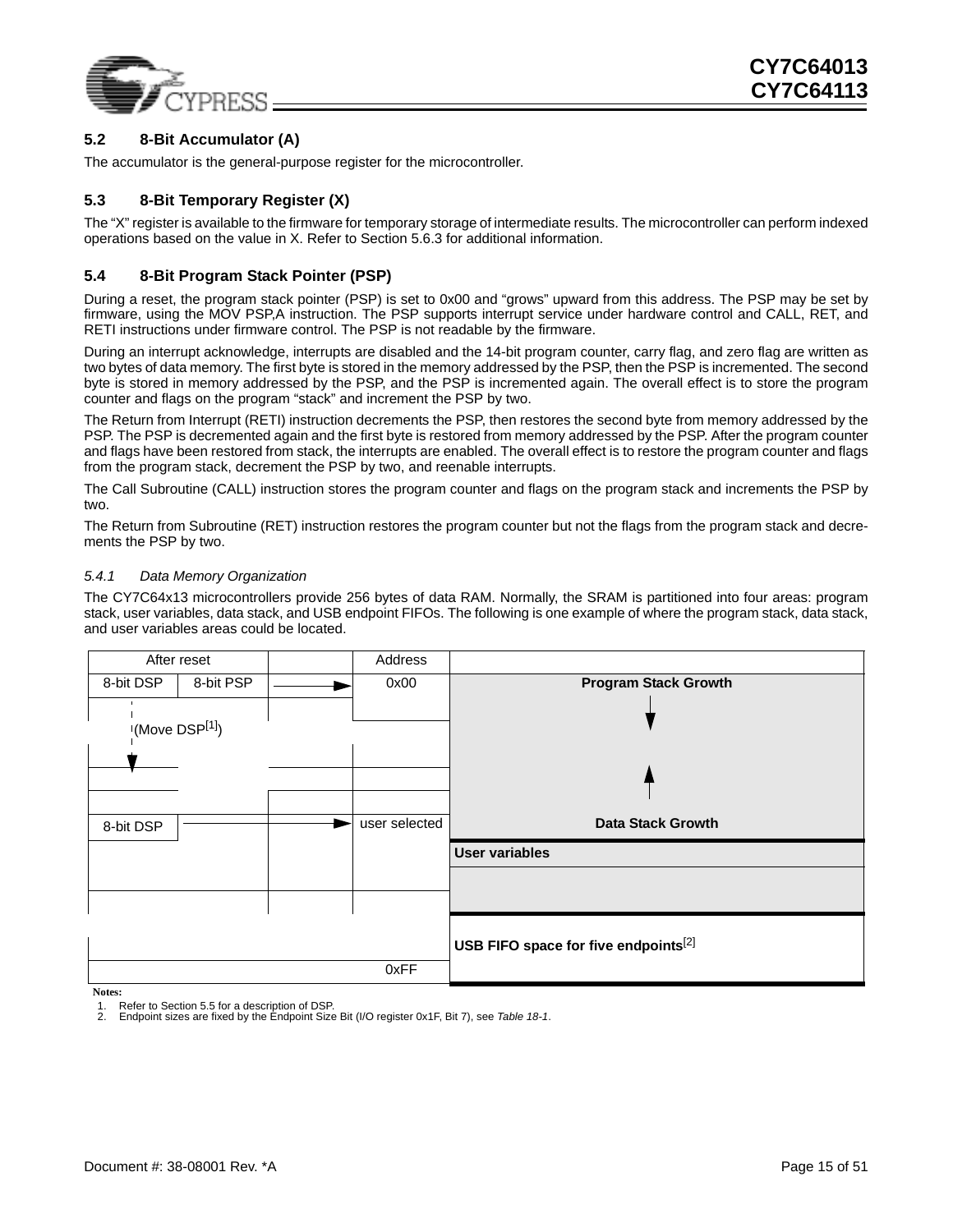

### <span id="page-15-0"></span>**5.5 8-Bit Data Stack Pointer (DSP)**

The data stack pointer (DSP) supports PUSH and POP instructions that use the data stack for temporary storage. A PUSH instruction pre-decrements the DSP, then writes data to the memory location addressed by the DSP. A POP instruction reads data from the memory location addressed by the DSP, then post-increments the DSP.

During a reset, the DSP is reset to 0x00. A PUSH instruction when DSP equals 0x00 writes data at the top of the data RAM (address 0xFF). This writes data to the memory area reserved for USB endpoint FIFOs. Therefore, the DSP should be indexed at an appropriate memory location that does not compromise the Program Stack, user-defined memory (variables), or the USB endpoint FIFOs.

For USB applications, the firmware should set the DSP to an appropriate location to avoid a memory conflict with RAM dedicated to USB FIFOs. The memory requirements for the USB endpoints are described in Section [18.2.](#page-34-0) Example assembly instructions to do this with two device addresses (FIFOs begin at 0xD8) are shown below:

MOV A, 20h ; Move 20 hex into Accumulator (must be D8h or less)

SWAP A,DSP ; swap accumulator value into DSP register

#### <span id="page-15-1"></span>**5.6 Address Modes**

The CY7C64013 and CY7C64113 microcontrollers support three addressing modes for instructions that require data operands: data, direct, and indexed.

#### <span id="page-15-2"></span>*5.6.1 Data (Immediate)*

"Data" address mode refers to a data operand that is actually a constant encoded in the instruction. As an example, consider the instruction that loads A with the constant 0xD8:

#### • MOV A,0D8h

This instruction requires two bytes of code where the first byte identifies the "MOV A" instruction with a data operand as the second byte. The second byte of the instruction is the constant "0xD8." A constant may be referred to by name if a prior "EQU" statement assigns the constant value to the name. For example, the following code is equivalent to the example shown above:

- DSPINIT: EQU 0D8h
- MOV A,DSPINIT

#### <span id="page-15-3"></span>*5.6.2 Direct*

"Direct" address mode is used when the data operand is a variable stored in SRAM. In that case, the one byte address of the variable is encoded in the instruction. As an example, consider an instruction that loads A with the contents of memory address location 0x10:

#### • MOV A, [10h]

Normally, variable names are assigned to variable addresses using "EQU" statements to improve the readability of the assembler source code. As an example, the following code is equivalent to the example shown above:

- buttons: EQU 10h
- MOV A,[buttons]

#### <span id="page-15-4"></span>*5.6.3 Indexed*

"Indexed" address mode allows the firmware to manipulate arrays of data stored in SRAM. The address of the data operand is the sum of a constant encoded in the instruction and the contents of the "X" register. Normally, the constant is the "base" address of an array of data and the X register contains an index that indicates which element of the array is actually addressed:

- array: EQU 10h
- MOV X,3
- MOV A, [X+array]

This would have the effect of loading A with the fourth element of the SRAM "array" that begins at address 0x10. The fourth element would be at address 0x13.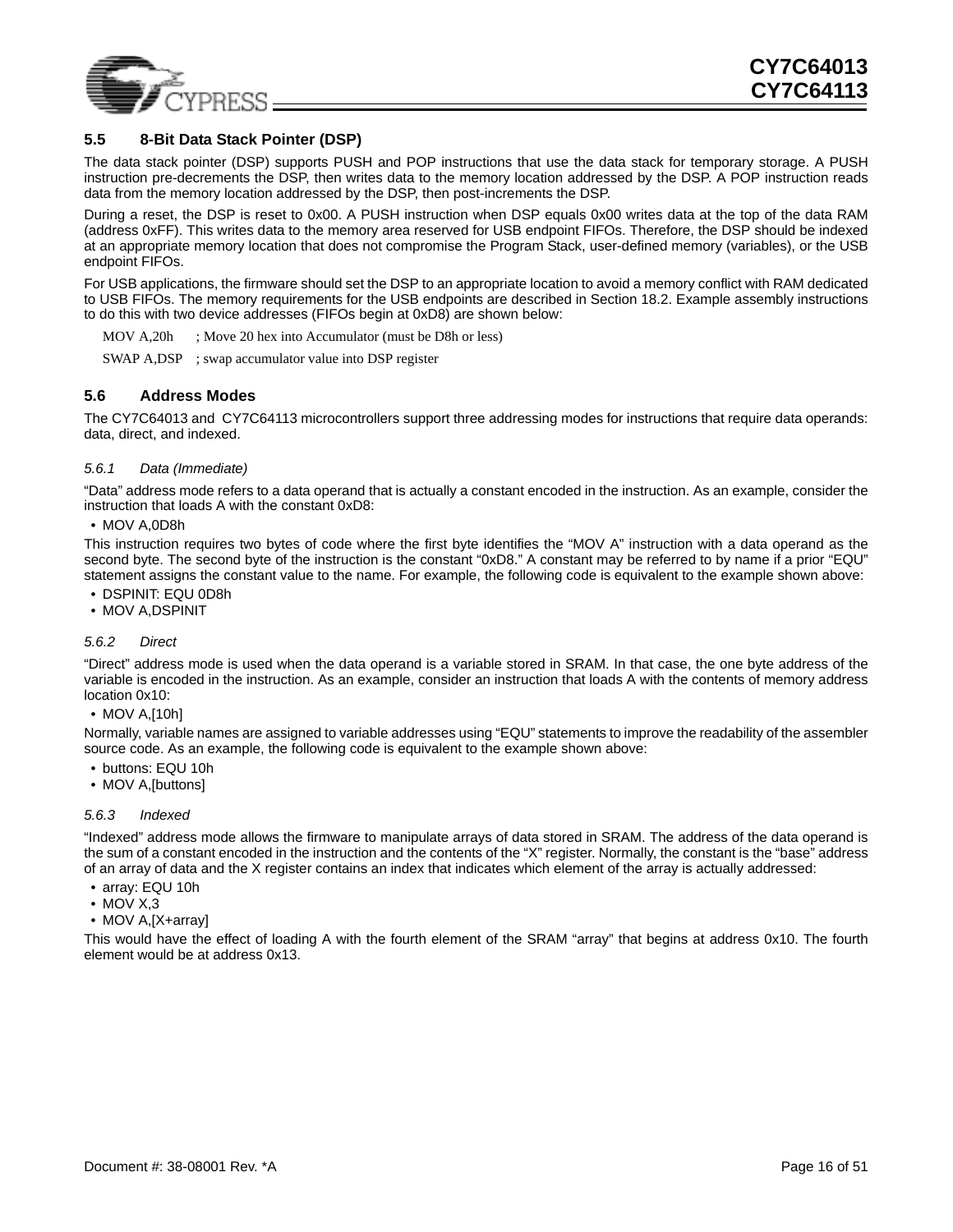

### <span id="page-16-0"></span>**6.0 Clocking**



**Figure 6-1. Clock Oscillator On-Chip Circuit**

<span id="page-16-4"></span>The XTALIN and XTALOUT are the clock pins to the microcontroller. The user can connect an external oscillator or a crystal to these pins. When using an external crystal, keep PCB traces between the chip leads and crystal as short as possible (less than 2 cm). A 6-MHz fundamental frequency parallel resonant crystal can be connected to these pins to provide a reference frequency for the internal PLL. The two internal 30-pF load caps appear in series to the external crystal and would be equivalent to a 15-pF load. Therefore, the crystal must have a required load capacitance of about 15–18 pF. A ceramic resonator does not allow the microcontroller to meet the timing specifications of full speed USB and therefore a ceramic resonator is not recommended with these parts.

An external 6-MHz clock can be applied to the XTALIN pin if the XTALOUT pin is left open. Grounding the XTALOUT pin when driving XTALIN with an oscillator does not work because the internal clock is effectively shorted to ground.

### <span id="page-16-1"></span>**7.0 Reset**

The CY7C64x13 supports two resets: Power-On Reset (POR) and a Watchdog Reset (WDR). Each of these resets causes:

- all registers to be restored to their default states,
- the USB Device Address to be set to 0,
- all interrupts to be disabled.
- the PSP and Data Stack Pointer (DSP) to be set to memory address 0x00.

The occurrence of a reset is recorded in the Processor Status and Control Register, as described in Section [15.0.](#page-27-0) Bits 4 and 6 are used to record the occurrence of POR and WDR, respectively. Firmware can interrogate these bits to determine the cause of a reset.

Program execution starts at ROM address 0x0000 after a reset. Although this looks like interrupt vector 0, there is an important difference. Reset processing does NOT push the program counter, carry flag, and zero flag onto program stack. The firmware reset handler should configure the hardware before the "main" loop of code. Attempting to execute a RET or RETI in the firmware reset handler causes unpredictable execution results.

### <span id="page-16-2"></span>**7.1 Power-On Reset (POR)**

When  $V_{CC}$  is first applied to the chip, the Power-On Reset (POR) signal is asserted and the CY7C64x13 enters a "semi-suspend" state. During the semi-suspend state, which is different from the suspend state defined in the USB specification, the oscillator and all other blocks of the part are functional, except for the CPU. This semi-suspend time ensures that both a valid  $V_{CC}$  level is reached and that the internal PLL has time to stabilize before full operation begins. When the  $V_{CC}$  has risen above approximately 2.5V, and the oscillator is stable, the POR is deasserted and the on-chip timer starts counting. The first 1 ms of suspend time is not interruptible, and the semi-suspend state continues for an additional 95 ms unless the count is bypassed by a USB Bus Reset on the upstream port. The 95 ms provides time for  $V_{CC}$  to stabilize at a valid operating voltage before the chip executes code.

If a USB Bus Reset occurs on the upstream port during the 95-ms semi-suspend time, the semi-suspend state is aborted and program execution begins immediately from address 0x0000. In this case, the Bus Reset interrupt is pending but not serviced until firmware sets the USB Bus Reset Interrupt Enable bit (bit 0 of register 0x20) and enables interrupts with the EI command.

The POR signal is asserted whenever  $V_{CC}$  drops below approximately 2.5V, and remains asserted until  $V_{CC}$  rises above this level again. Behavior is the same as described above.

### <span id="page-16-3"></span>**7.2 Watchdog Reset (WDR)**

The Watchdog Timer Reset (WDR) occurs when the internal Watchdog timer rolls over. Writing any value to the write-only Watchdog Restart Register at address 0x26 clears the timer. The timer rolls over and WDR occurs if it is not cleared within t<sub>WATCH</sub> (8 ms minimum) of the last clear. Bit 6 of the Processor Status and Control Register is set to record this event (the register contents are set to 010X0001 by the WDR). A Watchdog Timer Reset lasts for 2 ms, after which the microcontroller begins execution at ROM address 0x0000.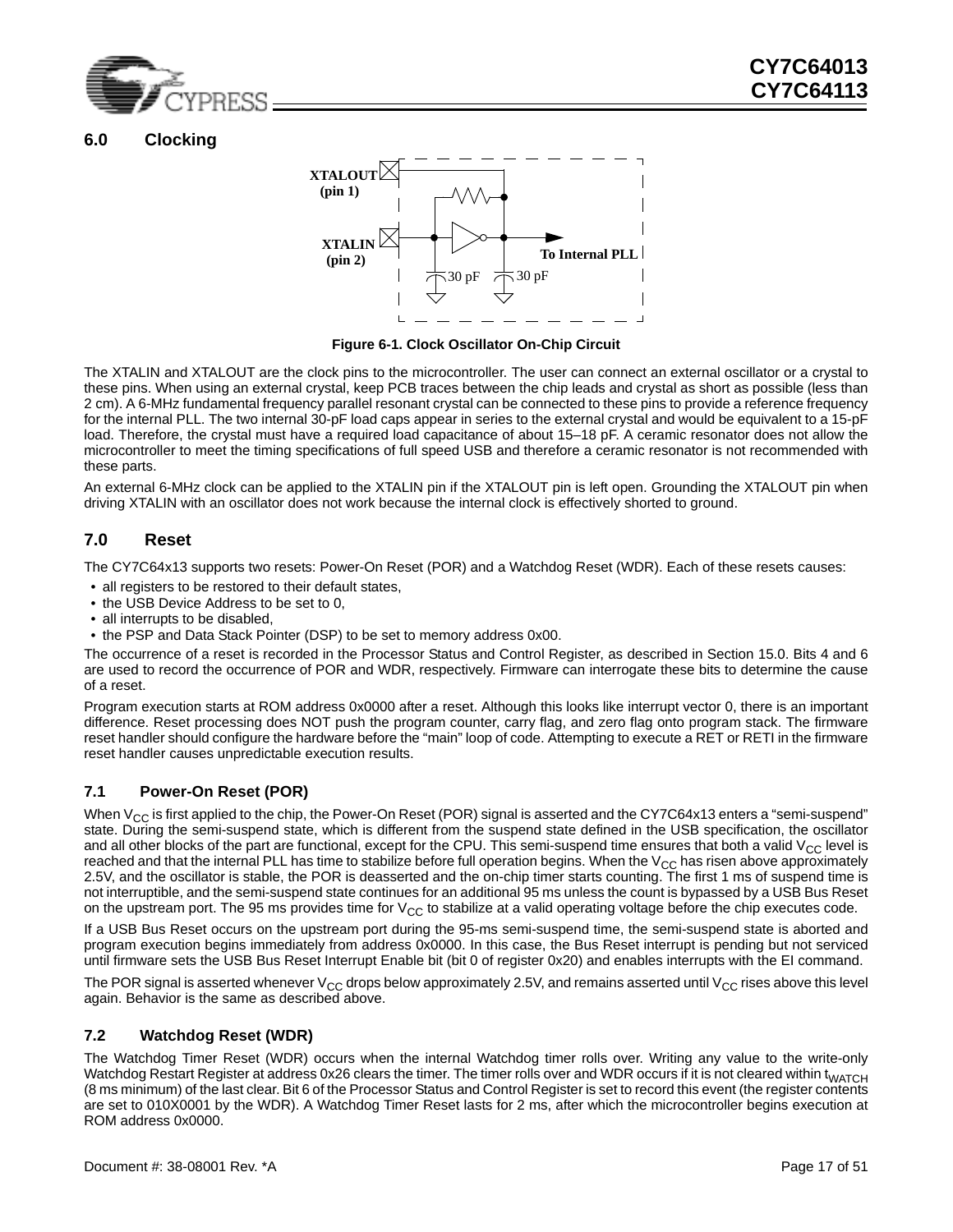



<span id="page-17-1"></span>**Figure 7-1. Watchdog Reset (WDR)**

The USB transmitter is disabled by a Watchdog Reset because the USB Device Address Register is cleared (see Section [18.1\)](#page-33-1). Otherwise, the USB Controller would respond to all address 0 transactions.

It is possible for the WDR bit of the Processor Status and Control Register (0xFF) to be set following a POR event. The WDR bit should be ignored If the firmware interrogates the Processor Status and Control Register for a Set condition on the WDR bit and if the POR (bit 3 of register 0xFF) bit is set.

### <span id="page-17-0"></span>**8.0 Suspend Mode**

The CY7C64x13 can be placed into a low-power state by setting the Suspend bit of the Processor Status and Control register. All logic blocks in the device are turned off except the GPIO interrupt logic and the USB receiver. The clock oscillator and PLL, as well as the free-running and Watchdog timers, are shut down. Only the occurrence of an enabled GPIO interrupt or non-idle bus activity at a USB upstream or downstream port wakes the part out of suspend. The Run bit in the Processor Status and Control Register must be set to resume a part out of suspend.

The clock oscillator restarts immediately after exiting suspend mode. The microcontroller returns to a fully functional state 1 ms after the oscillator is stable. The microcontroller executes the instruction following the I/O write that placed the device into suspend mode before servicing any interrupt requests.

The GPIO interrupt allows the controller to wake-up periodically and poll system components while maintaining a very low average power consumption. To achieve the lowest possible current during suspend mode, all I/O should be held at  $V_{CC}$  or Gnd. This also applies to internal port pins that may not be bonded in a particular package.

Typical code for entering suspend is shown below:

| $\cdots$   | ; All GPIO set to low-power state (no floating pins)                                              |
|------------|---------------------------------------------------------------------------------------------------|
| $\cdots$   | ; Enable GPIO interrupts if desired for wake-up                                                   |
| mov a, 09h | : Set suspend and run bits                                                                        |
| iowr FFh   | : Write to Status and Control Register - Enter suspend, wait for USB activity (or GPIO Interrupt) |
| nop        | : This executes before any ISR                                                                    |
| $\cdots$   | ; Remaining code for exiting suspend routine                                                      |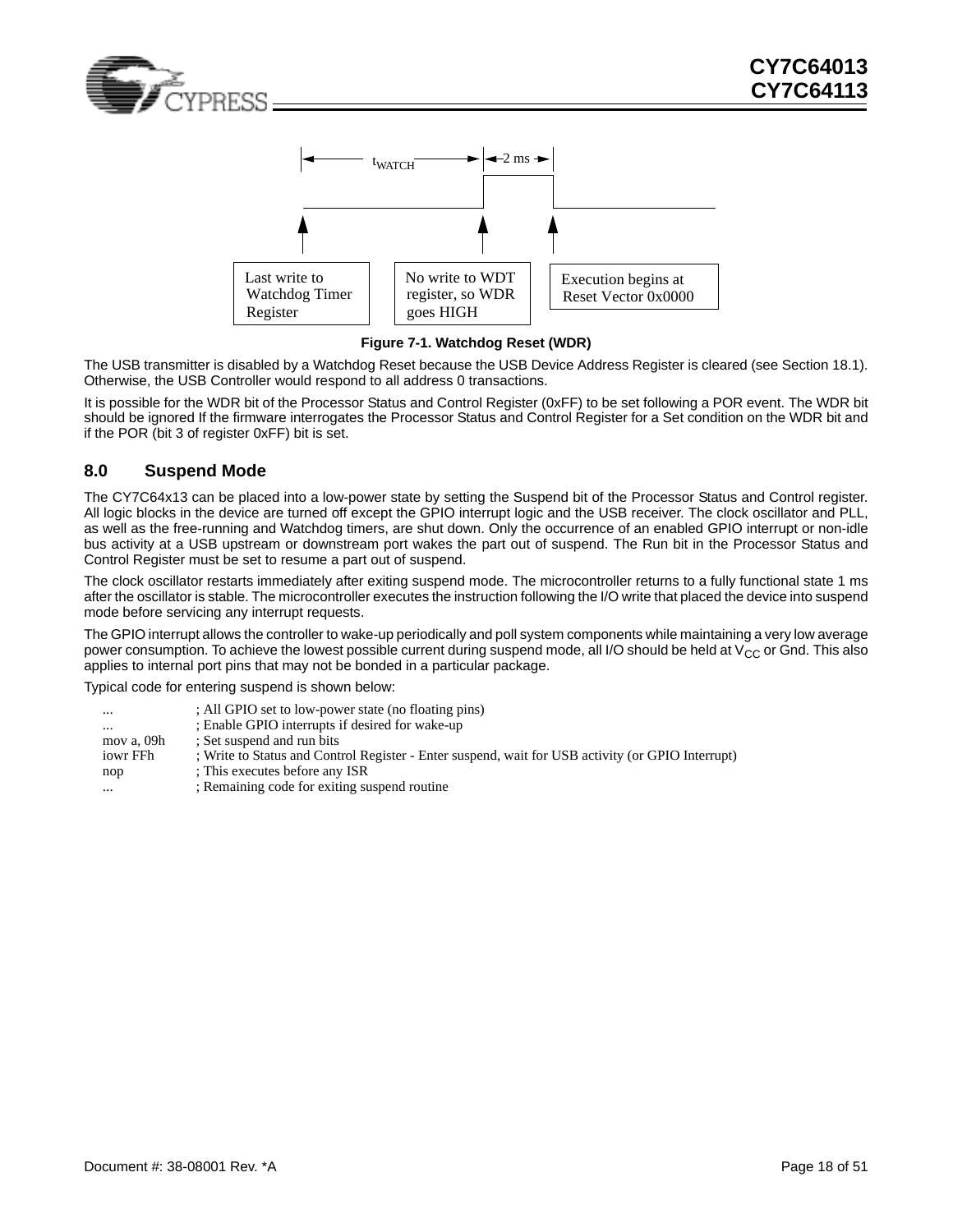

### <span id="page-18-0"></span>**9.0 General-Purpose I/O (GPIO) Ports**



### **Figure 9-1. Block Diagram of a GPIO Pin**

<span id="page-18-1"></span>There are up to 32 GPIO pins (P0[7:0], P1[7:0], P2[7:0], and P3[7:0]) for the hardware interface. The number of GPIO pins changes based on the package type of the chip. Each port can be configured as inputs with internal pull-ups, open drain outputs, or traditional CMOS outputs. Port 3 offers a higher current drive, with typical current sink capability of 12 mA. The data for each GPIO port is accessible through the data registers. Port data registers are shown in *[Figure 9-2](#page-18-2)* through *[Figure 9-5](#page-19-1)*, and are set to 1 on reset.

| <b>ADDRESS 0x00</b><br>Port 0 Data |                  |                  |                  |                  |      |                  |                  |                  |
|------------------------------------|------------------|------------------|------------------|------------------|------|------------------|------------------|------------------|
| Bit #                              |                  |                  |                  |                  |      |                  |                  | U                |
| <b>Bit Name</b>                    | P <sub>0.7</sub> | P <sub>0.6</sub> | P <sub>0.5</sub> | P <sub>0.4</sub> | P0.3 | P <sub>0.2</sub> | P <sub>0.1</sub> | P <sub>0.0</sub> |
| Read/Write                         | R/W              | R/W              | R/W              | R/W              | R/W  | R/W              | R/W              | R/W              |
| Reset                              |                  |                  |                  |                  |      |                  |                  |                  |

#### **Figure 9-2. Port 0 Data**

<span id="page-18-2"></span>

| Port 1 Data       |                  |                  |                  |                  |                  |                  |                  | <b>ADDRESS 0x01</b> |
|-------------------|------------------|------------------|------------------|------------------|------------------|------------------|------------------|---------------------|
| Bit #             |                  | 6                |                  |                  | u                | -                |                  |                     |
| <b>Bit Name</b>   | P <sub>1.7</sub> | P <sub>1.6</sub> | P <sub>1.5</sub> | P <sub>1.4</sub> | P <sub>1.3</sub> | P <sub>1.2</sub> | P <sub>1.1</sub> | P <sub>1.0</sub>    |
| <b>Read/Write</b> | R/W              | R/W              | R/W              | R/W              | R/W              | R/W              | R/W              | R/W                 |
| <b>Reset</b>      |                  |                  |                  |                  |                  |                  |                  |                     |

#### **Figure 9-3. Port 1 Data**

<span id="page-18-4"></span><span id="page-18-3"></span>

| Port 2 Data       |                  |                  |                  |                  |                  |                  |                  | <b>ADDRESS 0x02</b> |
|-------------------|------------------|------------------|------------------|------------------|------------------|------------------|------------------|---------------------|
| Bit #             |                  | 6                |                  |                  |                  |                  |                  |                     |
| <b>Bit Name</b>   | P <sub>2.7</sub> | P <sub>2.6</sub> | P <sub>2.5</sub> | P <sub>2.4</sub> | P <sub>2.3</sub> | P <sub>2.2</sub> | P <sub>2.1</sub> | P <sub>2.0</sub>    |
| <b>Read/Write</b> | R/W              | R/W              | R/W              | R/W              | R/W              | R/W              | R/W              | R/W                 |
| <b>Reset</b>      |                  |                  |                  |                  |                  |                  |                  |                     |

**Figure 9-4. Port 2 Data**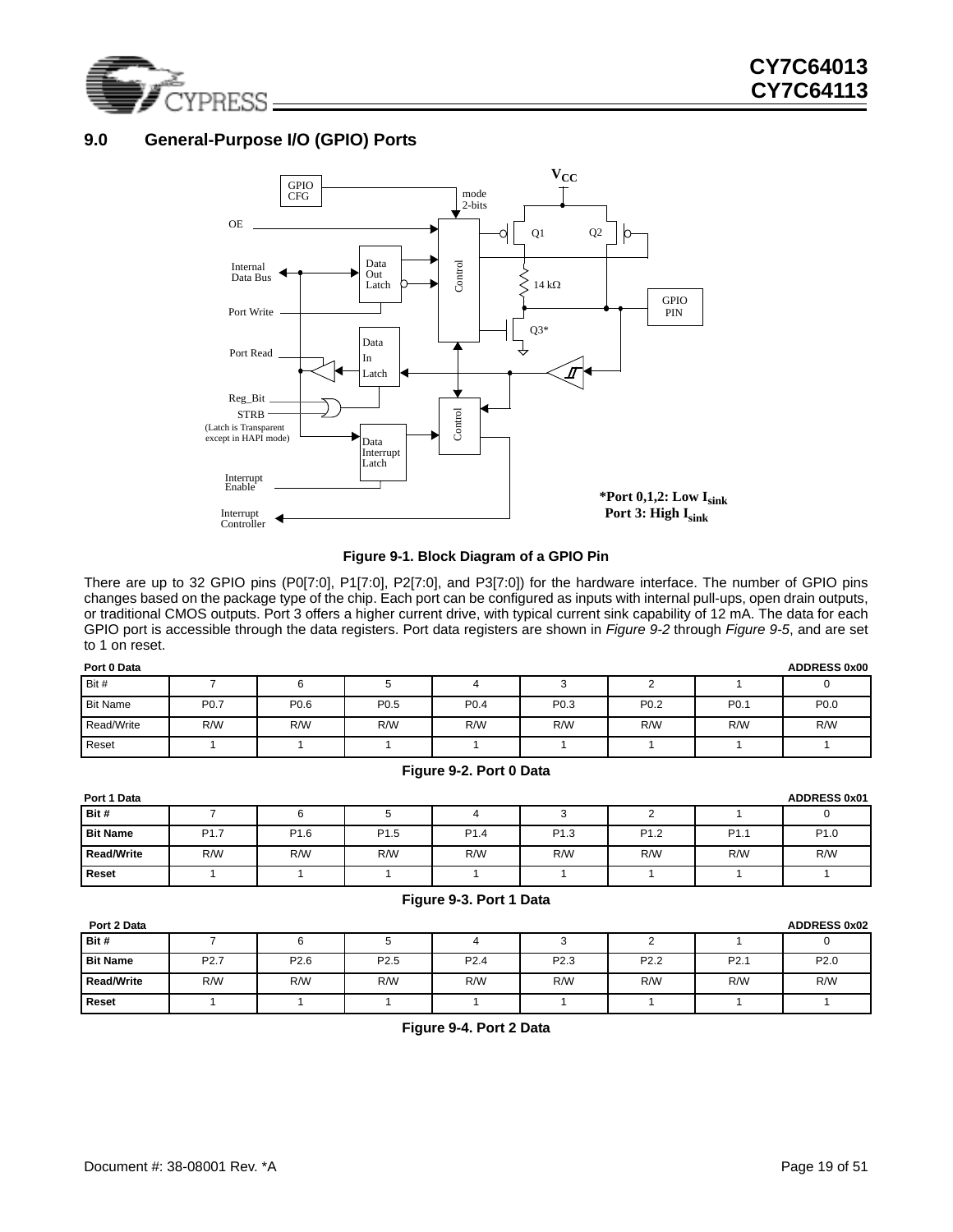

| Port 3 Data       |      |      |      |                  |      |     |                  | <b>ADDRESS</b><br>0x03 |
|-------------------|------|------|------|------------------|------|-----|------------------|------------------------|
| Bit #             |      |      |      |                  |      |     |                  |                        |
| <b>Bit Name</b>   | P3.7 | P3.6 | P3.5 | P <sub>3.4</sub> | P3.3 | P32 | P <sub>3.1</sub> | P3.0                   |
| <b>Read/Write</b> | R/W  | R/W  | R/W  | R/W              | R/W  | R/W | R/W              | R/W                    |
| <b>Reset</b>      |      |      |      |                  |      |     |                  |                        |

#### **Figure 9-5. Port 3 Data**

<span id="page-19-1"></span>Special care should be taken with any unused GPIO data bits. An unused GPIO data bit, either a pin on the chip or a port bit that is not bonded on a particular package, must not be left floating when the device enters the suspend state. If a GPIO data bit is left floating, the leakage current caused by the floating bit may violate the suspend current limitation specified by the USB Specifications. If a '1' is written to the unused data bit and the port is configured with open drain outputs, the unused data bit remains in an indeterminate state. Therefore, if an unused port bit is programmed in open-drain mode, it must be written with a '0.' Notice that the CY7C64013 part always requires that the data bits P1[7:3], P2[7,1,0], and P3[7:3] be written with a '0.'

In normal non-HAPI mode, reads from a GPIO port always return the present state of the voltage at the pin, independent of the settings in the Port Data Registers. If HAPI mode is activated for a port, reads of that port return latched data as controlled by the HAPI signals (see Section [14.0](#page-26-0)). During reset, all of the GPIO pins are set to a high-impedance input state ('1' in open drain mode). Writing a '0' to a GPIO pin drives the pin LOW. In this state, a '0' is always read on that GPIO pin unless an external source overdrives the internal pull-down device.

#### <span id="page-19-0"></span>**9.1 GPIO Configuration Port**

Every GPIO port can be programmed as inputs with internal pull-ups, outputs LOW or HIGH, or Hi-Z (floating, the pin is not driven internally). In addition, the interrupt polarity for each port can be programmed. The Port Configuration bits (*[Figure 9-6](#page-19-2)*) and the Interrupt Enable bit (*[Figure 9-7](#page-20-2)* through *[Figure 9-10](#page-20-5)*) determine the interrupt polarity of the port pins.

| <b>ADDRESS 0x08</b><br><b>GPIO Configuration</b> |                        |                        |                        |                        |                        |                        |                        |                        |  |
|--------------------------------------------------|------------------------|------------------------|------------------------|------------------------|------------------------|------------------------|------------------------|------------------------|--|
| Bit #                                            |                        |                        |                        |                        |                        |                        |                        |                        |  |
| <b>Bit Name</b>                                  | Port 3<br>Config Bit 1 | Port 3<br>Config Bit 0 | Port 2<br>Config Bit 1 | Port 2<br>Config Bit 0 | Port 1<br>Config Bit 1 | Port 1<br>Config Bit 0 | Port 0<br>Config Bit 1 | Port 0<br>Config Bit 0 |  |
| Read/Write                                       | R/W                    | R/W                    | R/W                    | R/W                    | R/W                    | R/W                    | R/W                    | R/W                    |  |
| Reset                                            |                        |                        |                        |                        |                        |                        |                        |                        |  |

**Figure 9-6. GPIO Configuration Register**

<span id="page-19-2"></span>As shown in *[Table 9-1](#page-19-3)* below, a positive polarity on an input pin represents a rising edge interrupt (LOW to HIGH), and a negative polarity on an input pin represents a falling edge interrupt (HIGH to LOW).

The GPIO interrupt is generated when all of the following conditions are met: the Interrupt Enable bit of the associated Port Interrupt Enable Register is enabled, the GPIO Interrupt Enable bit of the Global Interrupt Enable Register (*[Figure 16-1](#page-28-1)*) is enabled, the Interrupt Enable Sense (bit 2, *[Figure 15-1](#page-27-1)*) is set, and the GPIO pin of the port sees an event matching the interrupt polarity.

The driving state of each GPIO pin is determined by the value written to the pin's Data Register (*[Figure 9-2](#page-18-2)* through *[Figure 9-5](#page-19-1)*) and by its associated Port Configuration bits as shown in the GPIO Configuration Register (*[Figure 9-6](#page-19-2)*). These ports are configured on a per-port basis, so all pins in a given port are configured together. The possible port configurations are detailed in *[Table 9-1](#page-19-3)*. As shown in this table below, when a GPIO port is configured with CMOS outputs, interrupts from that port are disabled.

During reset, all of the bits in the GPIO Configuration Register are written with '0' to select Hi-Z mode for all GPIO ports as the default configuration.

<span id="page-19-3"></span>

|  |  |  | Table 9-1. GPIO Port Output Control Truth Table and Interrupt Polarity |
|--|--|--|------------------------------------------------------------------------|
|--|--|--|------------------------------------------------------------------------|

| Port Config Bit 1 Port Config Bit 0 |  | Data Register   Output Drive Strength   Interrupt Enable Bit | <b>Interrupt Polarity</b> |
|-------------------------------------|--|--------------------------------------------------------------|---------------------------|
|                                     |  | Output LOW                                                   | <b>Disabled</b>           |
|                                     |  | Resistive                                                    | - (Falling Edge)          |
|                                     |  | Output LOW                                                   | <b>Disabled</b>           |
|                                     |  | Output HIGH                                                  | <b>Disabled</b>           |
|                                     |  | Output LOW                                                   | <b>Disabled</b>           |
|                                     |  | Hi-Z                                                         | - (Falling Edge)          |
|                                     |  | Output LOW                                                   | <b>Disabled</b>           |
|                                     |  | Hi-Z                                                         | + (Rising Edge)           |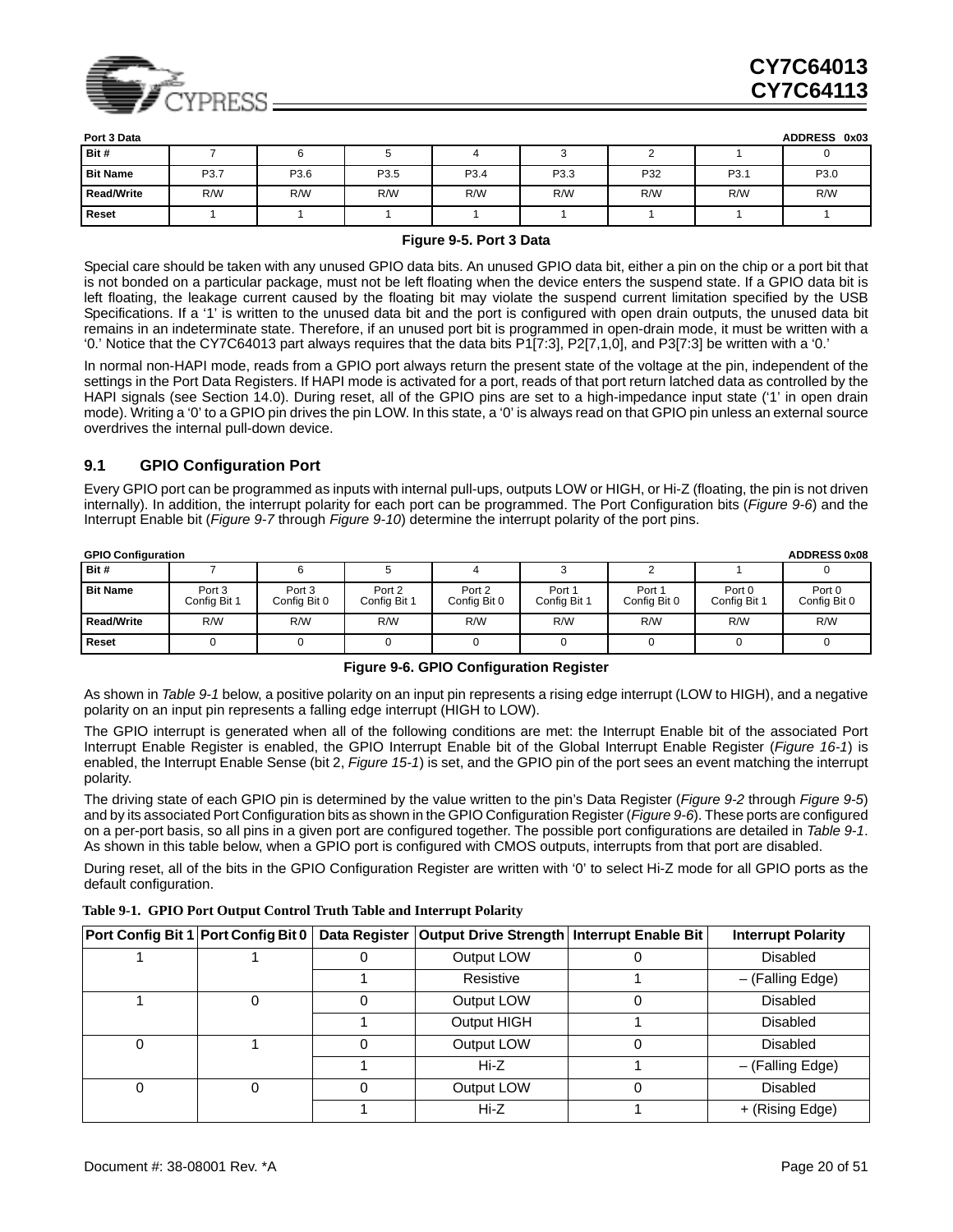

- Q1, Q2, and Q3 discussed below are the transistors referenced in *[Figure 9-1](#page-18-1)*. The available GPIO drive strength are:
- **Output LOW Mode:** The pin's Data Register is set to '0' Writing '0' to the pin's Data Register puts the pin in output LOW mode, regardless of the contents of the Port Configuration Bits[1:0]. In this mode, Q1 and Q2 are OFF. Q3 is ON. The GPIO pin is driven LOW through Q3.
- **Output HIGH Mode:** The pin's Data Register is set to 1 and the Port Configuration Bits[1:0] is set to '10' In this mode, Q1 and Q3 are OFF. Q2 is ON. The GPIO is pulled up through Q2. The GPIO pin is capable of sourcing... of current.
- **Resistive Mode:** The pin's Data Register is set to 1 and the Port Configuration Bits[1:0] is set to '11' Q2 and Q3 are OFF. Q1 is ON. The GPIO pin is pulled up with an internal 14kΩ resistor. In resistive mode, the pin may serve as an input. Reading the pin's Data Register returns a logic HIGH if the pin is not driven LOW by an external source.
- **Hi-Z Mode**: The pin's Data Register is set to1 and Port Configuration Bits[1:0] is set either '00' or '01' Q1, Q2, and Q3 are all OFF. The GPIO pin is not driven internally. In this mode, the pin may serve as an input. Reading the Port Data Register returns the actual logic value on the port pins.

### <span id="page-20-0"></span>**9.2 GPIO Interrupt Enable Ports**

Each GPIO pin can be individually enabled or disabled as an interrupt source. The Port 0–3 Interrupt Enable registers provide this feature with an interrupt enable bit for each GPIO pin. When HAPI mode (discussed in Section [14.0](#page-26-0)) is enabled the GPIO interrupts are blocked, including ports not used by HAPI, so GPIO pins cannot be used as interrupt sources.

During a reset, GPIO interrupts are disabled by clearing all of the GPIO interrupt enable ports. Writing a '1' to a GPIO Interrupt Enable bit enables GPIO interrupts from the corresponding input pin. All GPIO pins share a common interrupt, as discussed in Section [16.7](#page-31-0)

| <b>ADDRESS 0x04</b><br><b>Port 0 Interrupt Enable</b> |   |   |  |  |   |  |   |                                                                                                                                                       |  |
|-------------------------------------------------------|---|---|--|--|---|--|---|-------------------------------------------------------------------------------------------------------------------------------------------------------|--|
| Bit #                                                 |   |   |  |  |   |  |   |                                                                                                                                                       |  |
| <b>Bit Name</b>                                       |   |   |  |  |   |  |   | P0.7 Intr Enable   P0.6 Intr Enable   P0.5 Intr Enable   P0.4 Intr Enable   P0.3 Intr Enable   P0.2 Intr Enable   P0.1 Intr Enable   P0.0 Intr Enable |  |
| Read/Write                                            | W | W |  |  | W |  | W | W                                                                                                                                                     |  |
| <b>Reset</b>                                          |   |   |  |  |   |  |   |                                                                                                                                                       |  |

#### **Figure 9-7. Port 0 Interrupt Enable**

<span id="page-20-2"></span>

| Bit #           |   |   |                                                                                                                                                   |  |   |   |
|-----------------|---|---|---------------------------------------------------------------------------------------------------------------------------------------------------|--|---|---|
| <b>Bit Name</b> |   |   | l P1.7 Intr Enable LP1.6 Intr Enable LP1.5 Intr Enable LP1.4 Intr Enable LP1.3 Intr Enabl LP1.2 Intr Enable LP1.1 Intr Enable LP1.0 Intr Enable L |  |   |   |
| Read/Write      | W | W |                                                                                                                                                   |  | W | W |
| Reset           |   |   |                                                                                                                                                   |  |   |   |

#### **Figure 9-8. Port 1 Interrupt Enable**

<span id="page-20-3"></span>

| <b>ADDRESS 0x06</b><br><b>Port 2 Interrupt Enable</b> |   |   |   |   |   |   |   |                                                                                                                                                                          |
|-------------------------------------------------------|---|---|---|---|---|---|---|--------------------------------------------------------------------------------------------------------------------------------------------------------------------------|
| Bit#                                                  |   |   |   |   |   |   |   |                                                                                                                                                                          |
| <b>Bit Name</b>                                       |   |   |   |   |   |   |   | P2.7 Intr Enable   P2.6 Intr Enable   P2.5 Intr Enable   P2.4 Intr Enable   P2.3 Intr Enable   P2.2 Intr Enable   P2.1 Intr Enable   P2.0 Intr Enable   P2.0 Intr Enable |
| <b>Read/Write</b>                                     | W | W | W | W | W | W | W | W                                                                                                                                                                        |
| Reset                                                 |   |   |   |   |   |   |   |                                                                                                                                                                          |

#### **Figure 9-9. Port 2 Interrupt Enable**

<span id="page-20-4"></span>

| <b>ADDRESS 0x07</b><br><b>Port 3 Interrupt Enable</b> |                        |   |   |   |   |   |                                                                                                                                    |   |  |  |
|-------------------------------------------------------|------------------------|---|---|---|---|---|------------------------------------------------------------------------------------------------------------------------------------|---|--|--|
| Bit #                                                 |                        |   |   |   |   |   |                                                                                                                                    |   |  |  |
| <b>Bit Name</b>                                       | Reserved<br>(Set to 0) |   |   |   |   |   | P3.6 Intr Enable   P3.5 Intr Enable   P3.4 Intr Enable   P3.3 Intr Enable   P3.2 Intr Enable   P3.1 Intr Enable   P3.0 Intr Enable |   |  |  |
| Read/Write                                            | W                      | W | W | W | W | W | W                                                                                                                                  | W |  |  |
| Reset                                                 |                        |   |   |   |   |   |                                                                                                                                    |   |  |  |

#### **Figure 9-10. Port 3 Interrupt Enable**

### <span id="page-20-5"></span><span id="page-20-1"></span>**10.0 DAC Port**

The CY7C64113 features a programmable current sink 4 bit port which is also known as a DAC port. Each of these port I/O pins have a programmable current sink. Writing a '1' to a DAC I/O pin disables the output current sink (Isink DAC) and drives the I/O pin HIGH through an integrated 14-kΩ resistor. When a '0' is written to a DAC I/O pin, the Isink DAC is enabled and the pull-up resistor is disabled. This causes the Isink DAC to sink current to drive the output LOW. *[Figure 10-1](#page-21-1)* shows a block diagram of the DAC port pin.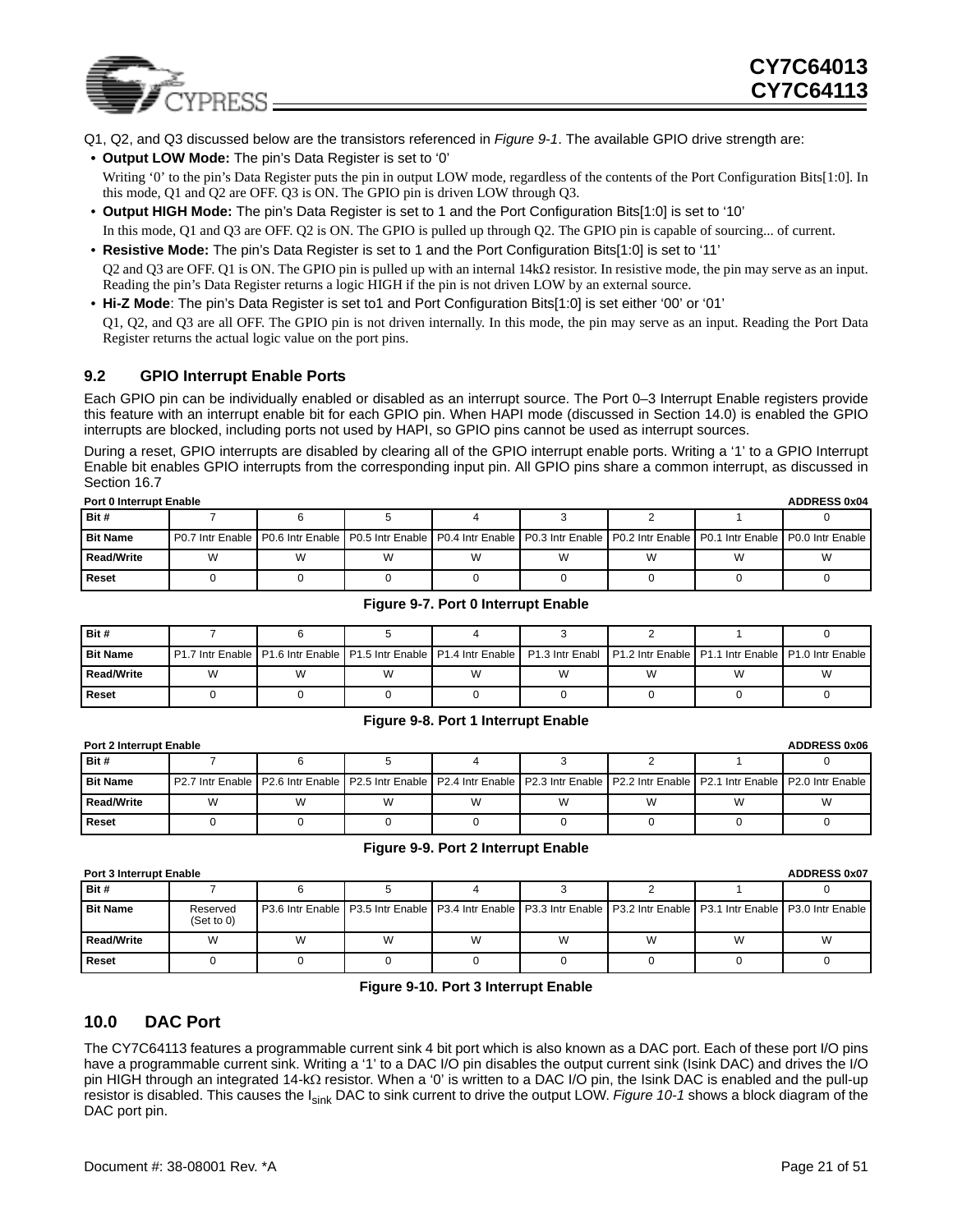



**Figure 10-1. Block Diagram of a DAC Pin**

<span id="page-21-1"></span>The amount of sink current for the DAC I/O pin is programmable over 16 values based on the contents of the DAC Isink Register for that output pin. DAC[1:0] are high-current outputs that are programmable from 3.2 mA to 16 mA (typical). DAC[7:2] are lowcurrent outputs, programmable from 0.2 mA to 1.0 mA (typical).

When the suspend bit in Processor Status and Control Register (see *[Figure 15-1](#page-27-1)*) is set, the Isink DAC block of the DAC circuitry is disabled. Special care should be taken when the CY7C64x13 device is placed in the suspend mode. The DAC Port Data Register (see *[Figure 10-2](#page-21-2)*) should normally be loaded with all '1's (0xFF) before setting the suspend bit. If any of the DAC bits are set to '0' when the device is suspended, that DAC input will float. The floating pin could result in excessive current consumption by the device, unless an external load places the pin in a deterministic state.

| <b>DAC Port Data</b> |        |          |          |          |          |        |        | <b>ADDRESS 0x30</b> |
|----------------------|--------|----------|----------|----------|----------|--------|--------|---------------------|
| Bit #                |        |          |          |          |          |        |        |                     |
| <b>Bit Name</b>      | DAC[7] | Reserved | Reserved | Reserved | Reserved | DAC[2] | DAC[1] | DAC[0]              |
| <b>Read/Write</b>    | R/W    | R/W      | R/W      | R/W      | R/W      | R/W    | R/W    | R/W                 |
| <b>Reset</b>         |        |          |          |          |          |        |        |                     |

### **Figure 10-2. DAC Port Data**

#### <span id="page-21-2"></span>**Bit [1..0]: High Current Output 3.2 mA to 16 mA typical**

1= I/O pin is an output pulled HGH through the 14-kΩ resistor. 0 = I/O pin is an input with an internal 14-kΩ pull-up resistor

#### **Bit [3..2]: Low Current Output 0.2 mA to 1 mA typical**

1= I/O pin is an output pulled HGH through the 14-kΩ resistor. 0 = I/O pin is an input with an internal 14-kΩ pull-up resistor

### <span id="page-21-0"></span>**10.1 DAC Isink Registers**

Each DAC I/O pin has an associated DAC Isink register to program the output sink current when the output is driven LOW. The first Isink register (0x38) controls the current for DAC[0], the second (0x39) for DAC[1], and so on until the Isink register at 0x3F controls the current to DAC[7].

<span id="page-21-3"></span>

| <b>DAC Sink Register</b> | ADDRESS 0x38-0x3F |          |          |          |          |          |          |          |  |  |  |  |
|--------------------------|-------------------|----------|----------|----------|----------|----------|----------|----------|--|--|--|--|
| Bit #                    |                   |          |          |          |          |          |          |          |  |  |  |  |
| <b>Bit Name</b>          | Reserved          | Reserved | Reserved | Reserved | Isink[3] | Isink[2] | Isink[1] | Isink[0] |  |  |  |  |
| <b>Read/Write</b>        |                   |          |          |          | W        | W        | W        | W        |  |  |  |  |
| Reset                    |                   |          |          |          |          |          |          |          |  |  |  |  |

|  |  |  |  | Figure 10-3. DAC Sink Register |
|--|--|--|--|--------------------------------|
|--|--|--|--|--------------------------------|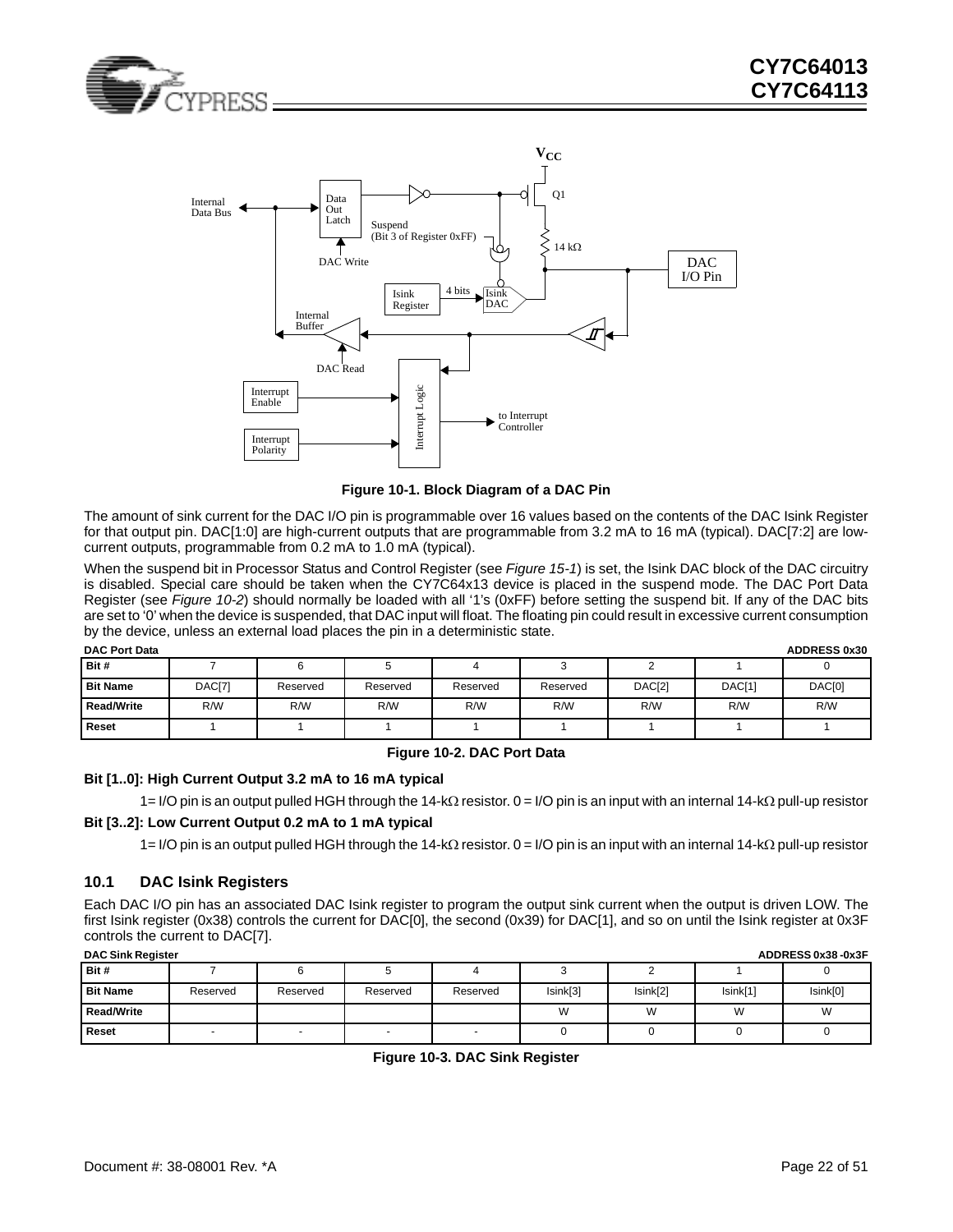

#### **Bit [4..0]: Isink [x] (x= 0..4)**

Writing all '0's to the Isink register causes 1/5 of the max current to flow through the DAC I/O pin. Writing all '1's to the Isink register provides the maximum current flow through the pin. The other 14 states of the DAC sink current are evenly spaced between these two values.

#### **Bit [7..5]: Reserved**

### <span id="page-22-0"></span>**10.2 DAC Port Interrupts**

A DAC port interrupt can be enabled/disabled for each pin individually. The DAC Port Interrupt Enable register provides this feature with an interrupt enable bit for each DAC I/O pin.All of the DAC Port Interrupt Enable register bits are cleared to '0' during a reset. All DAC pins share a common interrupt, as explained in Section [16.6](#page-30-4).

| <b>DAC Port Interrupt</b><br><b>ADDRESS 0x31</b> |              |          |          |          |          |              |              |              |  |  |
|--------------------------------------------------|--------------|----------|----------|----------|----------|--------------|--------------|--------------|--|--|
| Bit #                                            |              |          |          |          |          |              |              |              |  |  |
| <b>Bit Name</b>                                  | Enable Bit 7 | Reserved | Reserved | Reserved | Reserved | Enable Bit 2 | Enable Bit 1 | Enable Bit 0 |  |  |
| <b>Read/Write</b>                                | W            | W        |          | W        | W        | W            | W            |              |  |  |
| Reset                                            |              |          |          |          |          |              |              |              |  |  |

#### **Figure 10-4. DAC Port Interrupt Enable**

#### <span id="page-22-2"></span>**Bit [7..0]: Enable bit x (x= 0..2, 7)**

1= Enables interrupts from the corresponding bit position; 0= Disables interrupts from the corresponding bit position

As an additional benefit, the interrupt polarity for each DAC pin is programmable with the DAC Port Interrupt Polarity register. Writing a '0' to a bit selects negative polarity (falling edge) that causes an interrupt (if enabled) if a falling edge transition occurs on the corresponding input pin. Writing a '1' to a bit in this register selects positive polarity (rising edge) that causes an interrupt (if enabled) if a rising edge transition occurs on the corresponding input pin. All of the DAC Port Interrupt Polarity register bits are cleared during a reset.

| <b>ADDRESS 0x32</b><br>DAC Port Interrupt Polarity |              |          |          |          |          |              |              |              |  |  |
|----------------------------------------------------|--------------|----------|----------|----------|----------|--------------|--------------|--------------|--|--|
| Bit #                                              |              |          |          |          |          |              |              |              |  |  |
| <b>Bit Name</b>                                    | Enable Bit 7 | Reserved | Reserved | Reserved | Reserved | Enable Bit 2 | Enable Bit 1 | Enable Bit 0 |  |  |
| <b>Read/Write</b>                                  | W            | W        | W        | W        | W        | W            | W            | W            |  |  |
| <b>Reset</b>                                       |              |          |          |          |          |              |              |              |  |  |

#### **Figure 10-5. DAC Port Interrupt Polarity**

#### <span id="page-22-3"></span>**Bit [7..0]: Enable bit x (x= 0..2, 7)**

1= Selects positive polarity (rising edge) that causes an interrupt (if enabled);

0= Selects negative polarity (falling edge) that causes an interrupt (if enabled)

### <span id="page-22-1"></span>**11.0 12-Bit Free-Running Timer**

The 12-bit timer provides two interrupts (128-µs and 1.024-ms) and allows the firmware to directly time events that are up to 4 ms in duration. The lower 8 bits of the timer can be read directly by the firmware. Reading the lower 8 bits latches the upper 4 bits into a temporary register. When the firmware reads the upper 4 bits of the timer, it is accessing the count stored in the temporary register. The effect of this logic is to ensure a stable 12-bit timer value can be read, even when the two reads are separated in time.

| <b>Timer LSB</b>  |             |             |             |             |             |             |             | <b>ADDRESS 0x24</b> |
|-------------------|-------------|-------------|-------------|-------------|-------------|-------------|-------------|---------------------|
| Bit #             |             |             |             |             |             |             |             |                     |
| <b>Bit Name</b>   | Timer Bit 7 | Timer Bit 6 | Timer Bit 5 | Timer Bit 4 | Timer Bit 3 | Timer Bit 2 | Timer Bit 1 | Timer Bit 0         |
| <b>Read/Write</b> |             |             | ''          | '           |             | r           | R           |                     |
| Reset             |             |             |             |             |             |             |             |                     |

**Figure 11-1. Timer LSB Register**

<span id="page-22-4"></span>**Bit [7:0]: Timer lower 8 bits**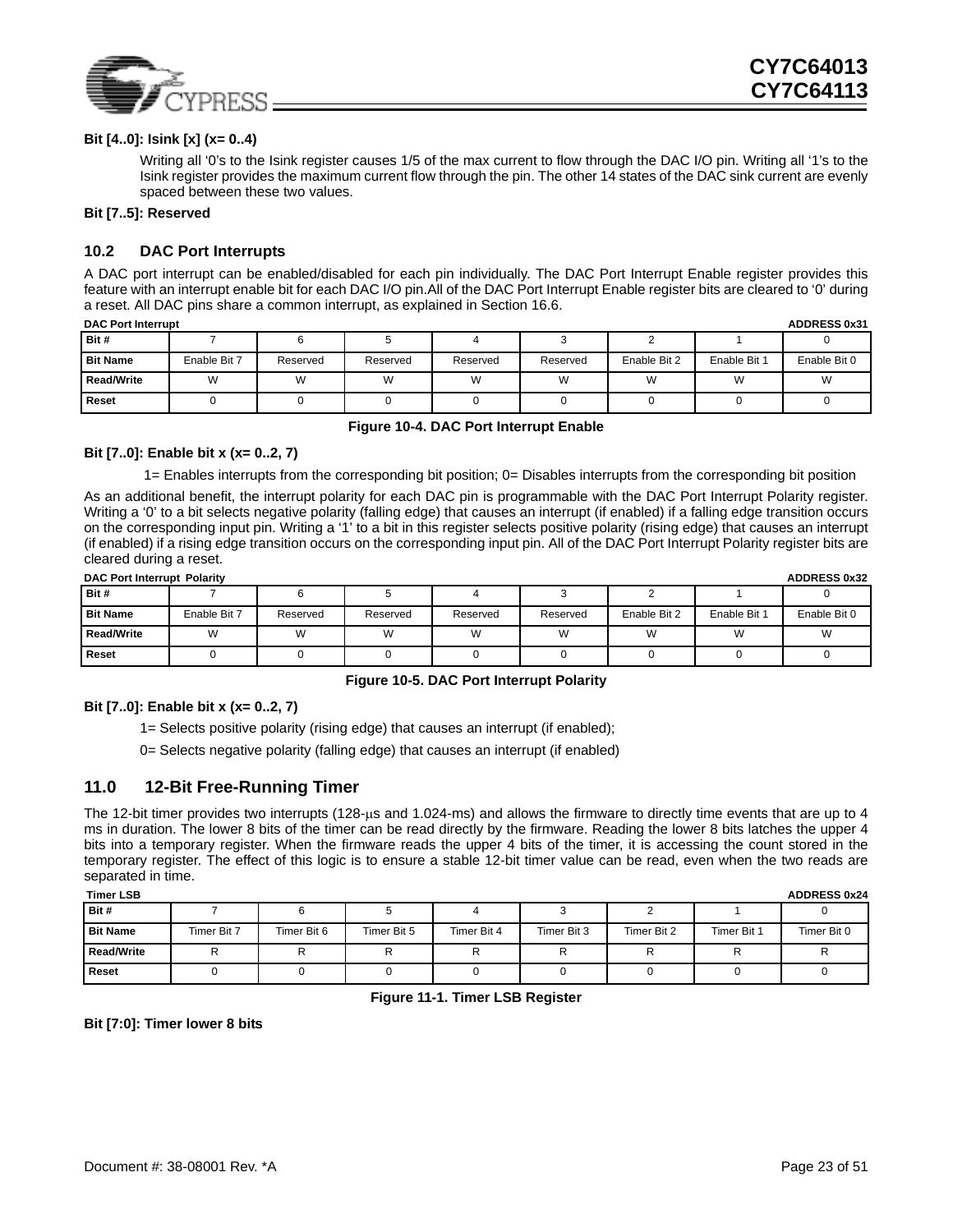

| <b>Timer MSB</b>  |                          |          |          |          |              |              |             | <b>ADDRESS 0x25</b> |
|-------------------|--------------------------|----------|----------|----------|--------------|--------------|-------------|---------------------|
| Bit #             |                          |          |          |          |              |              |             |                     |
| <b>Bit Name</b>   | Reserved                 | Reserved | Reserved | Reserved | Timer Bit 11 | Timer Bit 10 | Timer Bit 9 | Timer Bit 8         |
| <b>Read/Write</b> | $\overline{\phantom{a}}$ |          |          |          |              |              | rv.         |                     |
| Reset             |                          |          |          |          |              |              |             |                     |

#### **Figure 11-2. Timer MSB Register**

### <span id="page-23-1"></span>**Bit [3:0]: Timer higher nibble Bit [7:4]: Reserved**



**Figure 11-3. Timer Block Diagram**

### <span id="page-23-2"></span><span id="page-23-0"></span>**12.0 I2C and HAPI Configuration Register**

Internal hardware supports communication with external devices through two interfaces: a two-wire  $l^2C$ -compatible interface, and a HAPI for 1, 2, or 3 byte transfers. The  $I^2C$ -compatible interface and HAPI functions, discussed in detail in Sections [13.0](#page-24-0) and [14.0](#page-26-0), share a common configuration register (see *[Figure 12-1](#page-24-3)*). All bits of this register are cleared on reset.

| $\mathsf{I}^2$ C Configuration<br><b>ADDRESS 0x09</b> |                           |          |                    |                         |                |               |                                 |                                 |  |  |
|-------------------------------------------------------|---------------------------|----------|--------------------|-------------------------|----------------|---------------|---------------------------------|---------------------------------|--|--|
| Bit #                                                 |                           |          |                    |                         |                |               |                                 |                                 |  |  |
| <b>Bit Name</b>                                       | I <sup>2</sup> C Position | Reserved | LEMPTY<br>Polarity | <b>DRDY</b><br>Polarity | Latch<br>Empty | Data<br>Ready | <b>HAPI Port Width</b><br>Bit 1 | <b>HAPI Port Width</b><br>Bit 0 |  |  |
| Read/Write                                            | R/W                       |          | R/W                | R/W                     |                |               | R/W                             | R/W                             |  |  |
| <b>Reset</b>                                          |                           |          |                    |                         |                |               |                                 |                                 |  |  |

### **Figure 12-1. HAPI/I2C Configuration Register**

<span id="page-23-3"></span>**Note:** *I2C-compatible function must be separately enabled as described in Section [13.0](#page-24-0)*

Bits [7,1:0] of the HAPI/I<sup>2</sup>C Configuration Register control the pin out configuration of the HAPI and I<sup>2</sup>C-compatible interfaces. Bits [5:2] are used in HAPI mode only, and are described in Section [14.0.](#page-26-0) *[Table 12-1](#page-24-3)* shows the HAPI port configurations, and *[Table 12-2](#page-24-4)* shows I<sup>2</sup>C pin location configuration options. These I<sup>2</sup>C-compatible options exist due to pin limitations in certain packages, and to allow simultaneous HAPI and I<sup>2</sup>C-compatible operation.

HAPI operation is enabled whenever either HAPI Port Width Bit (Bit 1 or 0) is non-zero. This affects GPIO operation as described in Section [14.0](#page-26-0). I<sup>2</sup>C-compatible blocks must be separately enabled as described in Section [13.0.](#page-24-0)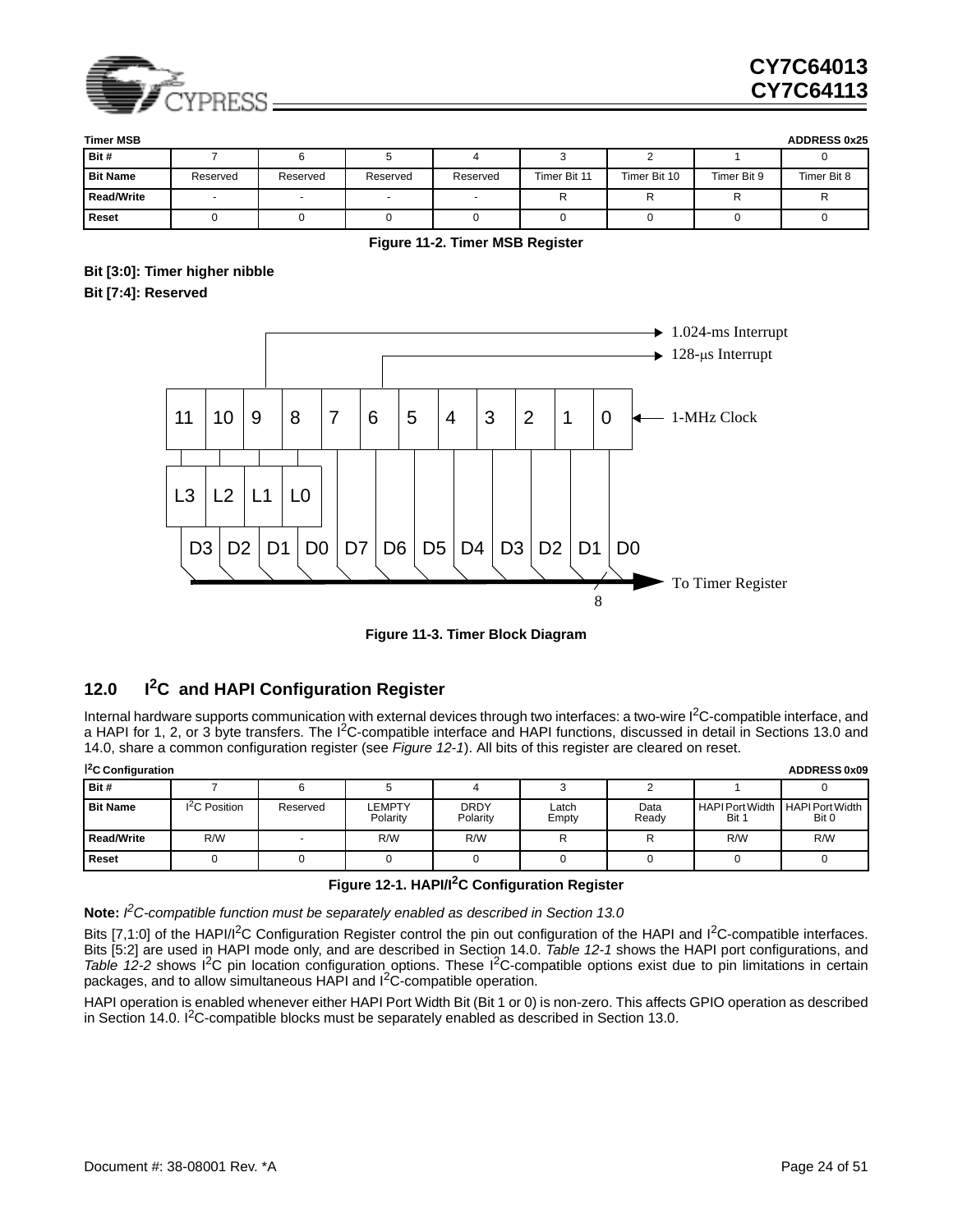

### <span id="page-24-3"></span>**Table 12-1. HAPI Port Configuration**

| Port Width (Bits[1:0]) | <b>HAPI Port Width</b>             |
|------------------------|------------------------------------|
| 11                     | 24 Bits: P3[7:0], P1[7:0], P0[7:0] |
| 10                     | 16 Bits: P1[7:0], P0[7:0]          |
| 01                     | 8 Bits: P0[7:0]                    |
| ስስ                     | No HAPI Interface                  |

<span id="page-24-4"></span>**Table 12-2. I2C Port Configuration**

| I <sup>2</sup> C Position (Bit[7]) | Port Width (Bit[1]) | I <sup>2</sup> C Position         |  |  |
|------------------------------------|---------------------|-----------------------------------|--|--|
|                                    |                     | $I^{2}C$ on P2[1:0], 0:SCL, 1:SDA |  |  |
|                                    |                     | $1^2C$ on P1[1:0], 0:SCL, 1:SDA   |  |  |
|                                    |                     | $1^2C$ on P2[1:0], 0:SCL, 1:SDA   |  |  |

### <span id="page-24-0"></span>**13.0 I2C-compatible Controller**

The  $I<sup>2</sup>C$ -compatible block provides a versatile two-wire communication with external devices, supporting master, slave, and multimaster modes of operation. The I<sup>2</sup>C-compatible block functions by handling the low-level signaling in hardware, and issuing interrupts as needed to allow firmware to take appropriate action during transactions. While waiting for firmware response, the hardware keeps the  $I^2C$ -compatible bus idle if necessary.

The  $I<sup>2</sup>C$ -compatible block generates an interrupt to the microcontroller at the end of each received or transmitted byte, when a stop bit is detected by the slave when in receive mode, or when arbitration is lost. Details of the interrupt responses are given in *Section [16.8](#page-31-1)*.

The I<sup>2</sup>C-compatible interface consists of two registers, an I<sup>2</sup>C Data Register (*[Figure 13-1](#page-24-1)*) and an I<sup>2</sup>C Status and Control Register (*[Figure 13-2](#page-24-2)*). The Data Register is implemented as separate read and write registers. Generally, the I2C Status and Control Register should only be monitored after the  $I<sup>2</sup>C$  interrupt, as all bits are valid at that time. Polling this register at other times could read misleading bit status if a transaction is underway.

The I<sup>2</sup>C SCL clock is connected to bit 0 of GPIO port 1 or GPIO port 2, and the I<sup>2</sup>C SDA data is connected to bit 1 of GPIO port 1 or GPIO port 2. Refer to Section [12.0](#page-23-0) for the bit definitions and functionality of the HAPI/I<sup>2</sup>C Configuration Register, which is used to set the locations of the configurable I<sup>2</sup>C-compatible pins. Once the I<sup>2</sup>C-compatible functionality is enabled by setting bit 0 of the I<sup>2</sup>C Status & Control Register, the two LSB bits ([1:0]) of the corresponding GPIO port are placed in Open Drain mode, regardless of the settings of the GPIO Configuration Register. The electrical characteristics of the I<sup>2</sup>C-compatible interface is the same as that of GPIO ports 1 and 2. Note that the  $I_{OL}$  (max) is 2 mA @  $V_{OL}$  = 2.0 V for ports 1 and 2.

All control of the  $I^2C$  clock and data lines is performed by the  $I^2C$ -compatible block.

| $^{2}$ C Data   |                   |              |              |              |              |              |                     | <b>ADDRESS 0x29</b> |
|-----------------|-------------------|--------------|--------------|--------------|--------------|--------------|---------------------|---------------------|
| Bit #           |                   |              |              |              |              |              |                     |                     |
| <b>Bit Name</b> | $I^2C$ Data 7     | $12C$ Data 6 | $12C$ Data 5 | $12C$ Data 4 | $12C$ Data 3 | $I2C$ Data 2 | $1^2C$ Data $\cdot$ | $I2C$ Data 0        |
| Read/Write      | R/W               | R/W          | R/W          | R/W          | R/W          | R/W          | R/W                 | R/W                 |
| <b>Reset</b>    | $\checkmark$<br>⌒ |              |              | $\lambda$    | $\sim$       | ⌒            | v<br>∧              | ⌒                   |

### **Figure 13-1. I2C Data Register**

### <span id="page-24-1"></span>**Bits [7..0] : I2C Data**

Contains the 8 bit data on the  $I<sup>2</sup>C$  Bus

| <sup>2</sup> C Status and Control |                  |               |           |            |      |                     |                      |              |  |  |  |  |
|-----------------------------------|------------------|---------------|-----------|------------|------|---------------------|----------------------|--------------|--|--|--|--|
| Bit #                             |                  |               |           |            |      |                     |                      |              |  |  |  |  |
| <b>Bit Name</b>                   | <b>MSTR Mode</b> | Continue/Busy | Xmit Mode | <b>ACK</b> | Addr | ARB<br>Lost/Restart | <b>Received Stop</b> | $I2C$ Enable |  |  |  |  |
| Read/Write                        | R/W              | R/W           | R/W       | R/W        | R/W  | R/W                 | R/W                  | R/W          |  |  |  |  |
| Reset                             |                  |               |           |            |      |                     |                      |              |  |  |  |  |

### **Figure 13-2. I2C Status and Control Register**

<span id="page-24-2"></span>The I<sup>2</sup>C Status and Control register bits are defined in *[Table 14-1](#page-26-1)*, with a more detailed description following.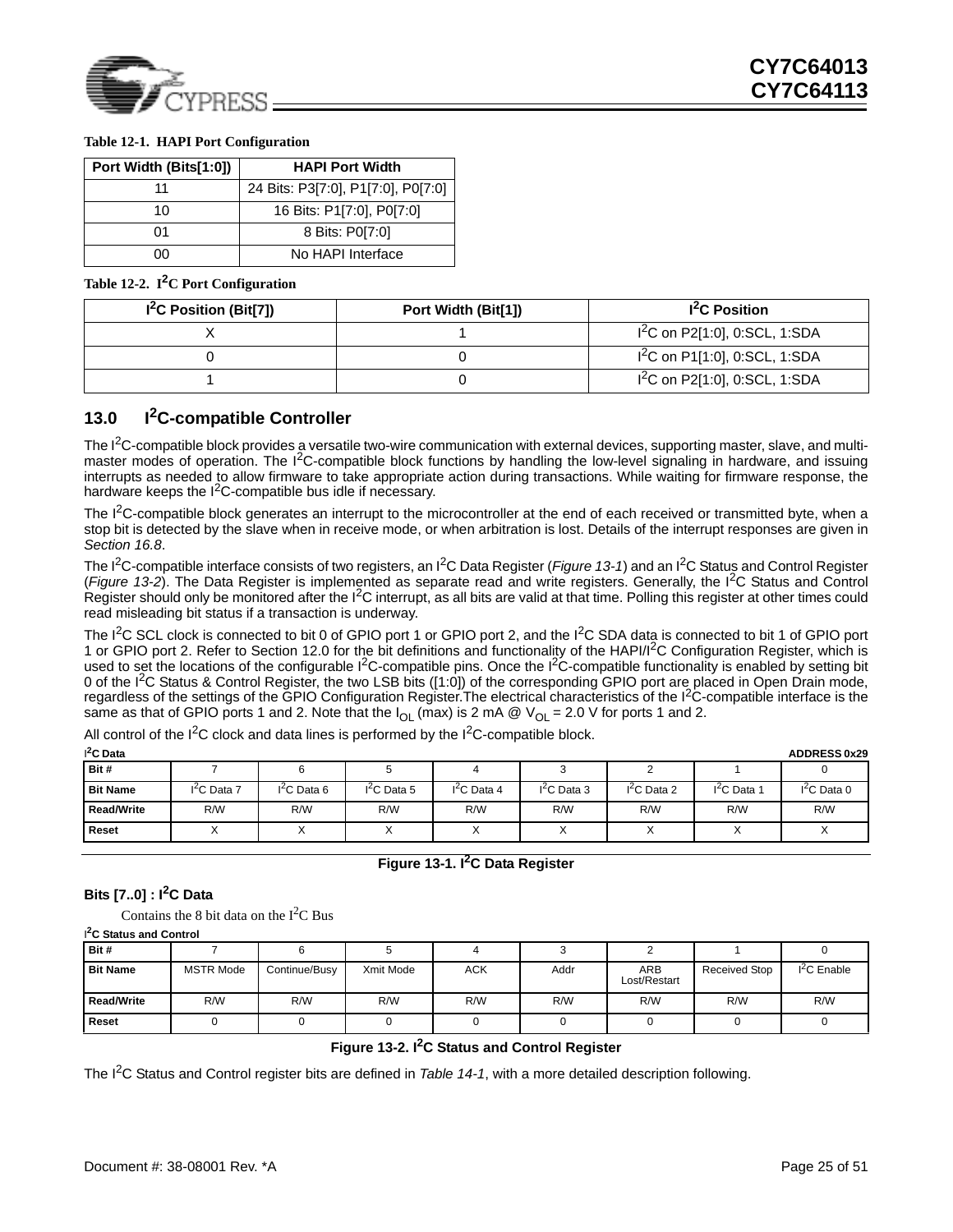

| <b>Bit</b>     | <b>Name</b>             | <b>Description</b>                                                                                                                                               |
|----------------|-------------------------|------------------------------------------------------------------------------------------------------------------------------------------------------------------|
| $\Omega$       | $I2C$ Enable            | When set to '1', the $12C$ -compatible function is enabled. When cleared, $12C$ GPIO pins<br>operate normally.                                                   |
| 1              | <b>Received Stop</b>    | Reads 1 only in slave receive mode, when $12C$ Stop bit detected (unless firmware did not<br>ACK the last transaction).                                          |
| $\mathcal{P}$  | <b>ARB Lost/Restart</b> | Reads 1 to indicate master has lost arbitration. Reads 0 otherwise.<br>Write to 1 in master mode to perform a restart sequence (also set Continue bit).          |
| 3              | Addr                    | Reads 1 during first byte after start/restart in slave mode, or if master loses arbitration.<br>Reads 0 otherwise. This bit should always be written as 0.       |
| 4              | <b>ACK</b>              | In receive mode, write 1 to generate ACK, 0 for no ACK.<br>In transmit mode, reads 1 if ACK was received, 0 if no ACK received.                                  |
| 5              | Xmit Mode               | Write to 1 for transmit mode, 0 for receive mode.                                                                                                                |
| 6              | Continue/Busy           | Write 1 to indicate ready for next transaction.<br>Reads 1 when I <sup>2</sup> C-compatible block is busy with a transaction, 0 when transaction is<br>complete. |
| $\overline{7}$ | <b>MSTR Mode</b>        | Write to 1 for master mode, 0 for slave mode. This bit is cleared if master loses arbitration.<br>Clearing from 1 to 0 generates Stop bit.                       |

### <span id="page-25-0"></span>**Table 13-1. I2C Status and Control Register Bit Definitions**

#### **Bit 7 : MSTR Mode**

Setting this bit to 1 causes the  $I^2C$ -compatible block to initiate a master mode transaction by sending a start bit and transmitting the first data byte from the data register (this typically holds the target address and R/W bit). Subsequent bytes are initiated by setting the Continue bit, as described below.

Clearing this bit (set to 0) causes the GPIO pins to operate normally

In master mode, the  $I^2C$ -compatible block generates the clock (SCK), and drives the data line as required depending on transmit or receive state. The  $I^2C$ -compatible block performs any required arbitration and clock synchronization. IN the event of a loss of arbitration, this MSTR bit is cleared, the ARB Lost bit is set, and an interrupt is generated by the microcontroller. If the chip is the target of an external master that wins arbitration, then the interrupt is held off until the transaction from the external master is completed.

When MSTR Mode is cleared from 1 to 0 by a firmware write, an  $I<sup>2</sup>C$  Stop bit is generated.

#### **Bit 6 : Continue / Busy**

This bit is written by the firmware to indicate that the firmware is ready for the next byte transaction to begin. In other words, the bit has responded to an interrupt request and has completed the required update or read of the data register. During a read this bit indicates if the hardware is busy and is locking out additional writes to the  $I^2C$  Status and Control register. This locking allows the hardware to complete certain operations that may require an extended period of time. Following an  $I^2\tilde{C}$  interrupt, the  $I^2\tilde{C}$ -compatible block does not return to the Busy state until firmware sets the Continue bit. This allows the firmware to make one control register write without the need to check the Busy bit.

#### **Bit 5 : Xmit Mode**

This bit is set by firmware to enter transmit mode and perform a data transmit in master or slave mode. Clearing this bit sets the part in receive mode. Firmware generally determines the value of this bit from the R/W bit associated with the I<sup>2</sup>C address packet. The Xmit Mode bit state is ignored when initially writing the MSTR Mode or the Restart bits, as these cases always cause transmit mode for the first byte.

#### **Bit 4 : ACK**

This bit is set or cleared by firmware during receive operation to indicate if the hardware should generate an ACK signal on the  $I<sup>2</sup>C$ compatible bus. Writing a 1 to this bit generates an ACK (SDA LOW) on the  $I<sup>2</sup>C$ -compatible bus at the ACK bit time. During transmits (Xmit Mode  $= 1$ ), this bit should be cleared.

#### **Bit 3 : Addr**

This bit is set by the I<sup>2</sup>C-compatible block during the first byte of a slave receive transaction, after an I<sup>2</sup>C start or restart. The Addr bit is cleared when the firmware sets the Continue bit. This bit allows the firmware to recognize when the master has lost arbitration, and in slave mode it allows the firmware to recognize that a start or restart has occurred.

#### **Bit 2 : ARB Lost/Restart**

This bit is valid as a status bit (ARB Lost) after master mode transactions. In master mode, set this bit (along with the Continue and MSTR Mode bits) to perform an I<sup>2</sup>C restart sequence. The I<sup>2</sup>C target address for the restart must be written to the data register before setting the Continue bit. To prevent false ARB Lost signals, the Restart bit is cleared by hardware during the restart sequence.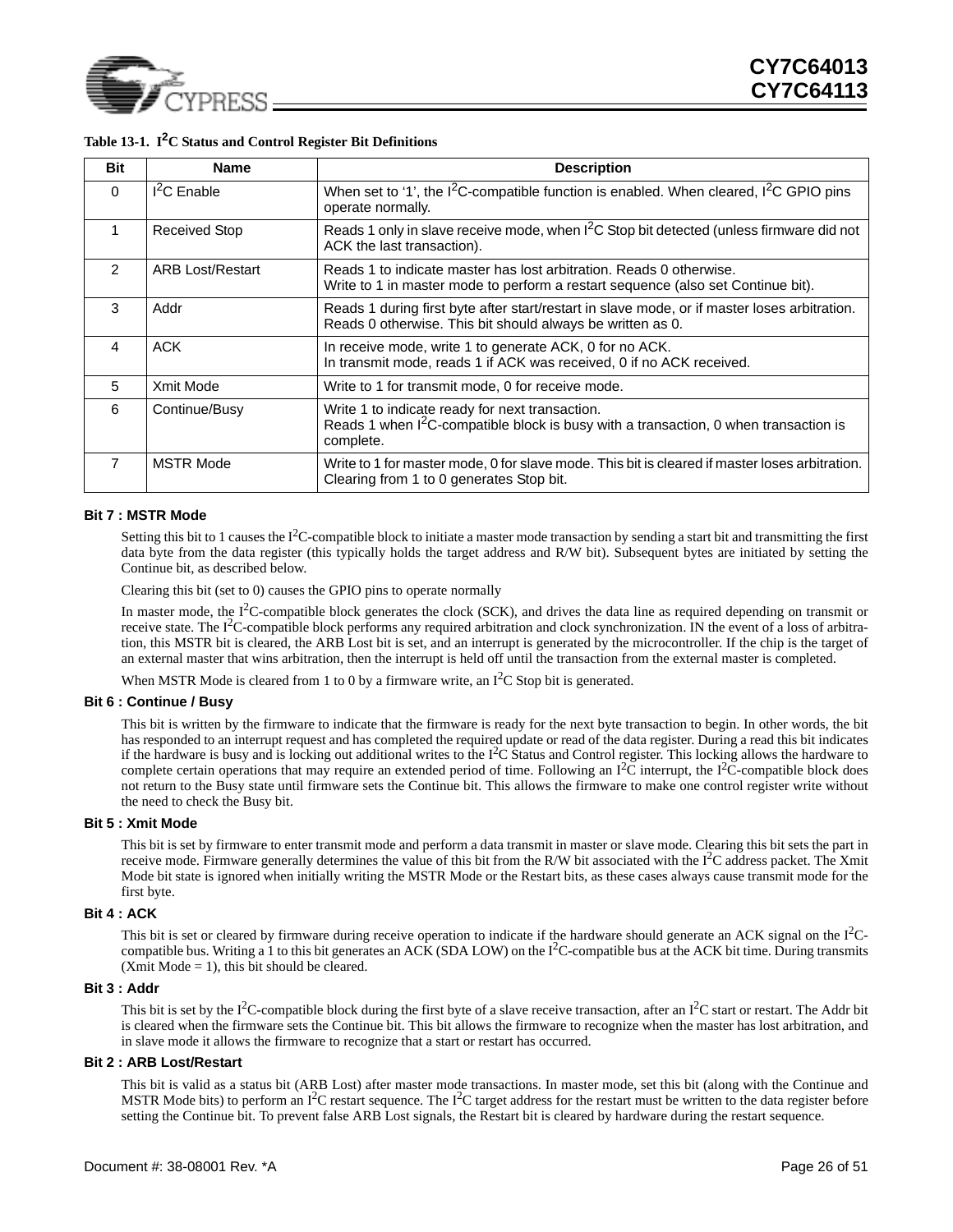

#### **Bit 1 : Receive Stop**

This bit is set when the slave is in receive mode and detects a stop bit on the bus. The Receive Stop bit is not set if the firmware terminates the  $I^2C$  transaction by not acknowledging the previous byte transmitted on the  $I^2C$ -compatible bus, e.g. in receive mode if firmware sets the Continue bit and clears the ACK bit.

#### **Bit 0 : I2C Enable**

Set this bit to override GPIO definition with  $I^2C$ -compatible function on the two  $I^2C$ -compatible pins. When this bit is cleared, these pins are free to function as GPIOs. In I<sup>2</sup>C-compatible mode, the two pins operate in open drain mode, independent of the GPIO configuration setting.

### <span id="page-26-0"></span>**14.0 Hardware Assisted Parallel Interface (HAPI)**

The CY7C64x13 processor provides a hardware assisted parallel interface for bus widths of 8, 16, or 24 bits, to accommodate data transfer with an external microcontroller or similar device. Control bits for selecting the byte width are in the HAPI/I<sup>2</sup>C Configuration Register (*[Figure 12-1](#page-23-3)*), bits 1 and 0.

Signals are provided on Port 2 to control the HAPI interface. *[Table 14-1](#page-26-1)* describes these signals and the HAPI control bits in the HAPI/I<sup>2</sup>C Configuration Register. Enabling HAPI causes the GPIO setting in the GPIO Configuration Register (0x08) to be overridden. The Port 2 output pins are in CMOS output mode and Port 2 input pins are in input mode (open drain mode with Q3 OFF in *[Figure 9-1](#page-18-1)*).

| <b>Pin</b>     | <b>Name</b>            | <b>Direction</b> | <b>Description (Port 2 Pin)</b>                                                                                                                                                         |
|----------------|------------------------|------------------|-----------------------------------------------------------------------------------------------------------------------------------------------------------------------------------------|
| P2[2]          | LatEmptyPin            | Out              | Ready for more input data from external interface.                                                                                                                                      |
| P2[3]          | <b>DReadyPin</b>       | Out              | Output data ready for external interface.                                                                                                                                               |
| P2[4]          | <b>STB</b>             | ln.              | Strobe signal for latching incoming data.                                                                                                                                               |
| P2[5]          | <b>OE</b>              | <b>In</b>        | Output Enable, causes chip to output data.                                                                                                                                              |
| P2[6]          | CS.                    | In.              | Chip Select (Gates STB and OE).                                                                                                                                                         |
| <b>Bit</b>     | <b>Name</b>            | R/W              | Description (HAPI/I <sup>2</sup> C Configuration Register)                                                                                                                              |
| <sup>2</sup>   | Data Ready             | $\overline{R}$   | Asserted after firmware writes data to Port 0, until OE driven LOW.                                                                                                                     |
| 3              | Latch Empty            | $\overline{R}$   | Asserted after firmware reads data from Port 0, until STB driven LOW.                                                                                                                   |
| $\overline{4}$ | <b>DRDY Polarity</b>   | R/W              | Determines polarity of Data Ready bit and DReadyPin:<br>If 0, Data Ready is active LOW, DReadyPin is active HIGH.<br>If 1, Data Ready is active HIGH, DReadyPin is active LOW.          |
| 5              | <b>LEMPTY Polarity</b> | R/W              | Determines polarity of Latch Empty bit and LatEmptyPin:<br>If 0, Latch Empty is active LOW, LatEmptyPin is active HIGH.<br>If 1, Latch Empty is active HIGH, LatEmptyPin is active LOW. |

<span id="page-26-1"></span>**Table 14-1. Port 2 Pin and HAPI Configuration Bit Definitions**

#### **HAPI Read by External Device from CY7C64x13:**

In this case (see *[Figure 24-3](#page-46-2)*), firmware writes data to the GPIO ports. If 16-bit or 24-bit transfers are being made, Port 0 should be written last, since writes to Port 0 asserts the Data Ready bit and the DReady Pin to signal the external device that data is available.

The external device then drives the  $\overline{OE}$  and  $\overline{CS}$  pins active (LOW), which causes the HAPI data to be output on the port pins. When  $\overline{OE}$  is returned HIGH (inactive), the HAPI/GPIO interrupt is generated. At that point, firmware can reload the HAPI latches for the next output, again writing Port 0 last.

The Data Ready bit reads the opposite state from the external DReadyPin on pin P2[3]. If the DRDY Polarity bit is 0, DReadyPin is active HIGH, and the Data Ready bit is active LOW.

#### **HAPI Write by External Device to CY7C64x13:**

In this case (see *[Figure 24-4](#page-47-1)*), the external device drives the  $\overline{STB}$  and  $\overline{CS}$  pins active (LOW) when it drives new data onto the port pins. When this happens, the internal latches become full, which causes the Latch Empty bit to be deasserted. When STB is returned HIGH (inactive), the HAPI/GPIO interrupt is generated. Firmware then reads the parallel ports to empty the HAPI latches. If 16-bit or 24-bit transfers are being made, Port 0 should be read last because reads from Port 0 assert the Latch Empty bit and the LatEmptyPin to signal the external device for more data.

The Latch Empty bit reads the opposite state from the external LatEmptyPin on pin P2[2]. If the LEMPTY Polarity bit is 0, LatEmptyPin is active HIGH, and the Latch Empty bit is active LOW.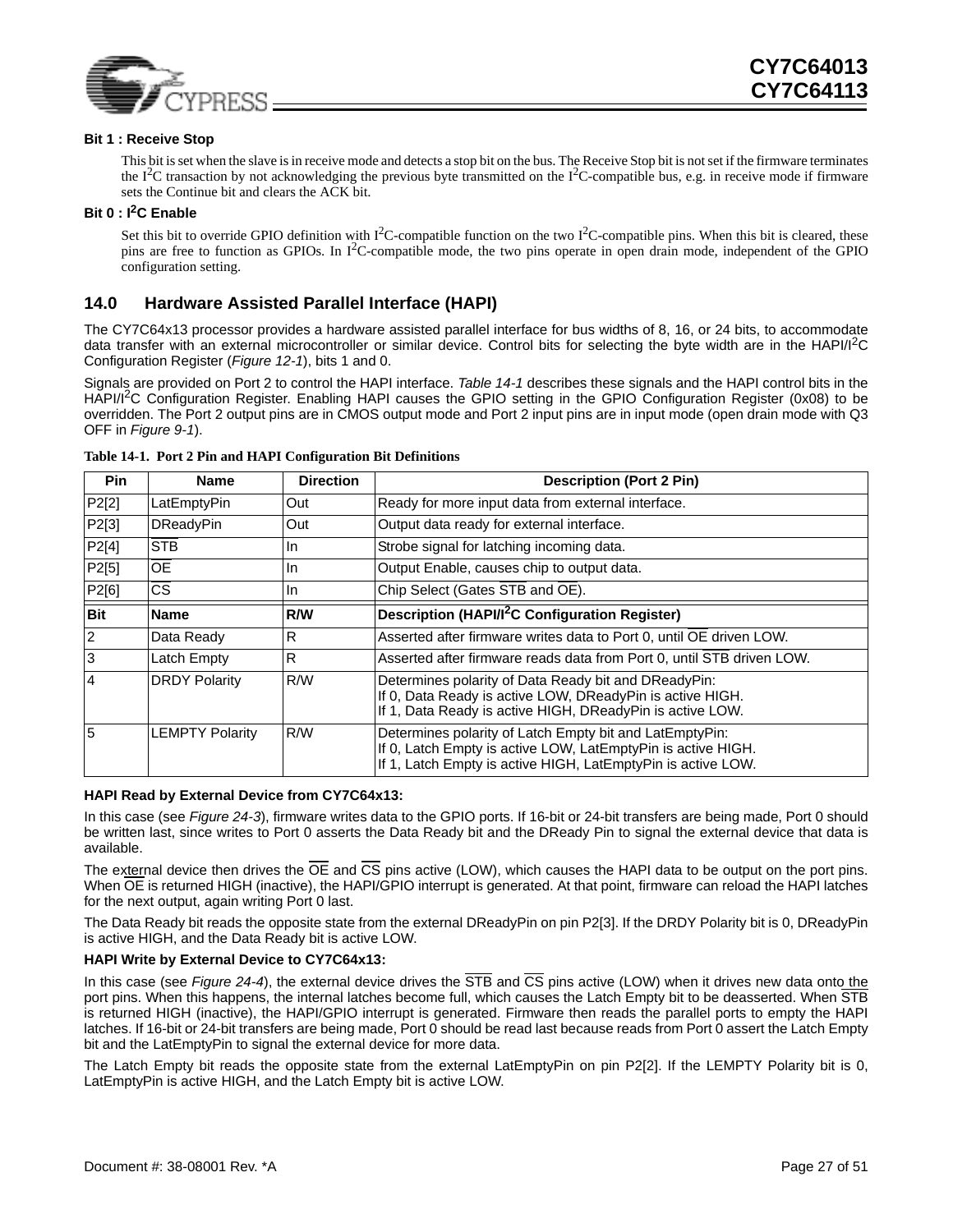

### <span id="page-27-0"></span>**15.0 Processor Status and Control Register**

| <b>Processor Status and Contro</b> |  |  |
|------------------------------------|--|--|

| <b>Processor Status and Control</b> |                       |                   |                                   |                   |         |                           |          | <b>ADDRESS 0xFF</b> |
|-------------------------------------|-----------------------|-------------------|-----------------------------------|-------------------|---------|---------------------------|----------|---------------------|
| Bit #                               |                       |                   |                                   |                   |         |                           |          |                     |
| <b>Bit Name</b>                     | <b>IRQ</b><br>Pending | Watchdog<br>Reset | <b>USB Bus Reset</b><br>Interrupt | Power-On<br>Reset | Suspend | Interrupt<br>Enable Sense | Reserved | Run                 |
| <b>Read/Write</b>                   |                       | R/W               | R/W                               | R/W               | R/W     |                           | R/W      | R/W                 |
| Reset                               |                       |                   |                                   |                   |         |                           |          |                     |

#### **Figure 15-1. Processor Status and Control Register**

#### <span id="page-27-1"></span>**Bit 0: Run**

This bit is manipulated by the HALT instruction. When Halt is executed, all the bits of the Processor Status and Control Register are cleared to 0. Since the run bit is cleared, the processor stops at the end of the current instruction. The processor remains halted until an appropriate reset occurs (power-on or Watchdog). This bit should normally be written as a '1.'

#### **Bit 1: Reserved**

Bit 1 is reserved and must be written as a zero.

#### **Bit 2: Interrupt Enable Sense**

This bit indicates whether interrupts are enabled or disabled. Firmware has no direct control over this bit as writing a zero or one to this bit position has no effect on interrupts. A '0' indicates that interrupts are masked off and a '1' indicates that the interrupts are enabled. This bit is further gated with the bit settings of the Global Interrupt Enable Register (*[Figure 16-1](#page-28-1)*) and USB End Point Interrupt Enable Register (*[Figure 16-2](#page-28-2)*). Instructions DI, EI, and RETI manipulate the state of this bit.

#### **Bit 3: Suspend**

Writing a '1' to the Suspend bit halts the processor and cause the microcontroller to enter the suspend mode that significantly reduces power consumption. A pending, enabled interrupt or USB bus activity causes the device to come out of suspend. After coming out of suspend, the device resumes firmware execution at the instruction following the IOWR which put the part into suspend. An IOWR attempting to put the part into suspend is ignored if USB bus activity is present. See Section [8.0](#page-17-0) for more details on suspend mode operation.

#### **Bit 4: Power-On Reset**

The Power-On Reset is set to '1' during a power-on reset. The firmware can check bits 4 and 6 in the reset handler to determine whether a reset was caused by a power-on condition or a Watchdog timeout. A POR event may be followed by a Watchdog reset before firmware begins executing, as explained below.

#### **Bit 5: USB Bus Reset Interrupt**

The USB Bus Reset Interrupt bit is set when the USB Bus Reset is detected on receiving a USB Bus Reset signal on the upstream port. The USB Bus Reset signal is a single-ended zero (SE0) that lasts from 12 to 16 µs. An SE0 is defined as the condition in which both the D+ line and the D– line are LOW at the same time..

#### **Bit 6: Watchdog Reset**

The Watchdog Reset is set during a reset initiated by the Watchdog Timer. This indicates the Watchdog Timer went for more than t<sub>WATCH</sub> (8 ms minimum) between Watchdog clears. This can occur with a POR event, as noted below.

#### **Bit 7: IRQ Pending**

The IRQ pending, when set, indicates that one or more of the interrupts has been recognized as active. An interrupt remains pending until its interrupt enable bit is set (*[Figure 16-1](#page-28-1)*, *[Figure 16-2](#page-28-2)*) and interrupts are globally enabled. At that point, the internal interrupt handling sequence clears this bit until another interrupt is detected as pending.

During power-up, the Processor Status and Control Register is set to 00010001, which indicates a POR (bit 4 set) has occurred and no interrupts are pending (bit 7 clear). During the 96 ms suspend at start-up (explained in Section [7.1\)](#page-16-2), a Watchdog Reset also occurs unless this suspend is aborted by an upstream SE0 before 8 ms. If a WDR occurs during the power-up suspend interval, firmware reads 01010001 from the Status and Control Register after power-up. Normally, the POR bit should be cleared so a subsequent WDR can be clearly identified. If an upstream bus reset is received before firmware examines this register, the Bus Reset bit may also be set.

During a Watchdog Reset, the Processor Status and Control Register(*[Figure 15-1](#page-27-1)*) is set to 01XX0001b, which indicates a Watchdog Reset (bit 6 set) has occurred and no interrupts are pending (bit 7 clear). The Watchdog Reset does not effect the state of the POR and the Bus Reset Interrupt bits.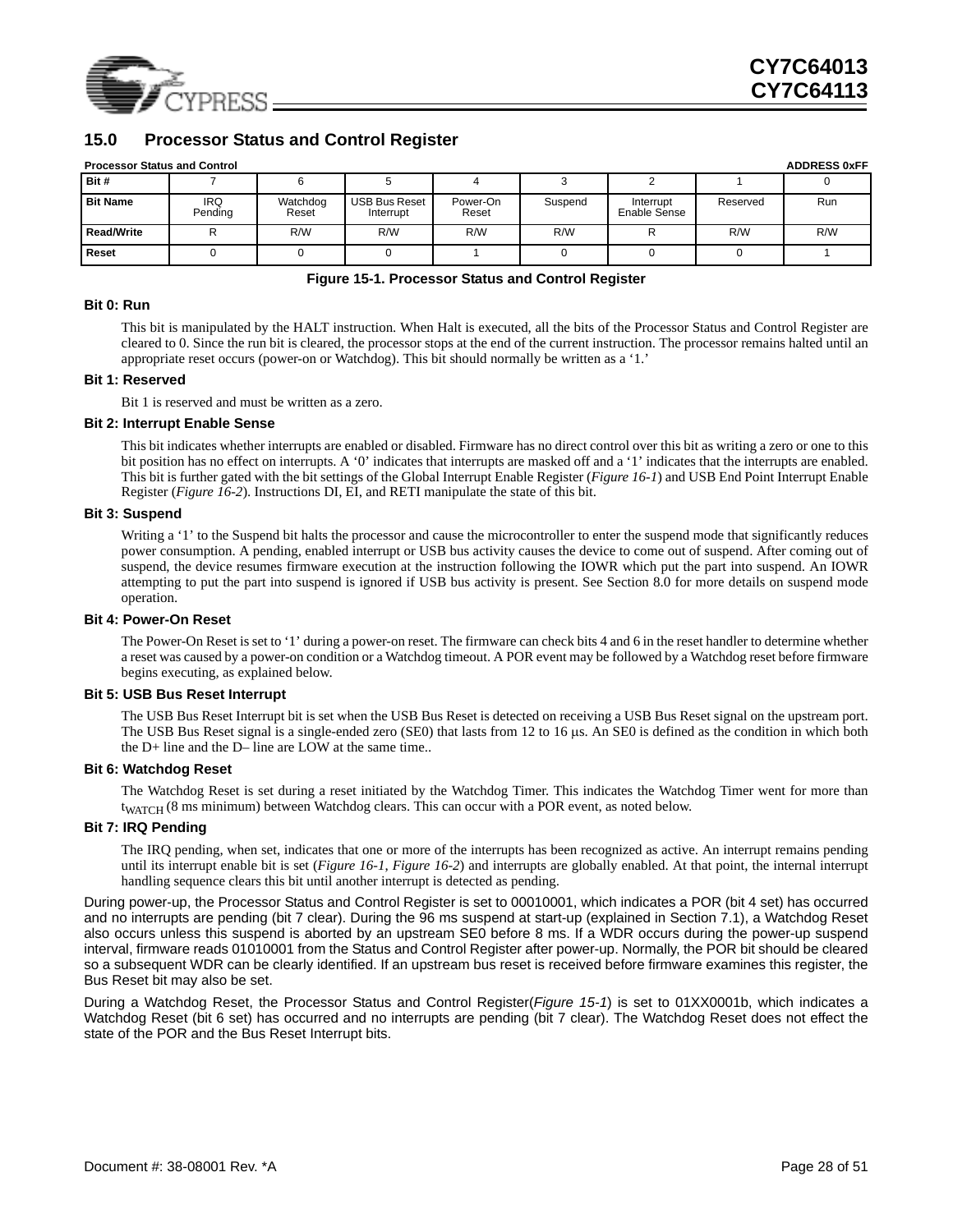

### <span id="page-28-0"></span>**16.0 Interrupts**

Interrupts are generated by the GPIO/DAC pins, the internal timers, I<sup>2</sup>C-compatible interface or HAPI operation, or on various USB traffic conditions. All interrupts are maskable by the Global Interrupt Enable Register and the USB End Point Interrupt Enable Register. Writing a '1' to a bit position enables the interrupt associated with that bit position.

| <b>Global Interrupt Enable Register</b> |          |                           |                                 |                         |          |                                  |                            | <b>ADDRESS 0X20</b>                    |
|-----------------------------------------|----------|---------------------------|---------------------------------|-------------------------|----------|----------------------------------|----------------------------|----------------------------------------|
| Bit #                                   |          |                           |                                 |                         |          |                                  |                            |                                        |
| <b>Bit Name</b>                         | Reserved | $I2C$ Interrupt<br>Enable | <b>GPIO</b> Interrupt<br>Enable | DAC Interrupt<br>enable | Reserved | $1.024 - ms$<br>Interrupt Enable | 128-us Interrupt<br>Enable | <b>USB Bus RST</b><br>Interrupt Enable |
| <b>Read/Write</b>                       |          | R/W                       | R/W                             |                         | R/W      | R/W                              | R/W                        | R/W                                    |
| Reset                                   |          |                           |                                 | $\lambda$               |          |                                  |                            |                                        |

#### **Figure 16-1. Global Interrupt Enable Register**

### <span id="page-28-1"></span>**Bit 0** : **USB Bus RST Interrupt Enable**

1= Enable Interrupt on a USB Bus Reset; 0 = Disable interrupt on a USB Bus Reset (Refer to section 16.3)

#### **Bit 1 :128-**µ**s Interrupt Enable**

1 = Enable Timer interrupt every 128  $\mu$ s; 0 = Disable Timer Interrupt for every 128  $\mu$ s.

#### **Bit 2 : 1.024-ms Interrupt Enable**

1= Enable Timer interrupt every 1.024 ms ;  $0 =$  Disable Timer Interrupt every 1.024 ms.

#### **Bit 3 : Reserved**

#### **Bit 4 : DAC Interrupt Enable**

 $1 =$  Enable DAC Interrupt;  $0 =$  Disable DAC interrupt

#### **Bit 5 : GPIO Interrupt Enable**

1 = Enable Interrupt on falling/rising edge on any GPIO; 0 = Disable Interrupt on falling/rising edge on any GPIO (Refer to section 14.7, 9.1 and 9.2.)

#### **Bit 6 : I<sup>2</sup>C Interrupt Enable**

1= Enable Interrupt on I2C related activity; 0 = Disable I2C related activity interrupt. (Refer to section 16.8).

#### **Bit 7 : Reserved**

#### USB Endpoint Interrupt Enable **ADDRESS 0X21**

| Bit #             |          |          |          |                          |                          |                          |                          |                          |
|-------------------|----------|----------|----------|--------------------------|--------------------------|--------------------------|--------------------------|--------------------------|
| <b>Bit Name</b>   | Reserved | Reserved | Reserved | EPB1 Interrupt<br>Enable | EPB0 Interrupt<br>Enable | EPA2 Interrupt<br>Enable | EPA1 Interrupt<br>Enable | EPA0 Interrupt<br>Enable |
| <b>Read/Write</b> |          |          |          | R/W                      | R/W                      | R/W                      | R/W                      | R/W                      |
| Reset             |          |          |          |                          |                          |                          |                          |                          |
|                   |          | $- - -$  | .        |                          | .                        |                          |                          |                          |

#### **Figure 16-2. USB Endpoint Interrupt Enable Register**

#### <span id="page-28-2"></span>**Bit 0**: **EPA0 Interrupt Enable**

1= Enable Interrupt on data activity through endpoint A0; 0= Disable Interrupt on data activity through endpoint A0

#### **Bit 1**: **EPA1 Interrupt Enable**

1= Enable Interrupt on data activity through endpoint A1; 0= Disable Interrupt on data activity through endpoint A1

#### **Bit 2**: **EPA2 Interrupt Enable**

1= Enable Interrupt on data activity through endpoint A2; 0= Disable Interrupt on data activity through endpoint A2.

#### **Bit 3**: **EPB0 Interrupt Enable**

1= Enable Interrupt on data activity through endpoint B0; 0= Disable Interrupt on data activity through endpoint B0

#### **Bit 4**: **EPB1 Interrupt Enable**

1= Enable Interrupt on data activity through endpoint B1; 0= Disable Interrupt on data activity through endpoint B1

#### **Bit [7..5] : Reserved**

During a reset, the contents the Global Interrupt Enable Register and USB End Point Interrupt Enable Register are cleared, effectively, disabling all interrupts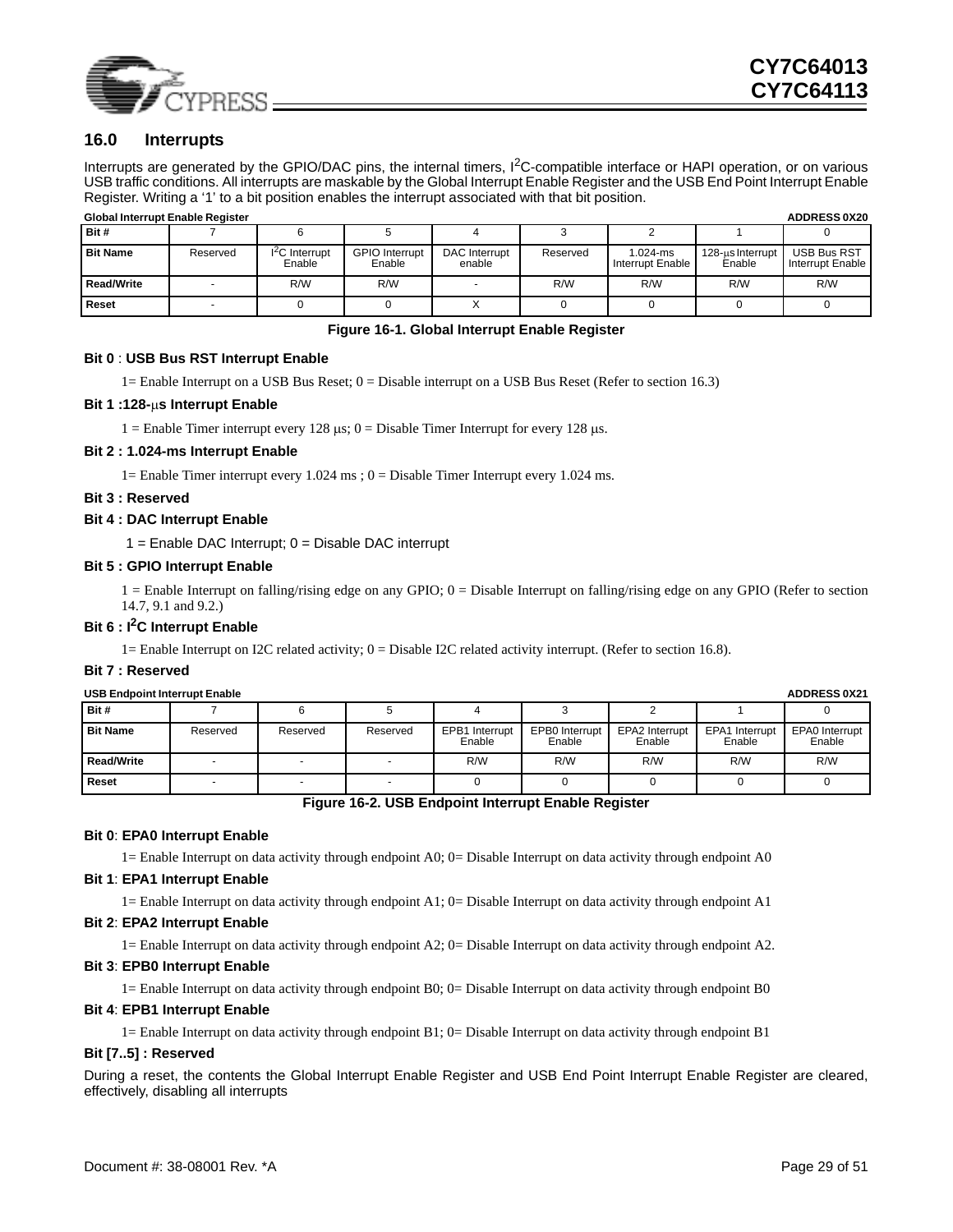

The interrupt controller contains a separate flip-flop for each interrupt. See *[Figure 16-3](#page-29-1)* for the logic block diagram of the interrupt controller. When an interrupt is generated, it is first registered as a pending interrupt. It stays pending until it is serviced or a reset occurs. A pending interrupt only generates an interrupt request if it is enabled by the corresponding bit in the interrupt enable registers. The highest priority interrupt request is serviced following the completion of the currently executing instruction.

When servicing an interrupt, the hardware does the following

- 1. Disables all interrupts by clearing the Global Interrupt Enable bit in the CPU (the state of this bit can be read at Bit 2 of the Processor Status and Control Register, *[Figure 15-1](#page-27-1)*).
- 2. Clears the flip-flop of the current interrupt.
- 3. Generates an automatic CALL instruction to the ROM address associated with the interrupt being serviced (i.e., the Interrupt Vector, see Section [16.1\)](#page-29-0).

The instruction in the interrupt table is typically a JMP instruction to the address of the Interrupt Service Routine (ISR). The user can re-enable interrupts in the interrupt service routine by executing an EI instruction. Interrupts can be nested to a level limited only by the available stack space.

The Program Counter value as well as the Carry and Zero flags (CF, ZF) are stored onto the Program Stack by the automatic CALL instruction generated as part of the interrupt acknowledge process. The user firmware is responsible for ensuring that the processor state is preserved and restored during an interrupt. The PUSH A instruction should typically be used as the first command in the ISR to save the accumulator value and the POP A instruction should be used to restore the accumulator value just before the RETI instruction. The program counter CF and ZF are restored and interrupts are enabled when the RETI instruction is executed.

The DI and EI instructions can be used to disable and enable interrupts, respectively. These instructions affect only the Global Interrupt Enable bit of the CPU. If desired, EI can be used to re-enable interrupts while inside an ISR, instead of waiting for the RETI that exists the ISR. While the global interrupt enable bit is cleared, the presence of a pending interrupt can be detected by examining the IRQ Sense bit (Bit 7 in the Processor Status and Control Register).

#### <span id="page-29-0"></span>**16.1 Interrupt Vectors**

The Interrupt Vectors supported by the USB Controller are listed in *[Table 16-1](#page-30-5)*. The lowest-numbered interrupt (USB Bus Reset interrupt) has the highest priority, and the highest-numbered interrupt  $\binom{12}{\text{C}}$  interrupt) has the lowest priority.



<span id="page-29-1"></span>**Figure 16-3. Interrupt Controller Function Diagram**

Although Reset is not an interrupt, the first instruction executed after a reset is at PROM address 0x0000h—which corresponds to the first entry in the Interrupt Vector Table. Because the JMP instruction is two bytes long, the interrupt vectors occupy two bytes.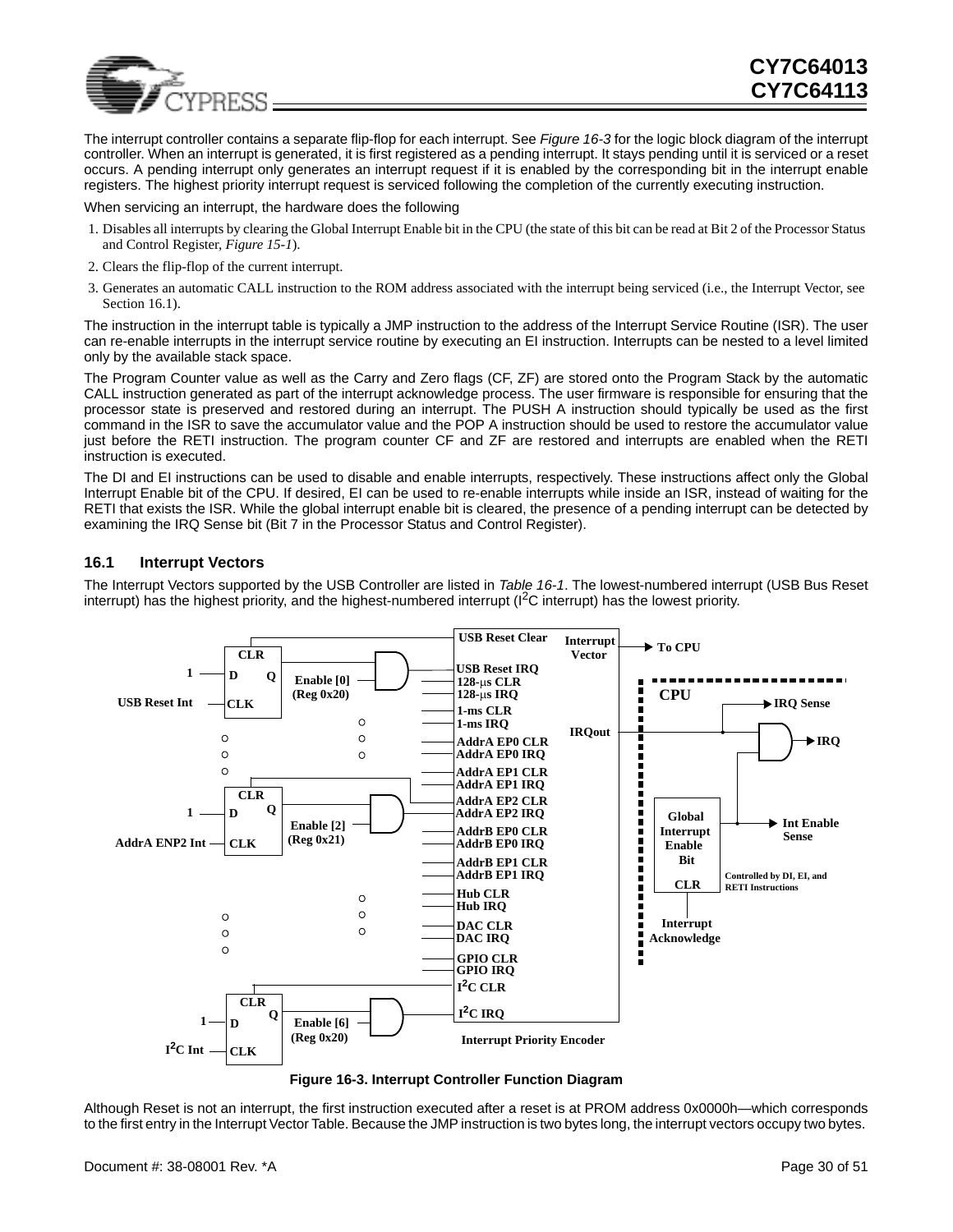

| <b>Interrupt Vector Number</b> | <b>ROM Address</b> | <b>Function</b>                    |
|--------------------------------|--------------------|------------------------------------|
| Not Applicable                 | 0x0000             | Execution after Reset begins here  |
|                                | 0x0002             | <b>USB Bus Reset interrupt</b>     |
| $\overline{2}$                 | 0x0004             | $128$ -µs timer interrupt          |
| 3                              | 0x0006             | 1.024-ms timer interrupt           |
| 4                              | 0x0008             | USB Address A Endpoint 0 interrupt |
| 5                              | 0x000A             | USB Address A Endpoint 1 interrupt |
| 6                              | 0x000C             | USB Address A Endpoint 2 interrupt |
| 7                              | 0x000E             | USB Address A Endpoint 3 interrupt |
| 8                              | 0x0010             | USB Address A Endpoint 4 interrupt |
| 9                              | 0x0012             | Reserved                           |
| 10                             | 0x0014             | DAC interrupt                      |
| 11                             | 0x0016             | <b>GPIO</b> interrupt              |
| 12                             | 0x0018             | $I2C$ interrupt                    |

#### <span id="page-30-5"></span>**Table 16-1. Interrupt Vector Assignments**

#### <span id="page-30-0"></span>**16.2 Interrupt Latency**

Interrupt latency can be calculated from the following equation:

Interrupt latency = (Number of clock cycles remaining in the current instruction) + (10 clock cycles for the CALL instruction) + (5 clock cycles for the JMP instruction)

For example, if a 5 clock cycle instruction such as JC is being executed when an interrupt occurs, the first instruction of the Interrupt Service Routine executes a minimum of 16 clocks (1+10+5) or a maximum of 20 clocks (5+10+5) after the interrupt is issued. For a 12-MHz internal clock (6-MHz crystal), 20 clock periods is 20 / 12 MHz = 1.667  $\mu$ s.

### <span id="page-30-1"></span>**16.3 USB Bus Reset Interrupt**

The USB Controller recognizes a USB Reset when a Single Ended Zero (SE0) condition persists on the upstream USB port for 12–16  $\mu$ s (the Reset may be recognized for an SE0 as short as 12  $\mu$ s, but is always recognized for an SE0 longer than 16  $\mu$ s). SE0 is defined as the condition in which both the D+ line and the D– line are LOW. Bit 5 of the Status and Control Register is set to record this event. The interrupt is asserted at the end of the Bus Reset. If the USB reset occurs during the start-up delay following a POR, the delay is aborted as described in Section [7.1](#page-16-2). The USB Bus Reset Interrupt is generated when the SE0 state is deasserted.

A USB Bus Reset clears the following registers:

SIE Section:USB Device Address Registers (0x10, 0x40)

#### <span id="page-30-2"></span>**16.4 Timer Interrupt**

There are two periodic timer interrupts: the 128-µs interrupt and the 1.024-ms interrupt. The user should disable both timer interrupts before going into the suspend mode to avoid possible conflicts between servicing the timer interrupts first or the suspend request first.

### <span id="page-30-3"></span>**16.5 USB Endpoint Interrupts**

There are five USB endpoint interrupts, one per endpoint. A USB endpoint interrupt is generated after the USB host writes to a USB endpoint FIFO or after the USB controller sends a packet to the USB host. The interrupt is generated on the last packet of the transaction (e.g., on the host's ACK during an IN, or on the device ACK during on OUT). If no ACK is received during an IN transaction, no interrupt is generated.

### <span id="page-30-4"></span>**16.6 DAC Interrupt**

Each DAC I/O pin can generate an interrupt, if enabled. The interrupt polarity for each DAC I/O pin is programmable. A positive polarity is a rising edge input while a negative polarity is a falling edge input. All of the DAC pins share a single interrupt vector, which means the firmware needs to read the DAC port to determine which pin or pins caused an interrupt.

If one DAC pin has triggered an interrupt, no other DAC pins can cause a DAC interrupt until that pin has returned to its inactive (non-trigger) state or the corresponding interrupt enable bit is cleared. The USB Controller does not assign interrupt priority to different DAC pins and the DAC Interrupt Enable Register is not cleared during the interrupt acknowledge process.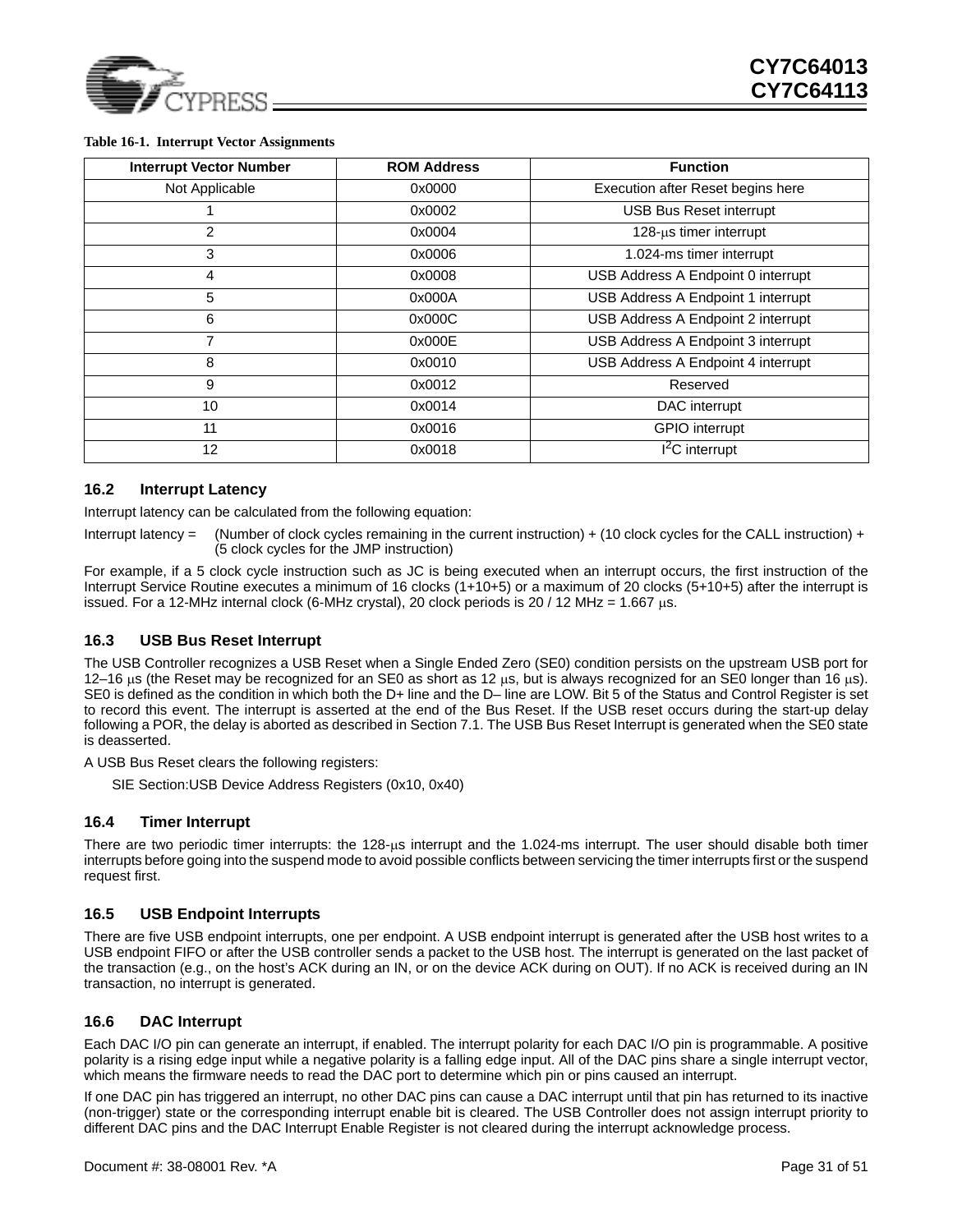

### <span id="page-31-0"></span>**16.7 GPIO/HAPI Interrupt**

Each of the GPIO pins can generate an interrupt, if enabled. The interrupt polarity can be programmed for each GPIO port as part of the GPIO configuration. All of the GPIO pins share a single interrupt vector, which means the firmware needs to read the GPIO ports with enabled interrupts to determine which pin or pins caused an interrupt. A block diagram of the GPIO interrupt logic is shown in *[Figure 16-4](#page-31-2)*. Refer to Sections [9.1](#page-19-0) and [9.2](#page-20-0) for more information of setting GPIO interrupt polarity and enabling individual GPIO interrupts.

If one port pin has triggered an interrupt, no other port pins can cause a GPIO interrupt until that port pin has returned to its inactive (non-trigger) state or its corresponding port interrupt enable bit is cleared. The USB Controller does not assign interrupt priority to different port pins and the Port Interrupt Enable Registers are not cleared during the interrupt acknowledge process.



**Figure 16-4. GPIO Interrupt Structure**

<span id="page-31-2"></span>When HAPI is enabled, the HAPI logic takes over the interrupt vector and blocks any interrupt from the GPIO bits, including ports/bits not being used by HAPI. Operation of the HAPI interrupt is independent of the GPIO specific bit interrupt enables, and is enabled or disabled only by bit 5 of the Global Interrupt Enable Register (*[Figure 16-1](#page-28-1)*) when HAPI is enabled. The settings of the GPIO bit interrupt enables on ports/bits not used by HAPI still effect the CMOS mode operation of those ports/bits. The effect of modifying the interrupt bits while the Port Config bits are set to "10" is shown in *[Table 9-1](#page-19-3)*. The events that generate HAPI interrupts are described in Section [14.0](#page-26-0).

### <span id="page-31-1"></span>**16.8 I2C Interrupt**

The  $I<sup>2</sup>C$  interrupt occurs after various events on the  $I<sup>2</sup>C$ -compatible bus to signal the need for firmware interaction. This generally involves reading the I2C Status and Control Register (*[Figure 13-2](#page-24-2)*) to determine the cause of the interrupt, loading/reading the <sup>12</sup>C Data Register as appropriate, and finally writing the Status and Control Register to initiate the subsequent transaction. The interrupt indicates that status bits are stable and it is safe to read and write the  $I<sup>2</sup>C$  registers. Refer to Section [13.0](#page-24-0) for details on the  $I^2C$  registers.

When enabled, the I<sup>2</sup>C-compatible state machines generate interrupts on completion of the following conditions. The referenced bits are in the  $I^2C$  Status and Control Register.

- 1. In **slave receive** mode, after the slave receives a byte of data: The *Addr* bit is set, if this is the first byte since a start or restart signal was sent by the external master. Firmware must read or write the data register as necessary, then set the *ACK, Xmit MODE,* and *Continue/Busy* bits appropriately for the next byte.
- 2. In **slave receive** mode, after a stop bit is detected: The *Received Stop* bit is set, if the stop bit follows a slave receive transaction where the *ACK* bit was cleared to 0, no stop bit detection occurs.
- 3. In **slave transmit** mode, after the slave transmits a byte of data: The *ACK* bit indicates if the master that requested the byte acknowledged the byte. If more bytes are to be sent, firmware writes the next byte into the Data Register and then sets the *Xmit MODE* and *Continue/Busy* bits as required.
- 4. In **master transmit** mode, after the master sends a byte of data. Firmware should load the Data Register if necessary, and set the *Xmit MODE, MSTR MODE*, and *Continue/Busy* bits appropriately. Clearing the *MSTR MODE* bit issues a stop signal to the I<sup>2</sup> C-compatible bus and return to the idle state.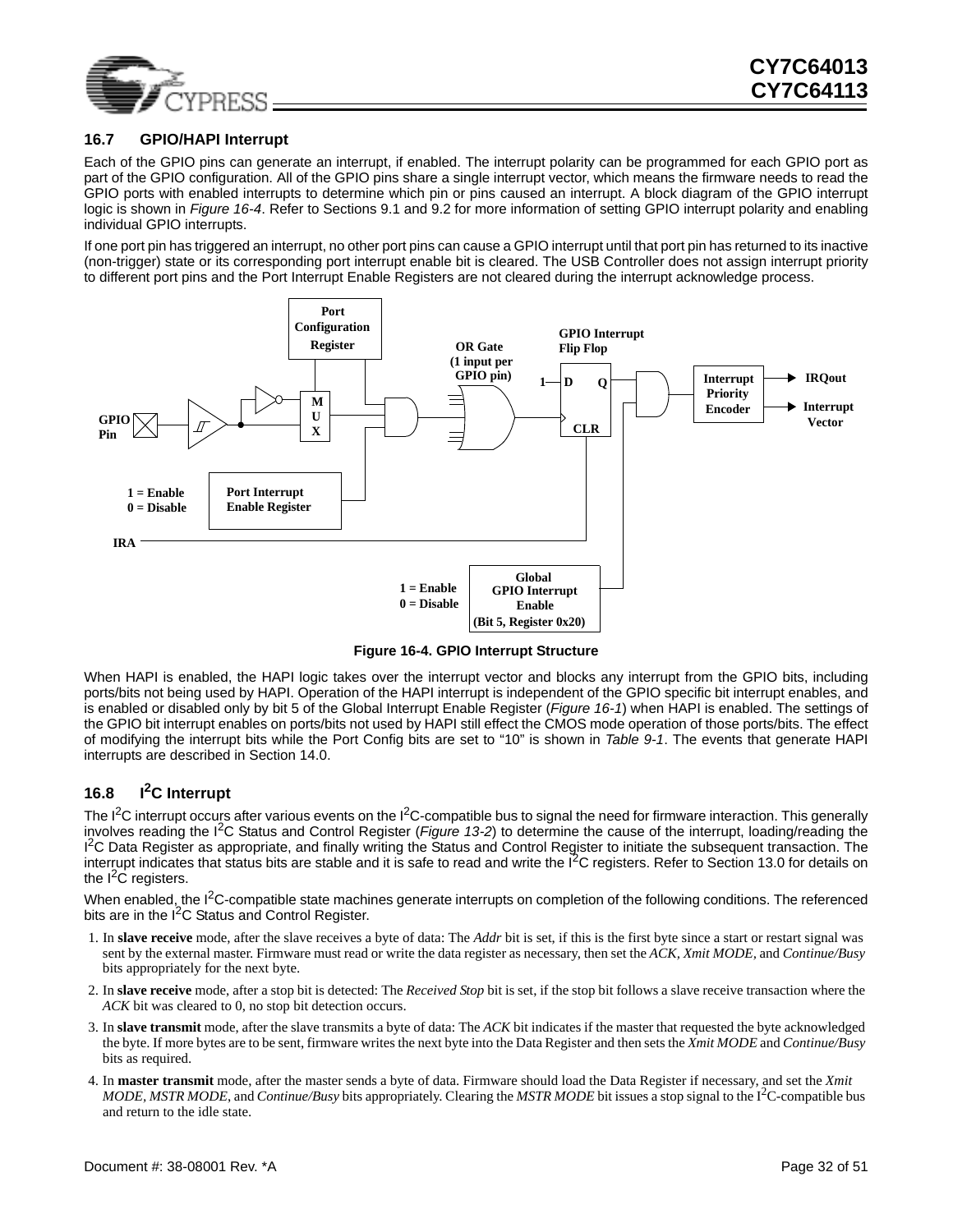

- 5. In **master receive** mode, after the master receives a byte of data: Firmware should read the data and set the *ACK* and *Continue/Busy* bits appropriately for the next byte. Clearing the *MSTR MODE* bit at the same time causes the master state machine to issue a stop signal to the  $I^2C$ -compatible bus and leave the  $I^2C$ -compatible hardware in the idle state.
- 6. When the master loses arbitration: This condition clears the *MSTR MODE* bit and sets the *ARB Lost/Restart* bit immediately and then waits for a stop signal on the  $I^2C$ -compatible bus to generate the interrupt.

The *Continue/Busy* bit is cleared by hardware prior to interrupt conditions 1 to 4. Once the Data Register has been read or written, firmware should configure the other control bits and set the *Continue/Busy* bit for subsequent transactions. Following an interrupt from master mode, firmware should perform only one write to the Status and Control Register that sets the *Continue/Busy* bit, without checking the value of the *Continue/Busy* bit. The Busy bit may otherwise be active and I2C register contents may be changed by the hardware during the transaction, until the  $I<sup>2</sup>C$  interrupt occurs.

### <span id="page-32-0"></span>**17.0 USB Overview**

The USB hardware consists of the logic for a full-speed USB Port. The full-speed serial interface engine (SIE) interfaces the microcontroller to the USB bus. An external series resistor  $(R_{ext})$  must be placed in series with the D+ and D– lines, as close to the corresponding pins as possible, to meet the USB driver requirements of the USB specifications.

### <span id="page-32-1"></span>**17.1 USB Serial Interface Engine (SIE)**

The SIE allows the CY7C64x13 microcontroller to communicate with the USB host. The SIE simplifies the interface between the microcontroller and USB by incorporating hardware that handles the following USB bus activity independently of the microcontroller:

- Bit stuffing/unstuffing
- Checksum generation/checking
- ACK/NAK/STALL
- Token type identification
- Address checking

Firmware is required to handle the following USB interface tasks:

- Coordinate enumeration by responding to SETUP packets
- Fill and empty the FIFOs
- Suspend/Resume coordination
- Verify and select DATA toggle values

### <span id="page-32-2"></span>**17.2 USB Enumeration**

The USB device is enumerated under firmware control. The following is a brief summary of the typical enumeration process of the CY7C64x13 by the USB host. For a detailed description of the enumeration process, refer to the USB specification.

In this description, 'Firmware' refers to embedded firmware in the CY7C64x13 controller.

- 1. The host computer sends a SETUP packet followed by a DATA packet to USB address 0 requesting the Device descriptor.
- 2. Firmware decodes the request and retrieves its Device descriptor from the program memory tables.
- 3. The host computer performs a control read sequence and Firmware responds by sending the Device descriptor over the USB bus, via the on-chip FIFOs.
- 4. After receiving the descriptor, the host sends a SETUP packet followed by a DATA packet to address 0 assigning a new USB address to the device.
- 5. Firmware stores the new address in its USB Device Address Register after the no-data control sequence completes.
- 6. The host sends a request for the Device descriptor using the new USB address.
- 7. Firmware decodes the request and retrieves the Device descriptor from program memory tables.
- 8. The host performs a control read sequence and Firmware responds by sending its Device descriptor over the USB bus.
- 9. The host generates control reads from the device to request the Configuration and Report descriptors.
- 10.Once the device receives a Set Configuration request, its functions may now be used.

### <span id="page-32-3"></span>**17.3 USB Upstream Port Status and Control**

USB status and control is regulated by the USB Status and Control Register, as shown in *[Figure 17-1](#page-33-2)*. All bits in the register are cleared during reset.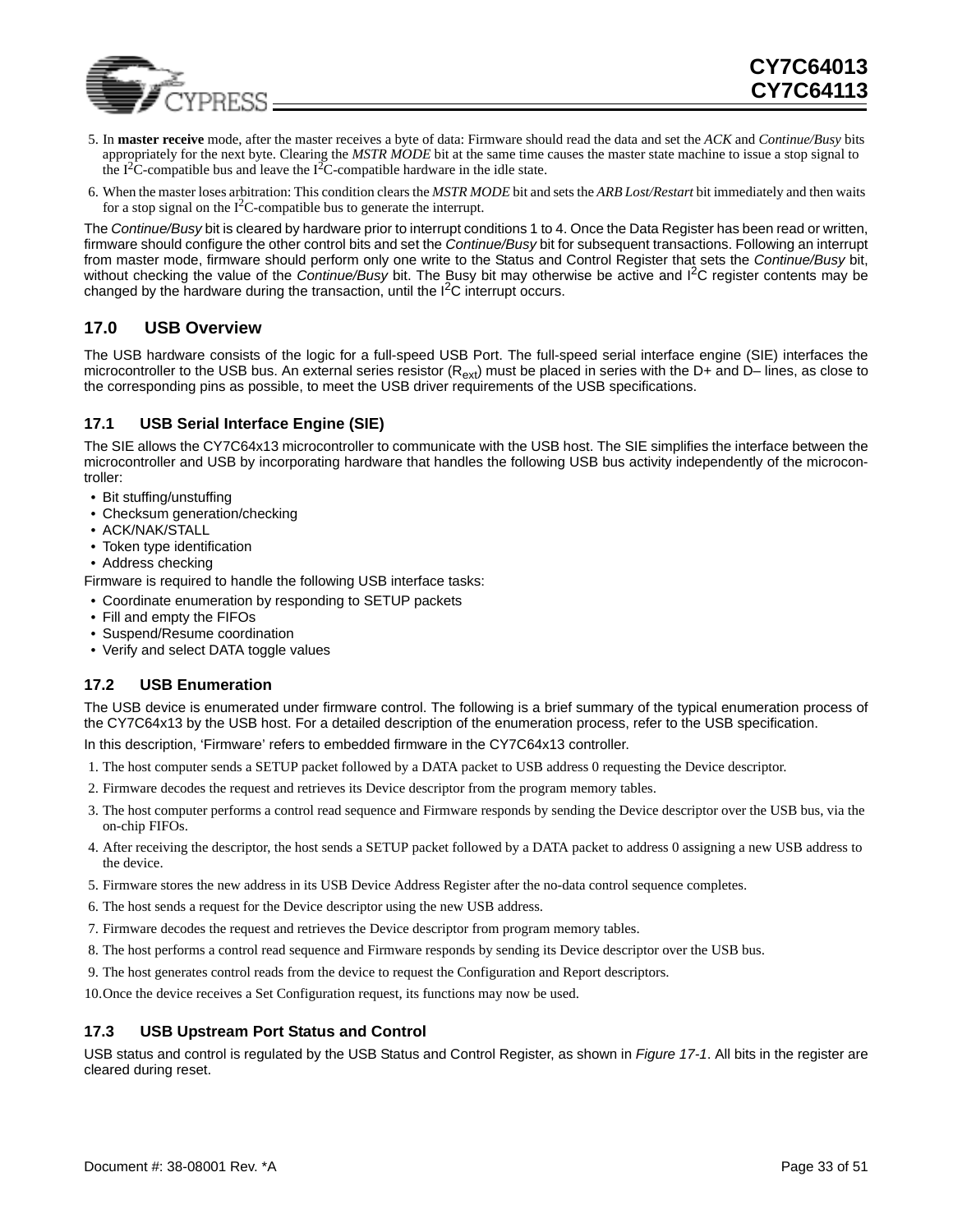

|                   | <b>ADDRESS</b><br><b>USB Status and Control</b><br>0x1F |                      |             |             |                     |                         |                                |                                |  |  |
|-------------------|---------------------------------------------------------|----------------------|-------------|-------------|---------------------|-------------------------|--------------------------------|--------------------------------|--|--|
| Bit #             |                                                         |                      |             |             |                     |                         |                                |                                |  |  |
| <b>Bit Name</b>   | <b>Endpoint Size</b>                                    | <b>Endpoint Mode</b> | D+ Upstream | D- Upstream | <b>Bus Activity</b> | Control Action<br>Bit 2 | <b>Control Action</b><br>Bit 1 | <b>Control Action</b><br>Bit 0 |  |  |
| <b>Read/Write</b> | R/W                                                     | R/W                  | R/W<br>R/W  |             | R/W                 | R/W                     |                                |                                |  |  |
| Reset             |                                                         |                      |             |             |                     |                         |                                |                                |  |  |

#### **Figure 17-1. USB Status and Control Register**

#### <span id="page-33-2"></span>**Bits[2..0] : Control Action**

Set to control action as per *[Table 17-1](#page-33-4)*.The three control bits allow the upstream port to be driven manually by firmware. For normal USB operation, all of these bits must be cleared. *[Table 17-1](#page-33-4)* shows how the control bits affect the upstream port.

#### <span id="page-33-4"></span>**Table 17-1. Control Bit Definition for Upstream Port**

| <b>Control Bits</b> | <b>Control Action</b>             |
|---------------------|-----------------------------------|
| 000                 | Not Forcing (SIE Controls Driver) |
| 001                 | Force D+[0] HIGH, D-[0] LOW       |
| 010                 | Force D+[0] LOW, D-[0] HIGH       |
| 011                 | Force SE0; D+[0] LOW, D-[0] LOW   |
| 100                 | Force D+[0] LOW, D-[0] LOW        |
| 101                 | Force D+[0] HiZ, D-[0] LOW        |
| 110                 | Force D+[0] LOW, D-[0] HiZ        |
| 111                 | Force D+[0] HiZ, D-[0] HiZ        |

#### **Bit 3 : Bus Activity**

This is a "sticky" bit that indicates if any non-idle USB event has occurred on the upstream USB port. Firmware should check and clear this bit periodically to detect any loss of bus activity. Writing a '0' to the Bus Activity bit clears it, while writing a '1' preserves the current value. In other words, the firmware can clear the Bus Activity bit, but only the SIE can set it.

#### **Bits 4 and 5 : D– Upstream and D+ Upstream**

These bits give the state of each upstream port pin individually:  $1 = HIGH$ ,  $0 = LOW$ .

#### **Bit 6 : Endpoint Mode**

This bit used to configure the number of USB endpoints. See *Section [18.2](#page-34-0)* for a detailed description.

#### **Bit 7 : Endpoint Size**

This bit used to configure the number of USB endpoints. See *Section [18.2](#page-34-0)* for a detailed description.

### <span id="page-33-0"></span>**18.0 USB Serial Interface Engine Operation**

USB Device Address A includes up to five endpoints: EPA0, EPA1, EPA2, EPA3, and EPA4. Endpoint (EPA0) allows the USB host to recognize, set-up, and control the device. In particular, EPA0 is used to receive and transmit control (including set-up) packets.

#### <span id="page-33-1"></span>**18.1 USB Device Address**

The USB Controller provides one USB Device Address with five endpoints. The USB Device Address Register contents are cleared during a reset, setting the USB device address to zero and marking this address as disabled. *[Figure 18-1](#page-33-3)* shows the format of the USB Address Registers.

<span id="page-33-3"></span>

|                   | <b>ADDRESSES</b><br>0x10<br><b>USB Device Address</b> |                         |                         |                          |                         |                         |                         |                         |  |  |
|-------------------|-------------------------------------------------------|-------------------------|-------------------------|--------------------------|-------------------------|-------------------------|-------------------------|-------------------------|--|--|
| Bit #             |                                                       |                         |                         |                          |                         |                         |                         |                         |  |  |
| <b>Bit Name</b>   | Device Address<br>Enable                              | Device Address<br>Bit 6 | Device Address<br>Bit 5 | Device Address<br>Bit 4  | Device Address<br>Bit 3 | Device Address<br>Bit 2 | Device Address<br>Bit 1 | Device Address<br>Bit 0 |  |  |
| <b>Read/Write</b> | R/W                                                   | R/W                     | R/W                     | R/W<br>R/W<br>R/W<br>R/W |                         |                         | R/W                     |                         |  |  |
| Reset             |                                                       |                         |                         |                          |                         |                         |                         |                         |  |  |

| Figure 18-1. USB Device Address Registers |  |  |  |  |
|-------------------------------------------|--|--|--|--|
|-------------------------------------------|--|--|--|--|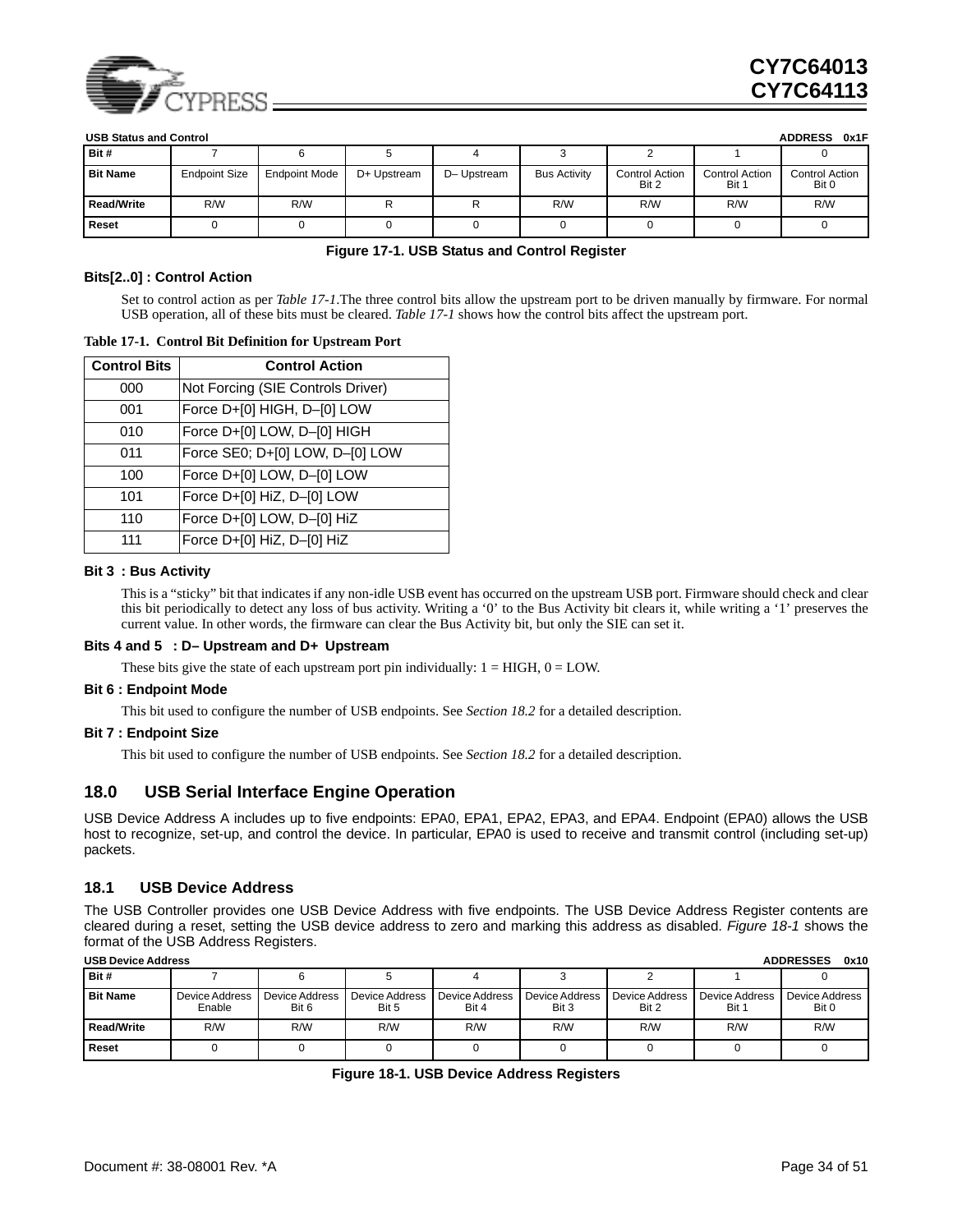

#### **Bits[6..0] :Device Address**

Firmware writes this bits during the USB enumeration process to the non-zero address assigned by the USB host.

#### **Bit 7 :Device Address Enable**

Must be set by firmware before the SIE can respond to USB traffic to the Device Address.

Bit 7 (Device Address Enable) in the USB Device Address Register must be set by firmware before the SIE can respond to USB traffic to this address. The Device Addresses in bits [6:0] are set by firmware during the USB enumeration process to the non-zero address assigned by the USB host.

### <span id="page-34-0"></span>**18.2 USB Device Endpoints**

The CY7C64x13 controller supports one USB device address and five endpoints for communication with the host. The configuration of these endpoints, and associated FIFOs, is controlled by bits [7,6] of the USB Status and Control Register (0x1F). Bit 7 controls the size of the endpoints and bit 6 controls the number of endpoints. These configuration options are detailed in *[Table](#page-34-3) [18-1](#page-34-3)*. The "unused" FIFO areas in the following table can be used by the firmware as additional user RAM space.

|                  | USB Status And Control Register (0x1F) Bits [7, 6] |             |                  |                                |             |                  |                                |             |                  |                                |             |  |
|------------------|----------------------------------------------------|-------------|------------------|--------------------------------|-------------|------------------|--------------------------------|-------------|------------------|--------------------------------|-------------|--|
| [0, 0]<br>[1, 0] |                                                    |             |                  |                                |             | [0,1]            |                                |             | [1,1]            |                                |             |  |
| Label            | <b>Start</b><br><b>Address</b>                     | <b>Size</b> | _abel            | <b>Start</b><br><b>Address</b> | <b>Size</b> | Label            | <b>Start</b><br><b>Address</b> | <b>Size</b> | Label            | <b>Start</b><br><b>Address</b> | <b>Size</b> |  |
| unused           | 0xD8                                               | 8           | unused           | 0xA8                           | 8           | EPA4             | 0xD8                           | 8           | EPA4             | 0xB0                           | 8           |  |
| unused           | 0xE0                                               | 8           | unused           | 0xB0                           | 8           | EPA3             | 0xE0                           | 8           | EPA <sub>3</sub> | 0xA8                           | 8           |  |
| EPA <sub>2</sub> | 0xE8                                               | 8           | EPA0             | 0xB8                           | 8           | EPA <sub>2</sub> | 0xE8                           | 8           | EPA0             | 0xB8                           | 8           |  |
| EPA1             | 0xF0                                               | 8           | EPA1             | 0xC0                           | 32          | EPA1             | 0xF0                           | 8           | EPA <sub>1</sub> | 0xC0                           | 32          |  |
| EPA0             | 0xF8                                               | 8           | EPA <sub>2</sub> | 0xE0                           | 32          | EPA0             | 0xF8                           | 8           | EPA <sub>2</sub> | 0xE0                           | 32          |  |

<span id="page-34-3"></span>**Table 18-1. Memory Allocation for Endpoints** 

When the SIE writes data to a FIFO, the internal data bus is driven by the SIE; not the CPU. This causes a short delay in the CPU operation. The delay is three clock cycles per byte. For example, an 8-byte data write by the SIE to the FIFO generates a delay of 2 µs (3 cycles/byte \* 83.33 ns/cycle \* 8 bytes).

### <span id="page-34-1"></span>**18.3 USB Control Endpoint Mode Register**

All USB devices are required to have a Control Endpoint 0 (EPA0) that is used to initialize and control each USB address. Endpoint 0 provides access to the device configuration information and allows generic USB status and control accesses. Endpoint 0 is bidirectional to both receive and transmit data. The other endpoints are unidirectional, but selectable by the user as IN or OUT endpoints.

The endpoint mode register is cleared during reset. The endpoint zero EPA0 mode register uses the format shown in *[Figure 18-2](#page-34-2)*.

| 0x12<br><b>USB Device Endpoint Zero Mode</b><br><b>ADDRESSES</b> |                              |                           |                            |            |            |            |            |            |  |  |  |  |  |  |
|------------------------------------------------------------------|------------------------------|---------------------------|----------------------------|------------|------------|------------|------------|------------|--|--|--|--|--|--|
| Bit #                                                            |                              |                           |                            |            |            |            |            |            |  |  |  |  |  |  |
| <b>Bit Name</b>                                                  | Endpoint 0 SETUP<br>Received | Endpoint 0 IN<br>Received | Endpoint 0 OUT<br>Received | <b>ACK</b> | Mode Bit 3 | Mode Bit 2 | Mode Bit 1 | Mode Bit 0 |  |  |  |  |  |  |
| <b>Read/Write</b>                                                | R/W                          | R/W                       | R/W                        | R/W        | R/W        | R/W        | R/W        | R/W        |  |  |  |  |  |  |
| <b>Reset</b>                                                     |                              |                           |                            |            |            |            |            |            |  |  |  |  |  |  |

**Figure 18-2. USB Device Endpoint Zero Mode Registers**

#### <span id="page-34-2"></span>**Bits[3..0] : Mode**

These sets the mode which control how the control endpoint responds to traffic.

#### **Bit 4 : ACK**

This bit is set whenever the SIE engages in a transaction to the register's endpoint that completes with an ACK packet.

#### **Bit 5: Endpoint 0 OUT Received**

1= Token received is an OUT token. 0= Token received is not an OUT token. This bit is set by the SIE to report the type of token received by the corresponding device address is an OUT token. The bit must be cleared by firmware as part of the USB processing.

#### **Bit 6: Endpoint 0 IN Received**

1= Token received is an IN token. 0= Token received is not an IN token. This bit is set by the SIE to report the type of token received by the corresponding device address is an IN token. The bit must be cleared by firmware as part of the USB processing.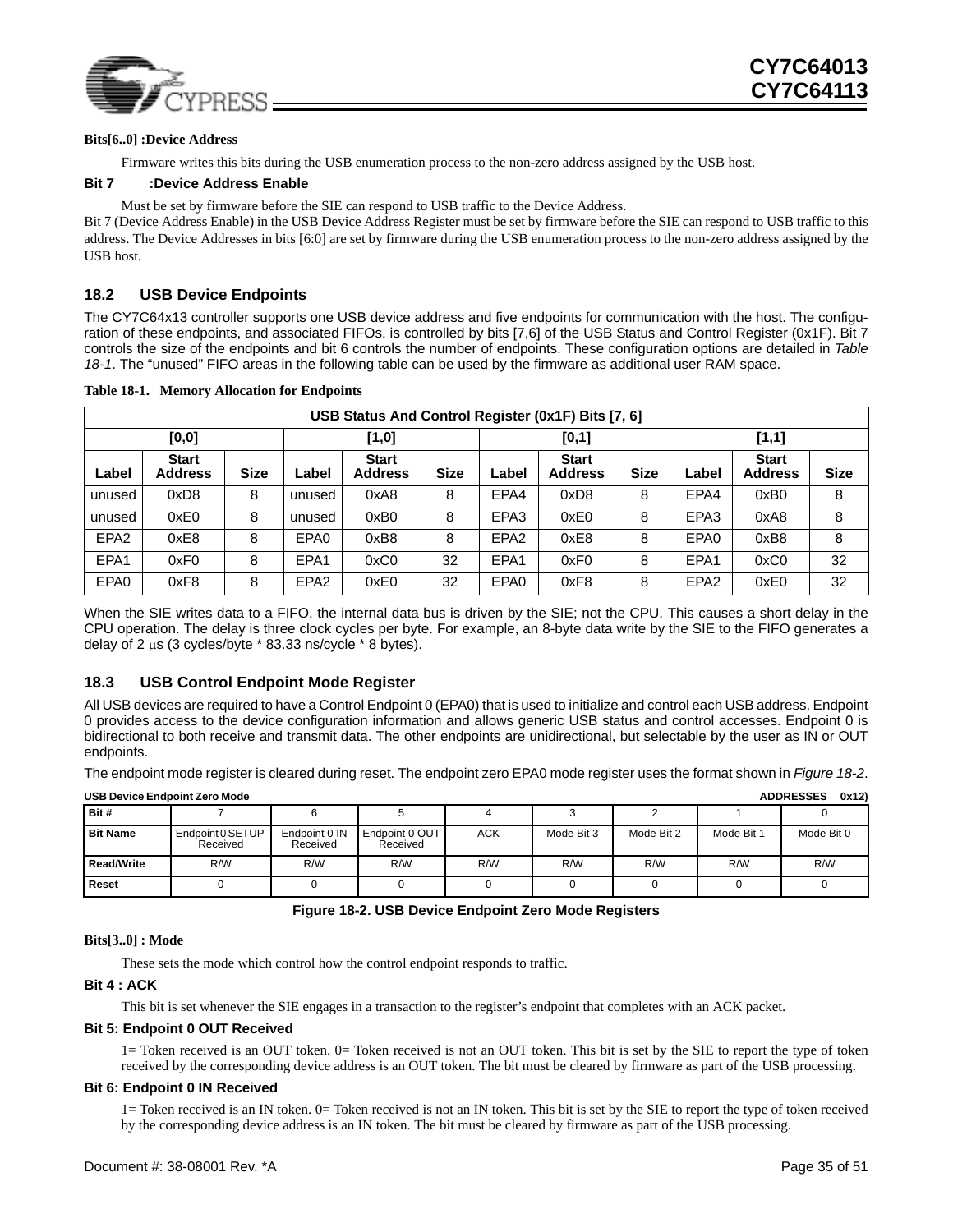

#### **Bit 7: Endpoint 0 SETUP Received**

1= Token received is a SETUP token. 0= Token received is not a SETUP token. This bit is set ONLY by the SIE to report the type of token received by the corresponding device address is a SETUP token. Any write to this bit by the CPU will clear it (set it to 0). The bit is forced HIGH from the start of the data packet phase of the SETUP transaction until the start of the ACK packet returned by the SIE. The CPU should not clear this bit during this interval, and subsequently, until the CPU first does an IORD to this endpoint 0 mode register. The bit must be cleared by firmware as part of the USB processing.

Bits[6:0] of the endpoint 0 mode register are locked from CPU write operations whenever the SIE has updated one of these bits, which the SIE does only at the end of the token phase of a transaction (SETUP... Data... ACK, OUT... Data... ACK, or IN... Data... ACK). The CPU can unlock these bits by doing a subsequent read of this register. Only endpoint 0 mode registers are locked when updated. The locking mechanism does not apply to the mode registers of other endpoints.

Because of these hardware locking features, firmware must perform an IORD after an IOWR to an endpoint 0 register. This verifies that the contents have changed as desired, and that the SIE has not updated these values.

While the SETUP bit is set, the CPU cannot write to the endpoint zero FIFOs. This prevents firmware from overwriting an incoming SETUP transaction before firmware has a chance to read the SETUP data. Refer to *[Table 18-1](#page-34-3)* for the appropriate endpoint zero memory locations.

The Mode bits (bits [3:0]) control how the endpoint responds to USB bus traffic. The mode bit encoding is shown in*[Table 19-1](#page-38-1)*. Additional information on the mode bits can be found in*[Table 19-2](#page-40-0)*.

#### <span id="page-35-0"></span>**18.4 USB Non-Control Endpoint Mode Registers**

The format of the non-control endpoint mode register is shown in *[Figure 18-3](#page-35-2)*.

|                   | USB Non-Control Device Endboint Mode<br>ADDRESSES 0X14.0X16.0X42.0X44 |          |          |            |            |            |            |            |  |  |  |  |  |  |
|-------------------|-----------------------------------------------------------------------|----------|----------|------------|------------|------------|------------|------------|--|--|--|--|--|--|
| Bit #             |                                                                       |          |          |            |            |            |            |            |  |  |  |  |  |  |
| <b>Bit Name</b>   | <b>STALL</b>                                                          | Reserved | Reserved | <b>ACK</b> | Mode Bit 3 | Mode Bit 2 | Mode Bit 1 | Mode Bit 0 |  |  |  |  |  |  |
| <b>Read/Write</b> | R/W                                                                   | R/W      | R/W      | R/W        | R/W        | R/W        | R/W        | R/W        |  |  |  |  |  |  |
| <b>Reset</b>      |                                                                       |          |          |            |            |            |            |            |  |  |  |  |  |  |

**USB Non-Control Device Endpoint Mode ADDRESSES 0x14, 0x16, 0x42, 0x44**

#### **Figure 18-3. USB Non-Control Device Endpoint Mode Registers**

#### <span id="page-35-2"></span>**Bits[3..0] : Mode**

These sets the mode which control how the control endpoint responds to traffic. The mode bit encoding is shown in *[Table 19-1](#page-38-1)*

#### **Bit 4 : ACK**

This bit is set whenever the SIE engages in a transaction to the register's endpoint that completes with an ACK packet.

#### **Bits[6..5] : Reserved**

Must be written zero during register writes.

#### **Bit 7 : STALL**

 If this STALL is set, the SIE stalls an OUT packet if the mode bits are set to ACK-IN, and the SIE stalls an IN packet if the mode bits are set to ACK-OUT. For all other modes, the STALL bit must be a LOW.

#### <span id="page-35-1"></span>**18.5 USB Endpoint Counter Registers**

There are five Endpoint Counter registers, with identical formats for both control and non-control endpoints. These registers contain byte count information for USB transactions, as well as bits for data packet status. The format of these registers is shown in *[Figure 18-4](#page-35-3)*:

| <b>USB Endpoint Counter</b><br>0x11, 0x13, 0x15, 0x41, 0x43<br><b>ADDRESSES</b> |                 |            |     |     |     |     |     |                                                                                                                 |  |  |  |
|---------------------------------------------------------------------------------|-----------------|------------|-----|-----|-----|-----|-----|-----------------------------------------------------------------------------------------------------------------|--|--|--|
| Bit #                                                                           |                 |            |     |     |     |     |     |                                                                                                                 |  |  |  |
| <b>Bit Name</b>                                                                 | Data 0/1 Toggle | Data Valid |     |     |     |     |     | Byte Count Bit 5   Byte Count Bit 4   Byte Count Bit 3   Byte Count Bit 2   Byte Count Bit 1   Byte Count Bit 0 |  |  |  |
| Read/Write                                                                      | R/W             | R/W        | R/W | R/W | R/W | R/W | R/W | R/W                                                                                                             |  |  |  |
| <b>Reset</b>                                                                    |                 |            |     |     |     |     |     |                                                                                                                 |  |  |  |

#### **Figure 18-4. USB Endpoint Counter Registers**

#### <span id="page-35-3"></span>**Bits[5..0] : Byte Count**

These counter bits indicate the number of data bytes in a transaction. For IN transactions, firmware loads the count with the number of bytes to be transmitted to the host from the endpoint FIFO. Valid values are 0 to 32, inclusive. For OUT or SETUP transactions, the count is updated by hardware to the number of data bytes received, plus 2 for the CRC bytes. Valid values are 2 to 34, inclusive.

#### **Bit 6 : Data Valid**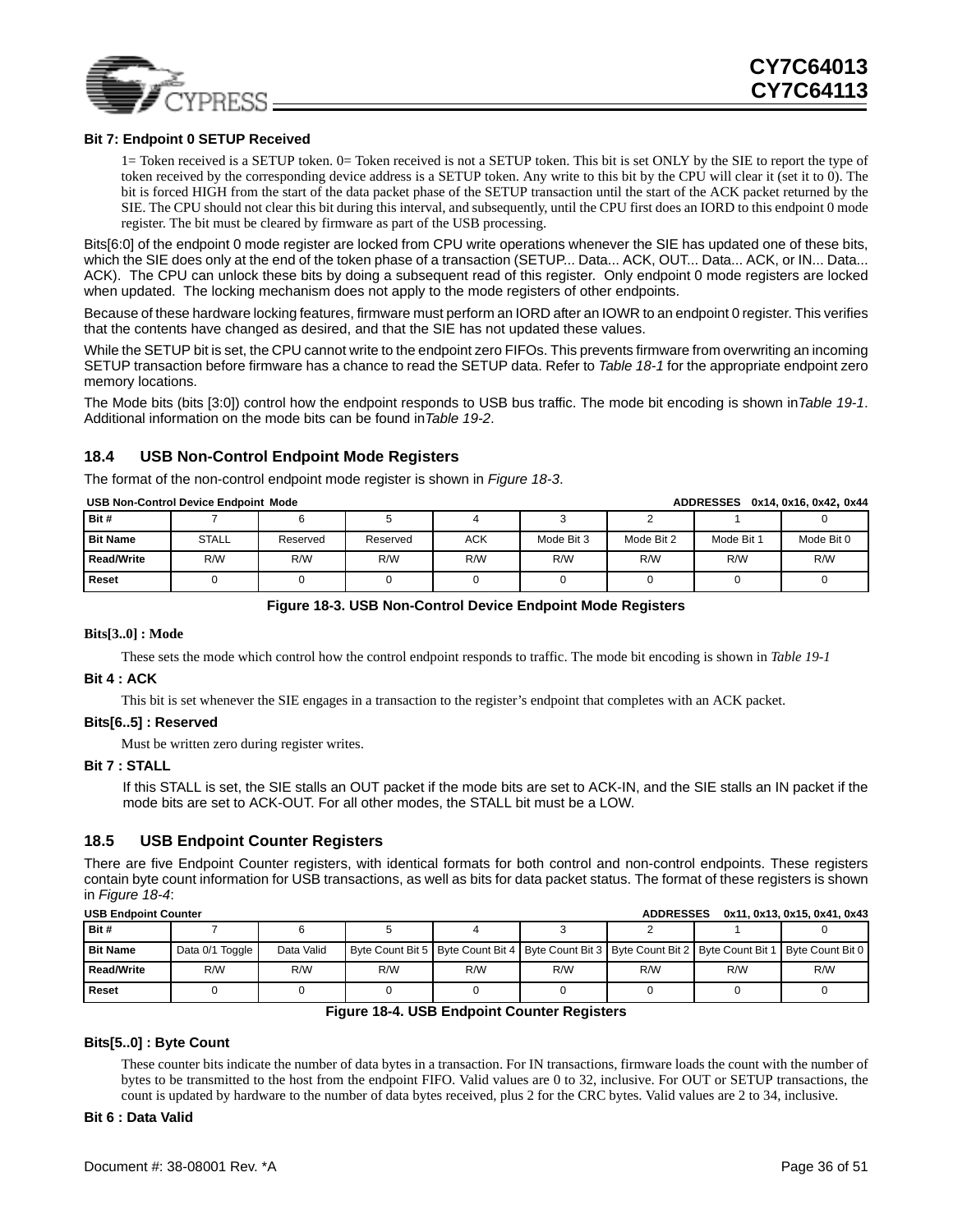

This bit is set on receiving a proper CRC when the endpoint FIFO buffer is loaded with data during transactions. This bit is used OUT and SETUP tokens only. If the CRC is not correct, the endpoint interrupt occurs, but Data Valid is cleared to a zero.

#### **Bit 7 : Data 0/1 Toggle**

This bit selects the DATA packet's toggle state: 0 for DATA0, 1 for DATA1. For IN transactions, firmware must set this bit to the desired state. For OUT or SETUP transactions, the hardware sets this bit to the state of the received Data Toggle bit.

Whenever the count updates from a SETUP or OUT transaction on endpoint 0, the counter register locks and cannot be written by the CPU. Reading the register unlocks it. This prevents firmware from overwriting a status update on incoming SETUP or OUT transactions before firmware has a chance to read the data. Only endpoint 0 counter register is locked when updated. The locking mechanism does not apply to the count registers of other endpoints.

#### <span id="page-36-0"></span>**18.6 Endpoint Mode/Count Registers Update and Locking Mechanism**

The contents of the endpoint mode and counter registers are updated, based on the packet flow diagram in *[Figure 18-5](#page-37-0)*. Two time points, UPDATE and SETUP, are shown in the same figure. The following activities occur at each time point: SETUP:

The SETUP bit of the endpoint 0 mode register is forced HIGH at this time. This bit is forced HIGH by the SIE until the end of the data phase of a control write transfer. The SETUP bit can not be cleared by firmware during this time.

The affected mode and counter registers of endpoint 0 are locked from any CPU writes once they are updated. These registers can be unlocked by a CPU read, only if the read operation occurs after the UPDATE. The firmware needs to perform a register read as a part of the endpoint ISR processing to unlock the effected registers. The locking mechanism on mode and counter registers ensures that the firmware recognizes the changes that the SIE might have made since the previous IO read of that register.

UPDATE:

- 1. Endpoint Mode Register All the bits are updated (except the SETUP bit of the endpoint 0 mode register).
- 2. Counter Registers All bits are updated.
- 3. Interrupt If an interrupt is to be generated as a result of the transaction, the interrupt flag for the corresponding endpoint is set at this time. For details on what conditions are required to generate an endpoint interrupt, refer to *[Table 19-2](#page-40-0)*.
- 4. The contents of the updated endpoint 0 mode and counter registers are locked, except the SETUP bit of the endpoint 0 mode register which was locked earlier.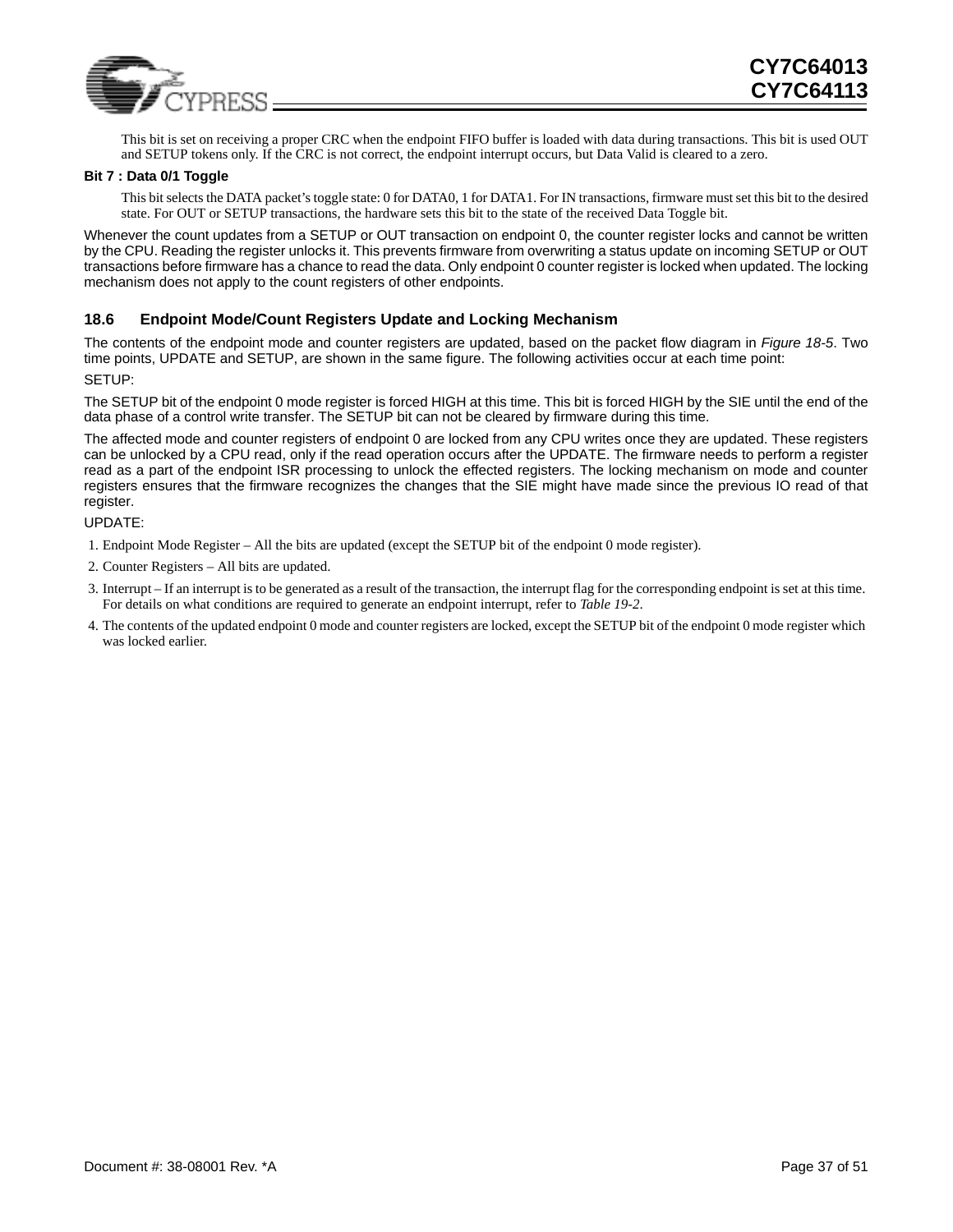



<span id="page-37-0"></span>**Figure 18-5. Token/Data Packet Flow Diagram**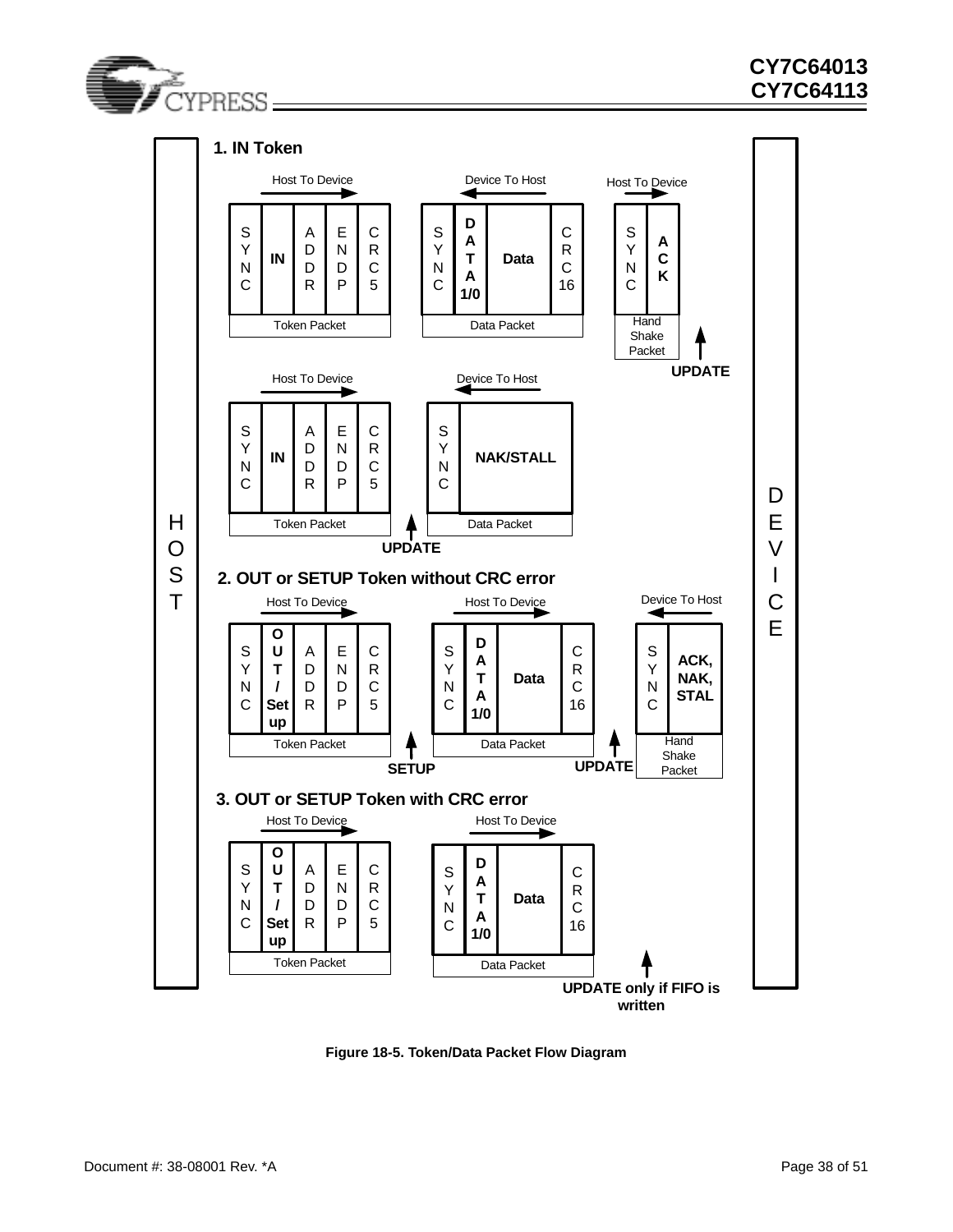

### <span id="page-38-0"></span>**19.0 USB Mode Tables**

#### <span id="page-38-1"></span>**Table 19-1. USB Register Mode Encoding**

| <b>Mode</b>                                               | <b>Mode Bits</b> | <b>SETUP</b>     | IN                       | <b>OUT</b>          | <b>Comments</b>                                                                    |
|-----------------------------------------------------------|------------------|------------------|--------------------------|---------------------|------------------------------------------------------------------------------------|
| <b>Disable</b>                                            | 0000             | ignore           | ignore                   | ignore              | Ignore all USB traffic to this endpoint                                            |
| Nak In/Out                                                | 0001             | accept           | <b>NAK</b>               | <b>NAK</b>          | Forced from Setup on Control endpoint, from modes other than<br>0000               |
| <b>Status Out Only</b>                                    | 0010             | accept           | stall                    | check               | For Control endpoints                                                              |
| Stall In/Out                                              | 0011             | accept           | stall                    | stall               | For Control endpoints                                                              |
| Ignore In/Out                                             | 0100             | accept           | ignore                   | ignore              | For Control endpoints                                                              |
| <b>Isochronous Out</b>                                    | 0101             | ignore           | ignore                   | always              | For Isochronous endpoints                                                          |
| Status In Only                                            | 0110             | accept           | TX 0 BYte                | stall               | For Control Endpoints                                                              |
| Isochronous In                                            | 0111             | ignore           | <b>TX Count</b>          | ignore              | For Isochronous endpoints                                                          |
| Nak Out                                                   | 1000             | ignore           | ignore                   | <b>NAK</b>          | Is set by SIE on an ACK from mode 1001 (Ack Out)                                   |
| Ack<br>Out( $STALL^{[3]}=0$ )<br>Ack<br>$Out(STALL[3]=1)$ | 1001<br>1001     | ignore<br>ignore | ignore<br>ignore         | <b>ACK</b><br>stall | On issuance of an ACK this mode is changed by SIE to 1000<br>(NAK Out)             |
| Nak Out - Status In                                       | 1010             | accept           | TX 0 BYte                | <b>NAK</b>          | Is set by SIE on an ACK from mode 1011 (Ack Out-Status In)                         |
| Ack Out - Status In                                       | 1011             | accept           | TX 0 BYte                | <b>ACK</b>          | On issuance of an ACK this mode is changed by SIE to 1010<br>(NAK Out - Status In) |
| Nak In                                                    | 1100             | ignore           | <b>NAK</b>               | ignore              | Is set by SIE on an ACK from mode 1101 (Ack In)                                    |
| Ack<br>$IN(STALL[3]=0)$<br>Ack<br>$IN(STALL[3]=1)$        | 1101<br>1101     | ignore<br>ignore | <b>TX Count</b><br>stall | ignore<br>ignore    | On issuance of an ACK this mode is changed by SIE to 1100<br>(NAK In)              |
| Nak In - Status Out                                       | 1110             | accept           | <b>NAK</b>               | check               | Is set by SIE on an ACK from mode 1111 (Ack In - Status Out)                       |
| Ack In - Status Out                                       | 1111             | accept           | <b>TX Count</b>          | check               | On issuance of an ACK this mode is changed by SIE to 1110<br>(NAK In - Status Out) |

#### **Mode**

This lists the mnemonic given to the different modes that can be set in the Endpoint Mode Register by writing to the lower nibble (bits 0..3). The bit settings for different modes are covered in the column marked "Mode Bits". The Status IN and Status OUT represent the Status stage in the IN or OUT transfer involving the control endpoint.

#### **Mode Bits**

These column lists the encoding for different modes by setting Bits[3..0] of the Endpoint Mode register. This modes represents how the SIE responds to different tokens sent by the host to an endpoint. For instance, if the mode bits are set to "0001" (NAK IN/OUT), the SIE will respond with an

- ACK on receiving a SETUP token from the host
- NAK on receiving an OUT token from the host
- NAK on receiving an IN token from the host

Refer to section 13.0 for more information on the SIE functioning

#### **SETUP, IN and OUT**

These columns shows the SIE's response to the host on receiving a SETUP, IN and OUT token depending on the mode set in the Endpoint Mode Register.

A "Check" on the OUT token column, implies that on receiving an OUT token the SIE checks to see whether the OUT packet is of zero length and has a Data Toggle (DTOG) set to '1.' If the DTOG bit is set and the received OUT Packet has zero length, the OUT is ACKed to complete the transaction. If either of this condition is not met the SIE will respond with a STALLL or just ignore the transaction.

A "TX Count" entry in the IN column implies that the SIE transmit the number of bytes specified in the Byte Count (bits 3..0 of the Endpoint Count Register) to the host in response to the IN token received.

A "TX0 Byte" entry in the IN column implies that the SIE transmit a zero length byte packet in response to the IN token received from the host.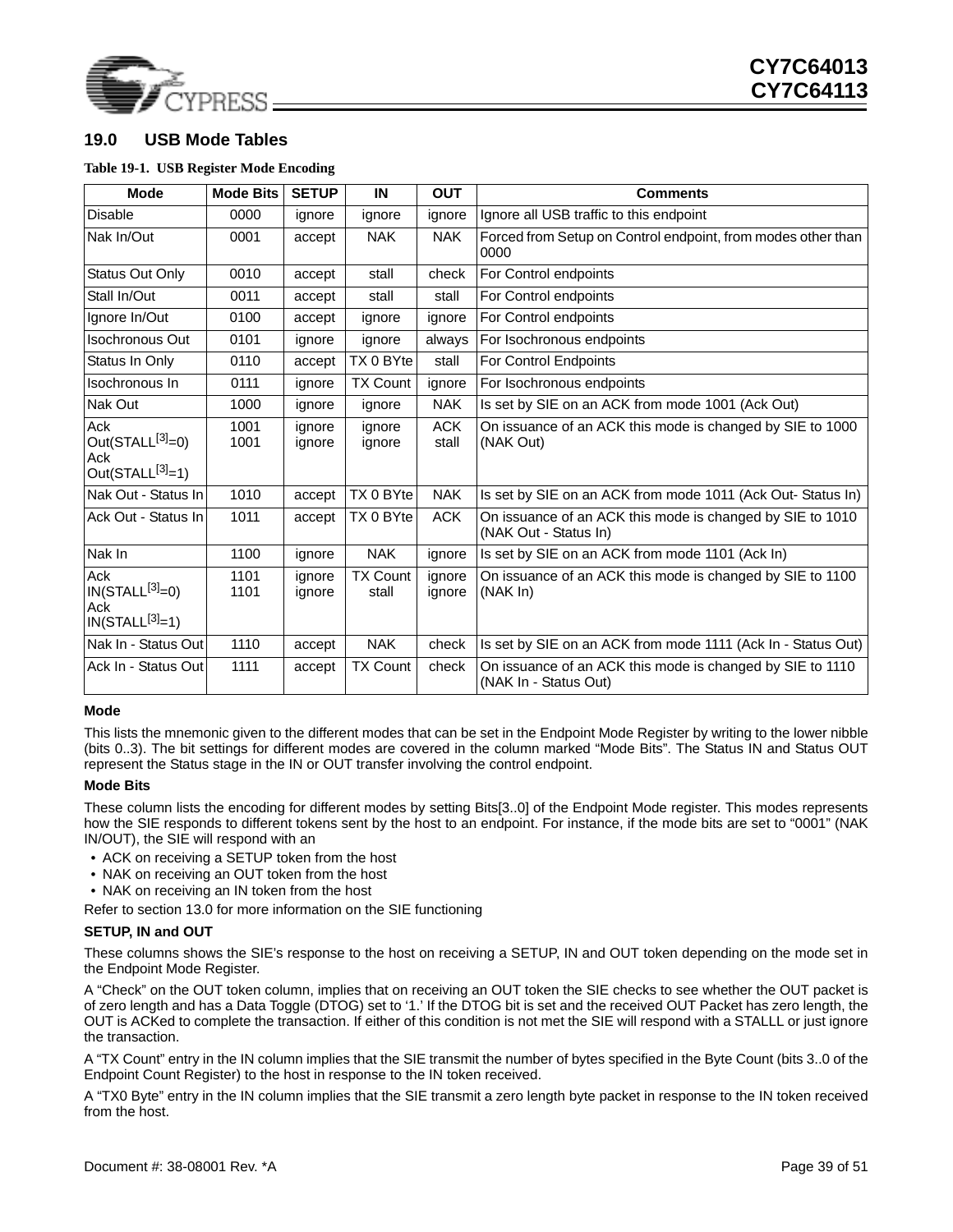

An "Ignore" in any of the columns means that the device will not send any handshake tokens (no ACK) to the host.

An "Accept" in any of the columns means that the device will respond with an ACK to a valid SETUP transaction tot he host.

#### **Comments**

Some Mode Bits are automatically changed by the SIE in response to certain USB transactions. For example, if the Mode Bits [3:0] are set to '1111' which is ACK IN-Status OUT mode as shown in table 22-1, the SIE will change the endpoint Mode Bits [3:0] to NAK IN-Status OUT mode (1110) after ACK'ing a valid status stage OUT token. The firmware needs to update the mode for the SIE to respond appropriately. See *[Table 18-1](#page-34-3)* for more details on what modes will be changed by the SIE. A disabled endpoint will remain disabled until changed by firmware, and all endpoints reset to the disabled mode (0000). Firmware normally enables the endpoint mode after a SetConfiguration request.

Any SETUP packet to an enabled endpoint with mode set to accept SETUPs will be changed by the SIE to 0001 (NAKing INs and OUTs). Any mode set to accept a SETUP will send an ACK handshake to a valid SETUP token.

The control endpoint has three status bits for identifying the token type received (SETUP, IN, or OUT), but the endpoint must be placed in the correct mode to function as such. Non-Control endpoints should not be placed into modes that accept SETUPs. Note that most modes that control transactions involving an ending ACK, are changed by the SIE to a corresponding mode which NAKs subsequent packets following the ACK. Exceptions are modes 1010 and 1110.

*Note: The SIE offers an "Ack out–Status in" mode and not an "Ack out–Nak in" mode. Therefore, if following the status stage of a Control Write transfer a USB host were to immediately start the next transfer, the new Setup packet could override the data payload of the data stage of the previous Control Write.*



| Legend: | TX: transmit  | $UC$ : unchanged              |                                     |  |  |  |  |
|---------|---------------|-------------------------------|-------------------------------------|--|--|--|--|
|         | RX : receive  | TX0: Transmit 0 length packet |                                     |  |  |  |  |
|         |               |                               | available for Control endpoint only |  |  |  |  |
|         | x: don't care |                               |                                     |  |  |  |  |

The response of the SIE can be summarized as follows:

- 1. The SIE will only respond to valid transactions, and will ignore non-valid ones.
- 2. The SIE will generate an interrupt when a valid transaction is completed or when the FIFO is corrupted. FIFO corruption occurs during an OUT or SETUP transaction to a valid internal address, that ends with a non-valid CRC.
- 3. An incoming Data packet is valid if the count is  $\leq$  Endpoint Size + 2 (includes CRC) and passes all error checking;
- 4. An IN will be ignored by an OUT configured endpoint and visa versa.
- 5. The IN and OUT PID status is updated at the end of a transaction.
- 6. The SETUP PID status is updated at the beginning of the Data packet phase.
- 7. The entire Endpoint 0 mode register and the Count register are locked to CPU writes at the end of any transaction to that endpoint in which an ACK is transferred. These registers are only unlocked by a CPU read of the register, which should be done by the firmware only after the transaction is complete. This represents about a 1-µs window in which the CPU is locked from register writes to these USB registers.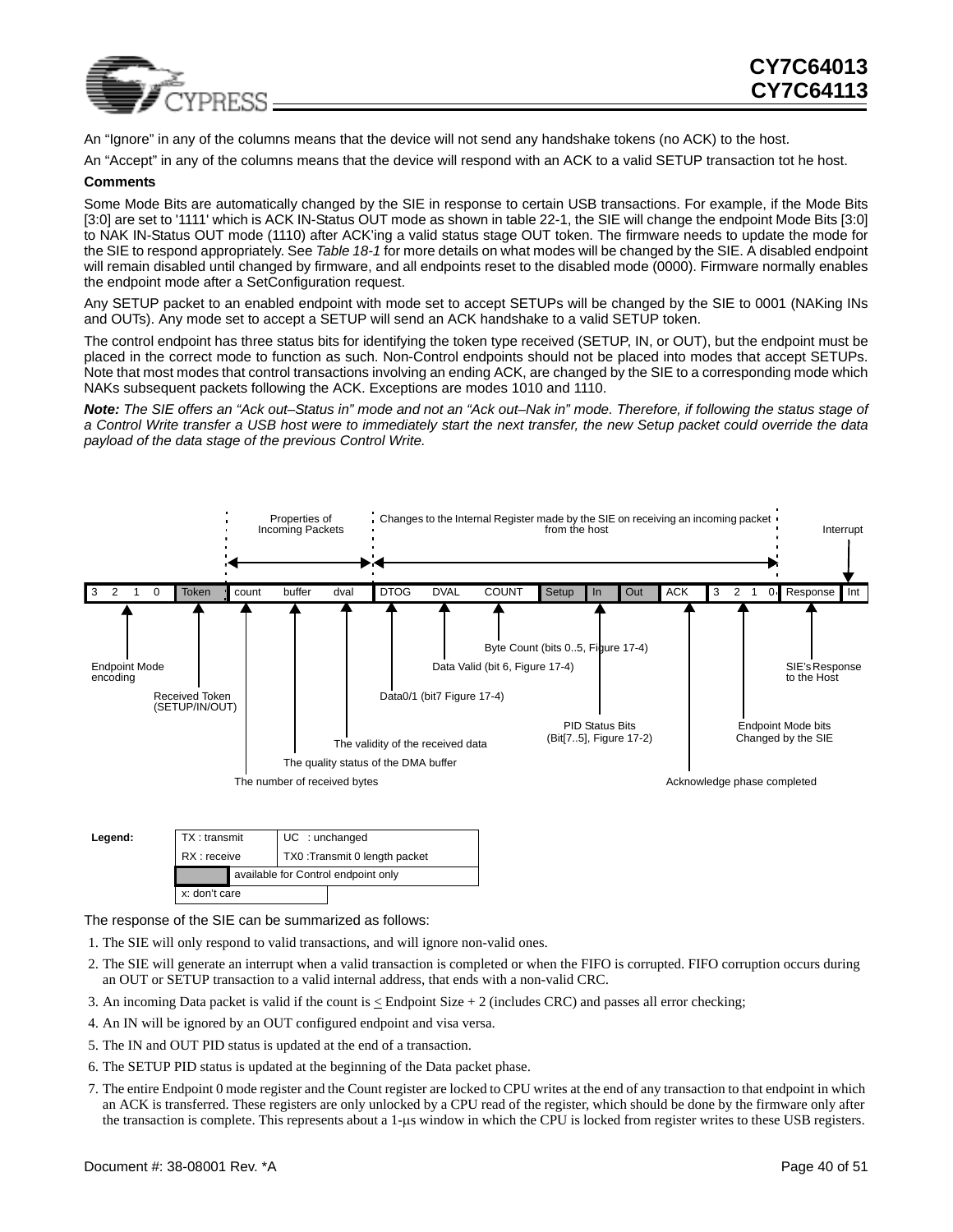

Normally the firmware should perform a register read at the beginning of the Endpoint ISRs to unlock and get the mode register information. The interlock on the Mode and Count registers ensures that the firmware recognizes the changes that the SIE might have made during the previous transaction. Note that the setup bit of the mode register is NOT locked. This means that before writing to the mode register, firmware must first read the register to make sure that the setup bit is not set (which indicates a setup was received, while processing the current USB request). This read will of course unlock the register. So care must be taken not to overwrite the register elsewhere.

|              |                      |                |              | <b>SETUP (if accepting SETUPs)</b><br><b>Properties of Incoming Packet</b> |                         |           |         | Changes made by SIE to Internal Registers and Mode Bits |              |                                                                         |              |    |              |              |                                                  |             |                 |      |
|--------------|----------------------|----------------|--------------|----------------------------------------------------------------------------|-------------------------|-----------|---------|---------------------------------------------------------|--------------|-------------------------------------------------------------------------|--------------|----|--------------|--------------|--------------------------------------------------|-------------|-----------------|------|
|              | <b>Mode Bits</b>     |                |              | token                                                                      | count                   | buffer    | dval    | <b>DTOG</b>                                             | <b>DVAL</b>  | <b>COUNT</b>                                                            | Setup        | In | Out          | <b>ACK</b>   | <b>Mode Bits</b>                                 |             | Response        | Intr |
|              | See Table 19-1       |                |              | Setup                                                                      | $= 10$                  | data      | valid   | updates                                                 | 1            | updates                                                                 | $\mathbf{1}$ | UC | UC           | $\mathbf{1}$ | $0$ 0 0 1                                        |             | <b>ACK</b>      | yes  |
|              | See Table 19-1       |                |              | Setup                                                                      | >10                     | junk      | x       | updates                                                 | updates      | updates                                                                 | $\mathbf{1}$ | UC | UC           | UC           | NoChange                                         |             | ignore          | yes  |
|              | See Table 19-1       |                |              | Setup                                                                      | x                       | junk      | invalid | updates                                                 | $\mathbf 0$  | updates                                                                 | $\mathbf{1}$ | UC | UC           | UC           | NoChange                                         |             | ignore          | yes  |
|              |                      |                |              | <b>Properties of Incoming Packet</b>                                       |                         |           |         |                                                         |              | Changes made by SIE to Internal Registers and Mode Bits                 |              |    |              |              |                                                  |             |                 |      |
|              | <b>Mode Bits</b>     |                |              | token                                                                      | count                   | buffer    | dval    | DTOG                                                    | <b>DVAL</b>  | <b>COUNT</b>                                                            | Setup        | In | Out          | <b>ACK</b>   | <b>Mode Bits</b>                                 |             | Response        | Intr |
|              | <b>DISABLED</b>      |                |              |                                                                            |                         |           |         |                                                         |              |                                                                         |              |    |              |              |                                                  |             |                 |      |
| 0            | $\mathbf 0$          | 0              | 0            | $\pmb{\mathsf{x}}$                                                         | x                       | UC        | x       | UC                                                      | UC           | UC                                                                      | UC           | UC | UC           | UC           | NoChange                                         |             | ignore          | no   |
|              | Nak In/Out           |                |              |                                                                            |                         |           |         |                                                         |              |                                                                         |              |    |              |              |                                                  |             |                 |      |
| 0            | 0                    | 0              | $\mathbf{1}$ | Out                                                                        | x                       | UC        | X       | UC                                                      | UC           | UC                                                                      | UC           | UC | $\mathbf{1}$ | UC           | NoChange                                         |             | <b>NAK</b>      | yes  |
| 0            | $\mathsf 0$          | $\mathbf 0$    | $\mathbf{1}$ | In                                                                         | $\pmb{\mathsf{x}}$      | UC        | x       | UC                                                      | UC           | UC                                                                      | UC           | 1  | UC           | UC           | NoChange                                         |             | <b>NAK</b>      | yes  |
|              | Ignore In/Out        |                |              |                                                                            |                         |           |         |                                                         |              |                                                                         |              |    |              |              |                                                  |             |                 |      |
| 0            | 1                    | 0              | 0            | Out                                                                        | x                       | UC        | X       | UC                                                      | UC           | UC                                                                      | UC           | UC | UC           | UC           | NoChange                                         |             | ignore          | no   |
| 0            | $\mathbf{1}$         | $\pmb{0}$      | 0            | In                                                                         | x                       | UC        | X       | UC                                                      | UC           | UC                                                                      | UC           | UC | UC           | UC           | NoChange                                         |             | ignore          | no   |
|              | Stall In/Out         |                |              |                                                                            |                         |           |         |                                                         |              |                                                                         |              |    |              |              |                                                  |             |                 |      |
| 0            | 0                    | 1              | 1            | Out                                                                        | x                       | UC        | X       | UC                                                      | UC           | UC                                                                      | UC           | UC | 1            | UC           | NoChange                                         |             | Stall           | yes  |
| 0            | $\mathbf 0$          | 1              | 1            | In                                                                         | x                       | UC        | x       | UC                                                      | UC           | UC                                                                      | UC           | 1  | UC           | UC           | NoChange                                         |             | Stall           | yes  |
|              | <b>CONTROL WRITE</b> |                |              |                                                                            |                         |           |         |                                                         |              |                                                                         |              |    |              |              |                                                  |             |                 |      |
|              |                      |                |              | <b>Properties of Incoming Packet</b>                                       |                         |           |         |                                                         |              | Changes made by SIE to Internal Registers and Mode Bits                 |              |    |              |              |                                                  |             |                 |      |
|              | <b>Mode Bits</b>     |                |              | token                                                                      | count                   | buffer    | dval    | <b>DTOG</b>                                             | <b>DVAL</b>  | <b>COUNT</b>                                                            | Setup        | In | Out          | <b>ACK</b>   | <b>Mode Bits</b>                                 |             | Response        | Intr |
|              |                      |                |              | Normal Out/premature status In                                             |                         |           |         |                                                         |              |                                                                         |              |    |              |              |                                                  |             |                 |      |
| 1            | 0                    | $\mathbf{1}$   | 1            | Out                                                                        | $= 10$                  | data      | valid   | updates                                                 | 1            | updates                                                                 | UС           | UC | 1            | $\mathbf{1}$ | $\mathbf 0$<br>$\mathbf{1}$<br>$\mathbf{1}$      | $\mathbf 0$ | <b>ACK</b>      | yes  |
| 1            | 0                    | $\mathbf{1}$   | 1            | Out                                                                        | >10                     | junk      | x       | updates                                                 | updates      | updates                                                                 | UC           | UC | 1            | UC           | NoChange                                         |             | ignore          | yes  |
| 1            | 0                    | $\mathbf{1}$   | $\mathbf{1}$ | Out                                                                        | x                       | junk      | invalid | updates                                                 | 0            | updates                                                                 | UC           | UC | $\mathbf{1}$ | UC           | NoChange                                         |             | ignore          | yes  |
| 1            | $\mathbf 0$          | 1              | 1            | In                                                                         | x                       | UC        | x       | UC                                                      | UC           | UC                                                                      | UC           | 1  | UC           | $\mathbf{1}$ | NoChange                                         |             | TX <sub>0</sub> | yes  |
|              |                      |                |              | NAK Out/premature status In                                                |                         |           |         |                                                         |              |                                                                         |              |    |              |              |                                                  |             |                 |      |
| 1            | 0                    | 1              | 0            | Out                                                                        | $= 10$                  | UC        | valid   | UC                                                      | UC           | UC                                                                      | UС           | UC | $\mathbf{1}$ | UC           | NoChange                                         |             | <b>NAK</b>      | yes  |
| 1            | 0                    | $\mathbf{1}$   | 0            | Out                                                                        | >10                     | UC        | x       | UC                                                      | UC           | UC                                                                      | UC           | UC | UC           | UC           | NoChange                                         |             | ignore          | no   |
| 1            | 0                    | $\mathbf{1}$   | $\pmb{0}$    | Out                                                                        | $\pmb{\mathsf{x}}$      | UC        | invalid | UC                                                      | UC           | UC                                                                      | UC           | UC | UC           | UC           | NoChange                                         |             | ignore          | no   |
| $\mathbf{1}$ | $\pmb{0}$            | $\mathbf{1}$   | 0            | In                                                                         | $\pmb{\mathsf{x}}$      | UC        | x       | UC                                                      | UC           | UC                                                                      | UC           | 1  | UC           | $\mathbf{1}$ | NoChange                                         |             | TX <sub>0</sub> | yes  |
|              | Status In/extra Out  |                |              |                                                                            |                         |           |         |                                                         |              |                                                                         |              |    |              |              |                                                  |             |                 |      |
| 0            | 1                    | 1              | 0            | Out                                                                        | $= 10$                  | UC        | valid   | UC                                                      | UC           | UC                                                                      | UС           | UC | 1            | UC           | $\overline{0}$<br>$\overline{0}$<br>$\mathbf{1}$ | 1           | Stall           | yes  |
| 0            | $\mathbf{1}$         | $\mathbf{1}$   | 0            | Out                                                                        | >10                     | UC        | x       | UC                                                      | UC           | UC                                                                      | UC           | UC | UC           | UC           | NoChange                                         |             | ignore          | no   |
| 0            | $\mathbf{1}$         | $\mathbf{1}$   | 0            | Out                                                                        | x                       | UC        | invalid | UC                                                      | UC           | UC                                                                      | UC           | UC | UC           | UC           | NoChange                                         |             | ignore          | no   |
| 0            | 1                    | 1              | 0            | In                                                                         | x                       | UC        | X       | UC                                                      | UC           | UC                                                                      | UC           | 1  | UC           | $\mathbf{1}$ | NoChange                                         |             | TX <sub>0</sub> | yes  |
|              | <b>CONTROL READ</b>  |                |              |                                                                            |                         |           |         |                                                         |              |                                                                         |              |    |              |              |                                                  |             |                 |      |
|              | <b>Mode Bits</b>     |                |              | <b>Properties of Incoming Packet</b><br>token                              | count                   | buffer    | dval    | <b>DTOG</b>                                             | <b>DVAL</b>  | Changes made by SIE to Internal Registers and Mode Bits<br><b>COUNT</b> | Setup        | In | Out          | <b>ACK</b>   | <b>Mode Bits</b>                                 |             | Response        | Intr |
|              |                      |                |              | Normal In/premature status Out                                             |                         |           |         |                                                         |              |                                                                         |              |    |              |              |                                                  |             |                 |      |
| 1            | $\mathbf{1}$         | $\mathbf{1}$   | $\mathbf{1}$ | Out                                                                        | $\overline{2}$          | UC        | valid   | $\mathbf{1}$                                            | $\mathbf{1}$ | updates                                                                 | UC           | UC | $\mathbf{1}$ | $\mathbf{1}$ | NoChange                                         |             | <b>ACK</b>      | yes  |
| 1            | $\mathbf{1}$         | $\mathbf{1}$   | $\mathbf{1}$ | Out                                                                        | $\overline{c}$          | UC        | valid   | 0                                                       | $\mathbf{1}$ | updates                                                                 | UC           | UC | $\mathbf{1}$ | UC           | $\overline{0}$<br>$\mathbf 0$<br>$\overline{1}$  | -1          | Stall           | yes  |
| 1            | $\mathbf{1}$         | $\mathbf{1}$   | 1            | Out                                                                        | $!=2$                   | UC        | valid   | updates                                                 | $\mathbf{1}$ | updates                                                                 | UC           | UC | $\mathbf{1}$ | UC           | 0<br>$\mathbf 0$<br>$\overline{1}$               |             | Stall           | yes  |
| 1            | 1                    | $\mathbf{1}$   | 1            | Out                                                                        | >10                     | UC        | x       | UC                                                      | UC           | UC                                                                      | UC           | UC | UC           | UC           | NoChange                                         |             | ignore          | no   |
| $\mathbf{1}$ | $\mathbf{1}$         | $\mathbf{1}$   | $\mathbf{1}$ | Out                                                                        | x                       | <b>UC</b> | invalid | UC                                                      | UC           | UC                                                                      | UC           | UC | UC           | UC           | NoChange                                         |             | ignore          | no   |
| 1            | 1                    |                |              | In                                                                         | x                       | UC        | x       | UC                                                      | UC           | UC                                                                      | UC           | 1  | UC           | $\mathbf{1}$ | 1<br>$\vert$ 1<br>$1\overline{0}$                |             | ACK (back)      | yes  |
|              |                      |                |              | Nak In/premature status Out                                                |                         |           |         |                                                         |              |                                                                         |              |    |              |              |                                                  |             |                 |      |
| $\mathbf{1}$ | $\vert$ 1            | $\overline{1}$ | $\,0\,$      | Out                                                                        | $\overline{\mathbf{c}}$ | UC        | valid   | $\mathbf{1}$                                            | $\mathbf{1}$ | updates                                                                 | UC           | UC | $\mathbf{1}$ | $\mathbf{1}$ | NoChange                                         |             | ACK             | yes  |
|              |                      |                |              |                                                                            |                         |           |         |                                                         |              |                                                                         |              |    |              |              |                                                  |             |                 |      |

#### <span id="page-40-0"></span>**Table 19-2. Details of Modes for Differing Traffic Conditions** (see *[Table 19-1](#page-38-1)* for the decode legend)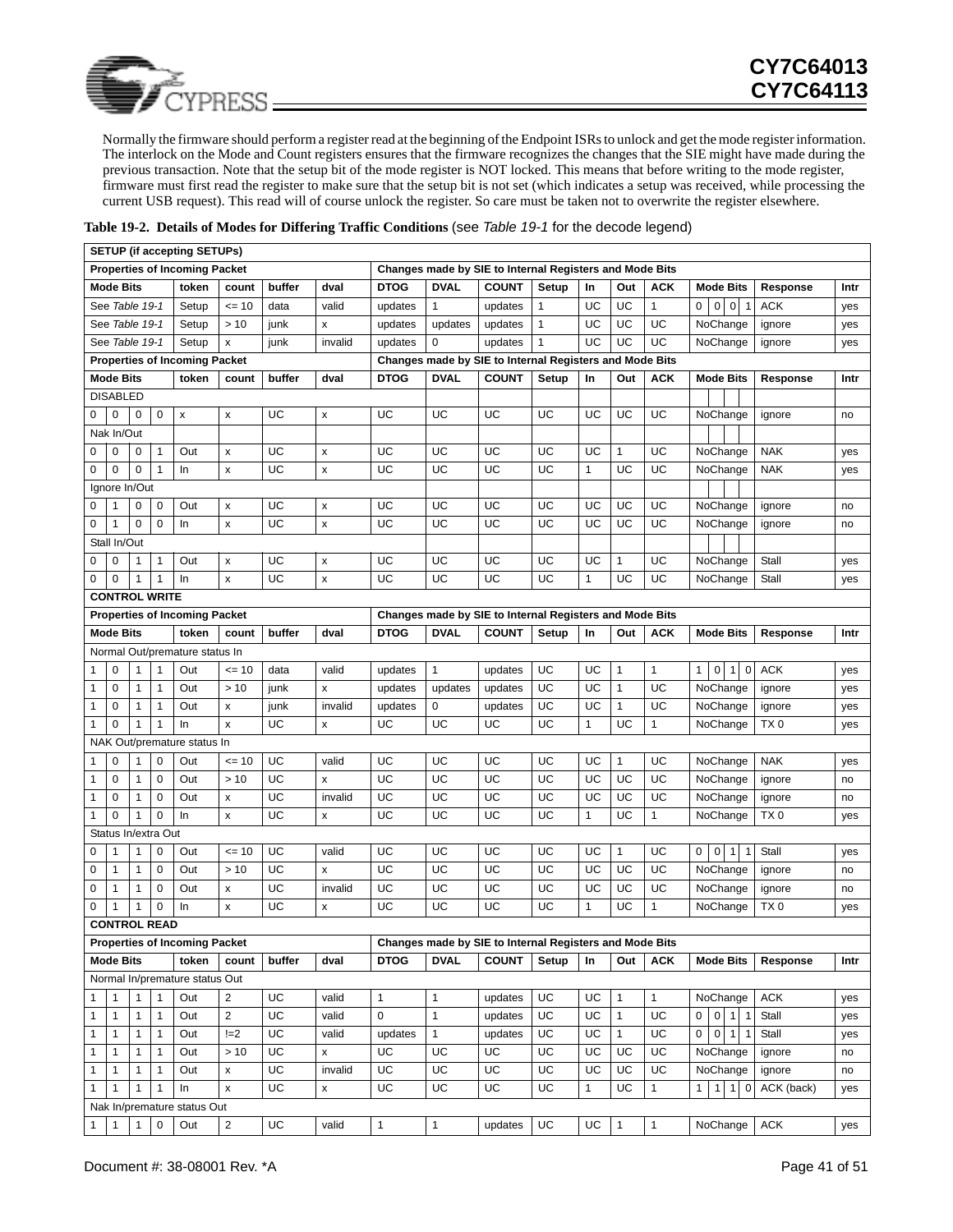

| 1            | 1                   | 1            | 0            | Out                                  | $\overline{2}$     | UC            | valid              | $\pmb{0}$     | $\mathbf{1}$  | updates                                                 | UC    | UC           | $\mathbf{1}$ | UC           | 0            | $\mathbf 0$    | $\mathbf{1}$<br>$\mathbf{1}$  | Stall               | yes  |
|--------------|---------------------|--------------|--------------|--------------------------------------|--------------------|---------------|--------------------|---------------|---------------|---------------------------------------------------------|-------|--------------|--------------|--------------|--------------|----------------|-------------------------------|---------------------|------|
| 1            | 1                   | 1            | 0            | Out                                  | $!=2$              | UC            | valid              | updates       | 1             | updates                                                 | UC    | UC           | 1            | UC           | 0            | 0              | $\mathbf{1}$                  | Stall               | yes  |
| 1            | 1                   | 1            | 0            | Out                                  | >10                | UC            | x                  | UC            | UC            | UC                                                      | UC    | UC           | UC           | UC           |              |                | NoChange                      | ignore              | no   |
| 1            | 1                   | $\mathbf{1}$ | 0            | Out                                  | X                  | UC            | invalid            | UC            | UC            | UC                                                      | UC    | UC           | UC           | UC           |              |                | NoChange                      | ignore              | no   |
| 1            | 1                   | 1            | 0            | In                                   | X                  | UC            | x                  | UC            | UC            | UC                                                      | UC    | $\mathbf{1}$ | UC           | UC           |              |                | NoChange                      | <b>NAK</b>          | yes  |
|              | Status Out/extra In |              |              |                                      |                    |               |                    |               |               |                                                         |       |              |              |              |              |                |                               |                     |      |
| 0            | 0                   | 1            | 0            | Out                                  | $\overline{2}$     | UC            | valid              | 1             | 1             | updates                                                 | UC    | UC           | 1            | 1            |              |                | NoChange                      | <b>ACK</b>          | yes  |
| 0            | 0                   | 1            | $\pmb{0}$    | Out                                  | $\overline{2}$     | UC            | valid              | $\mathbf 0$   | $\mathbf{1}$  | updates                                                 | UC    | UC           | $\mathbf{1}$ | UC           | 0            | $\mathbf 0$    | 1<br>$\mathbf{1}$             | Stall               | yes  |
| 0            | 0                   | 1            | 0            | Out                                  | $!=2$              | UC            | valid              | updates       | $\mathbf{1}$  | updates                                                 | UC    | UC           | $\mathbf{1}$ | UC           | 0            | $\mathbf 0$    | 1<br>$\overline{1}$           | Stall               | yes  |
| 0            | 0                   | $\mathbf{1}$ | 0            | Out                                  | >10                | UC            | x                  | UC            | UC            | UC                                                      | UC    | UC           | UC           | UC           |              |                | NoChange                      | ignore              | no   |
| 0            | 0                   | 1            | 0            | Out                                  | x                  | UC            | invalid            | UC            | UC            | UC                                                      | UC    | $\mathbf{1}$ | UC           | UC           |              |                | NoChange                      | ignore              | no   |
| 0            | 0                   | 1            | 0            | In                                   | X                  | UC            | x                  | UC            | UC            | UC                                                      | UC    | $\mathbf{1}$ | UC           | UC           | 0            | $\overline{0}$ | 1<br>$\overline{1}$           | Stall               | yes  |
|              | <b>OUT ENDPOINT</b> |              |              |                                      |                    |               |                    |               |               |                                                         |       |              |              |              |              |                |                               |                     |      |
|              |                     |              |              | <b>Properties of Incoming Packet</b> |                    |               |                    |               |               | Changes made by SIE to Internal Registers and Mode Bits |       |              |              |              |              |                |                               |                     |      |
|              | <b>Mode Bits</b>    |              |              | token                                | count              | buffer        | dval               | <b>DTOG</b>   | <b>DVAL</b>   | <b>COUNT</b>                                            | Setup | In           | Out          | <b>ACK</b>   |              |                | <b>Mode Bits</b>              | Response            | Intr |
|              |                     |              |              | Normal Out/erroneous In              |                    |               |                    |               |               |                                                         |       |              |              |              |              |                |                               |                     |      |
| 1            | 0                   | 0            | 1            | Out                                  | $= 10$             | data          | valid              | updates       | 1             | updates                                                 | UC    | UC           | UC           | $\mathbf{1}$ | 1            | $\mathbf 0$    | $\mathbf 0$<br>0              | <b>ACK</b>          | yes  |
| 1            | 0                   | 0            | $\mathbf{1}$ | Out                                  | >10                | junk          | x                  | updates       | updates       | updates                                                 | UC    | UC           | UC           | UC           |              |                | NoChange                      | ignore              | yes  |
| 1            | 0                   | 0            | $\mathbf{1}$ | Out                                  | x                  | junk          | invalid            | updates       | 0             | updates                                                 | UC    | UC           | UC           | UC           |              |                | NoChange                      | ignore              | yes  |
| $\mathbf{1}$ | 0                   | 0            | $\mathbf{1}$ | In                                   | x                  | UC            | x                  | UC            | UC            | UC                                                      | UC    | UC           | UC           | UC           |              |                | NoChange                      | ignore              | no   |
|              |                     |              |              |                                      |                    |               |                    |               |               |                                                         |       |              |              |              |              |                |                               | $(STALL[3] = 0)$    |      |
| 1            | 0                   | 0            | $\mathbf{1}$ | In                                   | x                  | UC            | X                  | UC            | UC            | UC                                                      | UC    | UC           | UC           | UC           |              |                | NoChange                      | Stall               | no   |
|              |                     |              |              |                                      |                    |               |                    |               |               |                                                         |       |              |              |              |              |                |                               | $(STALL[3] = 1)$    |      |
|              |                     |              |              | NAK Out/erroneous In                 |                    |               |                    |               |               |                                                         |       |              |              |              |              |                |                               |                     |      |
|              | 0                   | 0            | 0            | Out                                  | $= 10$             | UC            | valid              | UC            | UC            | UC                                                      | UC    | UC           | $\mathbf{1}$ | UC           |              |                | NoChange                      | <b>NAK</b>          | yes  |
| 1            | 0                   | 0            | 0            | Out                                  | >10                | UC            | x                  | UC            | UC            | UC                                                      | UC    | UC           | UC           | UC           |              |                | NoChange                      | ignore              | no   |
| 1            | 0                   | 0            | 0            | Out                                  | X                  | UC            | invalid            | UC            | UC            | UC                                                      | UC    | UC           | UC           | UC           |              |                | NoChange                      | ignore              | no   |
| 1            | 0                   | 0            | $\mathbf 0$  | In                                   | X                  | UC            | x                  | UC            | UC            | UC                                                      | UC    | UC           | UC           | UC           |              |                | NoChange                      | ignore              | no   |
| 0            |                     | 0            | 1            | Isochronous endpoint (Out)<br>Out    |                    |               |                    |               |               |                                                         | UC    | UC           | 1            | $\mathbf{1}$ |              |                |                               | <b>RX</b>           |      |
| 0            | 1<br>1              | 0            | $\mathbf{1}$ | In                                   | X<br>x             | updates<br>UC | updates<br>x       | updates<br>UC | updates<br>UC | updates<br>UC                                           | UC    | UC           | UC           | UC           |              |                | NoChange<br>NoChange          |                     | yes  |
|              | <b>IN ENDPOINT</b>  |              |              |                                      |                    |               |                    |               |               |                                                         |       |              |              |              |              |                |                               | ignore              | no   |
|              |                     |              |              | <b>Properties of Incoming Packet</b> |                    |               |                    |               |               | Changes made by SIE to Internal Registers and Mode Bits |       |              |              |              |              |                |                               |                     |      |
|              | <b>Mode Bits</b>    |              |              | token                                | count              | buffer        | dval               | <b>DTOG</b>   | <b>DVAL</b>   | <b>COUNT</b>                                            | Setup | In           | Out          | <b>ACK</b>   |              |                | <b>Mode Bits</b>              | Response            | Intr |
|              |                     |              |              | Normal In/erroneous Out              |                    |               |                    |               |               |                                                         |       |              |              |              |              |                |                               |                     |      |
|              | 1                   | 0            | 1            | Out                                  | x                  | UC            | x                  | UC            | UC            | UC                                                      | UC    | UC           | UC           | UC           |              |                | NoChange                      | ignore              | no   |
|              |                     |              |              |                                      |                    |               |                    |               |               |                                                         |       |              |              |              |              |                |                               | $(STALL^{[3]} = 0)$ |      |
| $\mathbf{1}$ | 1                   | 0            | 1            | Out                                  | x                  | UC            | x                  | UC            | UC            | UC                                                      | UC    | UC           | UC           | UC           |              |                | NoChange                      | stall               | no   |
|              |                     |              |              |                                      |                    |               |                    |               |               |                                                         |       |              |              |              |              |                |                               | $(STALL^{[3]} = 1)$ |      |
| $\mathbf{1}$ | $\mathbf{1}$        | $\mathbf 0$  | $\mathbf{1}$ | In                                   | x                  | <b>UC</b>     | $\pmb{\mathsf{x}}$ | UC            | UC            | UC                                                      | UC    | $\mathbf{1}$ | UC           | $\mathbf{1}$ | $\mathbf{1}$ | $\mathbf{1}$   | $\mathbf 0$<br>$\overline{0}$ | ACK (back)          | yes  |
|              |                     |              |              | NAK In/erroneous Out                 |                    |               |                    |               |               |                                                         |       |              |              |              |              |                |                               |                     |      |
| $\mathbf{1}$ | 1                   | 0            | $\pmb{0}$    | Out                                  | x                  | UC            | X                  | UC            | UC            | UC                                                      | UC    | UC           | UC           | UC           |              |                | NoChange                      | ignore              | no   |
| $\mathbf{1}$ | 1                   | $\mathsf 0$  | $\mathbf 0$  | In                                   | $\pmb{\times}$     | UC            | $\pmb{\mathsf{x}}$ | UC            | UC            | UC                                                      | UC    | $\mathbf{1}$ | UC           | UC           |              |                | NoChange                      | <b>NAK</b>          | yes  |
|              |                     |              |              | Isochronous endpoint (In)            |                    |               |                    |               |               |                                                         |       |              |              |              |              |                |                               |                     |      |
| 0            | 1                   | $\mathbf{1}$ | $\mathbf{1}$ | Out                                  | x                  | UC            | x                  | UC            | UC            | UC                                                      | UC    | UC           | UC           | UC           |              |                | NoChange                      | ignore              | no   |
| $\mathbf 0$  | $\mathbf{1}$        | $\mathbf{1}$ | $\mathbf{1}$ | In                                   | $\pmb{\mathsf{x}}$ | UC            | $\pmb{\mathsf{x}}$ | <b>UC</b>     | UC            | UC                                                      | UC    | $\mathbf{1}$ | UC           | UC           |              |                | NoChange                      | TX                  | yes  |
| Note:        |                     |              |              |                                      |                    |               |                    |               |               |                                                         |       |              |              |              |              |                |                               |                     |      |

#### **Table 19-2. Details of Modes for Differing Traffic Conditions** (see *Table 19-1* for the decode legend) (continued)

<span id="page-41-0"></span>3. STALL bit is bit 7 of the USB Non-Control Device Endpoint Mode registers. For more information, refer to Sec.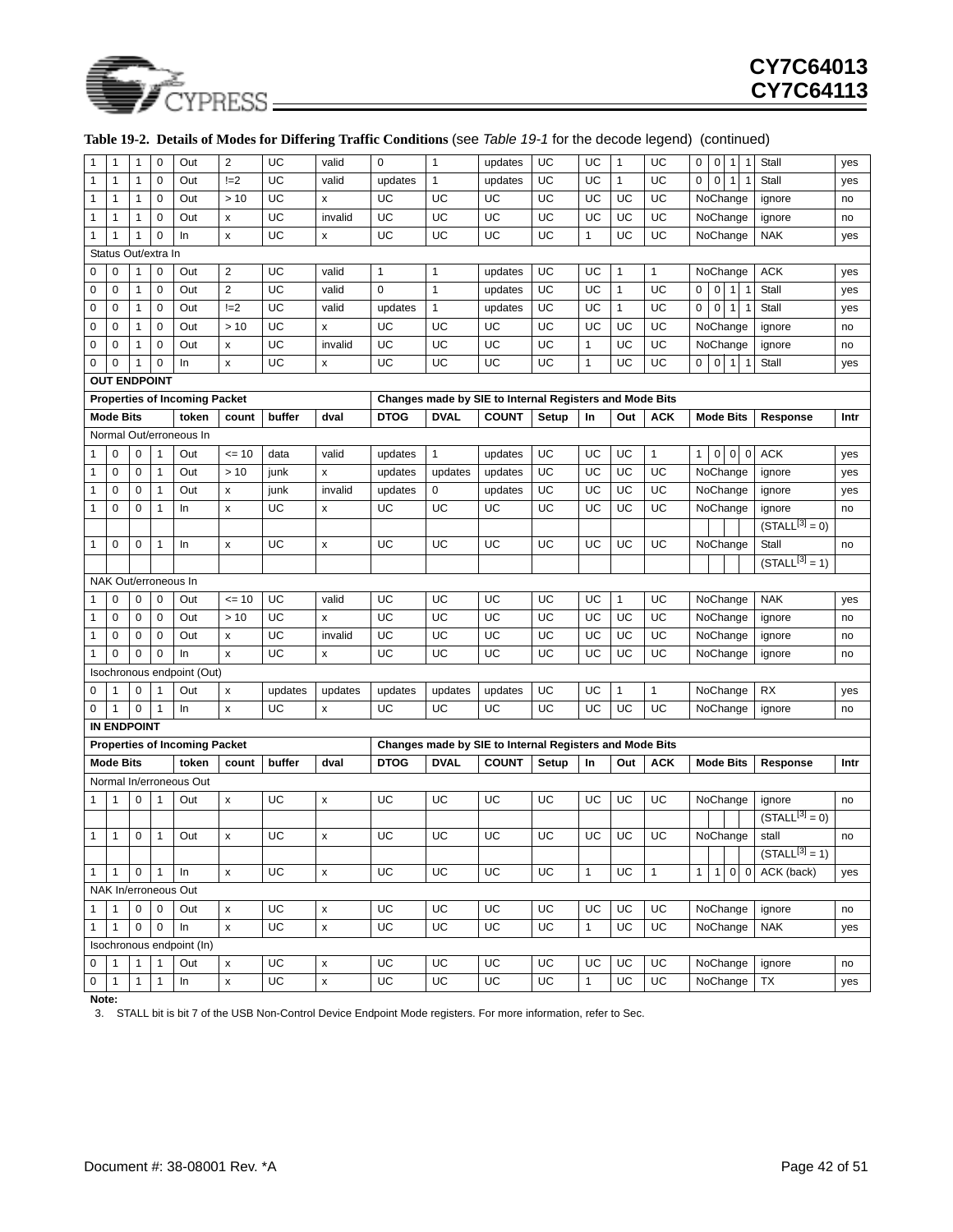

## <span id="page-42-0"></span>**20.0 Register Summary**

|                                        |           | Address Register Name               | Bit 7                                 | Bit 6                         | Bit 5                              | Bit 4                        | Bit 3                                   | Bit 2                                   | Bit 1                                | Bit 0                                                 | <b>Read/Write/</b><br>Both/- | Default/<br>Reset |
|----------------------------------------|-----------|-------------------------------------|---------------------------------------|-------------------------------|------------------------------------|------------------------------|-----------------------------------------|-----------------------------------------|--------------------------------------|-------------------------------------------------------|------------------------------|-------------------|
|                                        | 0x00      | Port 0 Data                         | P <sub>0.7</sub>                      | P <sub>0.6</sub>              | P <sub>0.5</sub>                   | P <sub>0.4</sub>             | P <sub>0.3</sub>                        | P <sub>0.2</sub>                        | P <sub>0.1</sub>                     | P <sub>0.0</sub>                                      | BBBBBBBB                     | 11111111          |
|                                        | 0x01      | Port 1 Data                         | P1.7                                  | P <sub>1.6</sub>              | P1.5                               | P1.4                         | P1.3                                    | P <sub>1.2</sub>                        | P1.1                                 | P <sub>1.0</sub>                                      | BBBBBBBB                     | 11111111          |
|                                        | 0x02      | Port 2 Data                         | P <sub>2.7</sub>                      | P2.6                          | P <sub>2.5</sub>                   | P <sub>2.4</sub>             | P <sub>2.3</sub>                        | P2.2                                    | P <sub>2.1</sub>                     | P2.0                                                  | <b>BBBBBBBB</b>              | 11111111          |
|                                        | 0x03      | Port 3 Data                         | P3.7                                  | P3.6                          | P3.5                               | P3.4                         | P3.3                                    | P3.2                                    | P3.1                                 | P3.0                                                  | <b>BBBBBBBB</b>              | 11111111          |
| GPIO CONFIGURATION PORTS 0, 1, 2 AND 3 | 0x04      | Port 0 Interrupt Enable             | P0.7 Intr<br>Enable                   | P0.6 Intr<br>Enable           | P0.5 Intr<br>Enable                | P0.4 Intr<br>Enable          | P0.3 Intr<br>Enable                     | P0.2 Intr<br>Enable                     | P0.1 Intr<br>Enable                  | P0.0 Intr<br>Enable                                   | wwwwwww                      | 00000000          |
|                                        | 0x05      | Port 1 Interrupt Enable             | P1.7 Intr<br>Enable                   | P1.6 Intr<br>Enable           | P <sub>1.5</sub> Intr<br>Enable    | P1.4 Intr<br>Enable          | Reserved                                | P1.2 Intr<br>Enable                     | P1.1 Intr<br>Enable                  | P1.0 Intr<br>Enable                                   | wwwwwww                      | 00000000          |
|                                        | 0x06      | Port 2 Interrupt Enable             | P2.7 Intr<br>Enable                   | P2.6 Intr<br>Enable           | P2.5 Intr<br>Enable                | P2.4 Intr<br>Enable          | P2.3 Intr<br>Enable                     | Reserved                                | Reserved                             | Reserved                                              | wwwwwww                      | 00000000          |
|                                        | 0x07      | Port 3 Interrupt Enable             | Reserved                              | Reserved                      | Reserved                           | Reserved                     | Reserved                                | Reserved                                | P3.1 Intr<br>Enable                  | P3.0 Intr<br>Enable                                   | wwwwwww                      | 00000000          |
|                                        | 0x08      | <b>GPIO Configuration</b>           | Port 3<br>Config Bit 1                | Port 3<br>Config Bit 0        | Port 2<br>Config Bit 1             | Port 2<br>Config Bit 0       | Port 1<br>Config Bit 1                  | Port 1<br>Config Bit 0                  | Port 0<br>Config Bit 1               | Port 0<br>Config Bit 0                                | BBBBBBBB                     | 00000000          |
| 훭                                      | 0x09      | HAPI/I <sup>2</sup> C Configuration | I <sup>2</sup> C Position             | Reserved                      | Reserved                           | Reserved                     | Reserved                                | Reserved                                | I <sup>2</sup> C Port<br>Width       | Reserved                                              | BBBBBBBB                     | 00000000          |
|                                        |           |                                     |                                       |                               |                                    |                              |                                         |                                         |                                      |                                                       |                              |                   |
|                                        | 0x10      | USB Device Address A                | Device<br>Address A<br>Enable         | Device<br>Address A<br>Bit 6  | Device<br>Address A<br>Bit 5       | Device<br>Address A<br>Bit 4 | Device<br>Address A<br>Bit 3            | Device<br>Address A<br>Bit 2            | Device<br>Address A<br>Bit 1         | Device<br>Address A<br>Bit 0                          | <b>BBBBBBBB</b>              | 00000000          |
| $\mathbf{z}$                           | 0x11      | EP A0 Counter<br>Register           | Data 0/1<br>Toggle                    | Data Valid                    | <b>Byte Count</b><br>Bit 5         | <b>Byte Count</b><br>Bit 4   | <b>Byte Count</b><br>Bit 3              | <b>Byte Count</b><br>Bit 2              | <b>Byte Count</b><br>Bit 1           | <b>Byte Count</b><br>Bit 0                            | BBBBBBBB                     | 00000000          |
| ENDPOINT AO, AI AND<br>CONFIGURATION   | 0x12      | EP A0 Mode Register                 | Endpoint0<br><b>SETUP</b><br>Received | Endpoint0<br>IN<br>Received   | Endpoint0<br>OUT<br>Received       | <b>ACK</b>                   | Mode Bit 3                              | Mode Bit 2                              | Mode Bit 1                           | Mode Bit 0                                            | <b>BBBBBBBB</b>              | 00000000          |
|                                        | 0x13      | EP A1 Counter<br>Register           | Data 0/1<br>Toggle                    | Data Valid                    | <b>Byte Count</b><br>Bit 5         | <b>Byte Count</b><br>Bit 4   | <b>Byte Count</b><br>Bit 3              | <b>Byte Count</b><br>Bit 2              | <b>Byte Count</b><br>Bit 1           | <b>Byte Count</b><br>Bit 0                            | <b>BBBBBBBB</b>              | 00000000          |
|                                        | 0x14      | EP A1 Mode Register                 | <b>STALL</b>                          | $\overline{\phantom{a}}$      | $\overline{\phantom{a}}$           | <b>ACK</b>                   | Mode Bit 3                              | Mode Bit 2                              | Mode Bit 1                           | Mode Bit 0                                            | BBBBBBBB                     | 00000000          |
|                                        | 0x15      | EP A2 Counter<br>Register           | Data 0/1<br>Toggle                    | Data Valid                    | <b>Byte Count</b><br>Bit 5         | <b>Byte Count</b><br>Bit 4   | <b>Byte Count</b><br>Bit 3              | <b>Byte Count</b><br>Bit 2              | <b>Byte Count</b><br>Bit 1           | <b>Byte Count</b><br>Bit 0                            | <b>BBBBBBBB</b>              | 00000000          |
|                                        | 0x16      | EP A2 Mode Register                 | <b>STALL</b>                          |                               |                                    | <b>ACK</b>                   | Mode Bit 3                              | Mode Bit 2                              | Mode Bit 1                           | Mode Bit 0                                            | <b>BBBBBBBB</b>              | 00000000          |
| និន                                    | 0x1F      | <b>USB Status and Control</b>       | Endpoint<br>Size                      | Endpoint<br>Mode              | D+<br>Upstream                     | $D -$<br>Upstream            | <b>Bus Activity</b>                     | Control<br>Bit 2                        | Control<br>Bit 1                     | Control<br>Bit 0                                      | <b>BBRRBBBB</b>              | $-0$ xx $0000$    |
|                                        |           |                                     |                                       |                               |                                    |                              |                                         |                                         |                                      |                                                       |                              |                   |
| <b>INTERRUPT</b>                       | 0x20      | Global Interrupt Enable             | Reserved                              | $I^2C$<br>Interrupt<br>Enable | <b>GPIO</b><br>Interrupt<br>Enable | Reserved                     | USB Hub<br>Interrupt<br>Enable          | 1.024-ms<br>Interrupt<br>Enable         | $128 - \mu s$<br>Interrupt<br>Enable | <b>USB Bus</b><br><b>RESET</b><br>Interrupt<br>Enable | -BBBBBBB                     | $-0000000$        |
|                                        | 0x21      | <b>Endpoint Interrupt</b><br>Enable | Reserved                              | Reserved                      | Reserved                           | EPB1<br>Interrupt<br>Enable  | EPB <sub>0</sub><br>Interrupt<br>Enable | EPA <sub>2</sub><br>Interrupt<br>Enable | EPA1<br>Interrupt<br>Enable          | EPA0<br>Interrupt<br>Enable                           | ---BBBBB                     | $--00000$         |
|                                        | 0x24      | Timer (LSB)                         | Timer Bit 7                           | Timer Bit 6                   | Timer Bit 5                        | Timer Bit 4                  | Timer Bit 3                             | Timer Bit 2                             | Timer Bit 1                          | Timer Bit 0                                           | <b>RRRRRRRR</b>              | 00000000          |
| <b>TIMER</b>                           | 0x25      | Timer (MSB)                         | Reserved                              | Reserved                      | Reserved                           | Reserved                     | Timer Bit 11                            | Timer Bit 10                            | Time Bit 9                           | Timer Bit 8                                           | $---rrrr$                    | $---0000$         |
|                                        | 0x26      | WDT Clear                           | x                                     | x6                            | x                                  | x                            | xЗ                                      | x2                                      | X                                    | x                                                     | wwwwwww                      | <b>XXXXXXXX</b>   |
| $\frac{1}{2}$                          | 0x28      | <sup>2</sup> C Control and Status   | <b>MSTR</b><br>Mode                   | Continue/<br>Busy             | Xmit<br>Mode                       | <b>ACK</b>                   | Addr                                    | ARB Lost/<br>Restart                    | Received<br>Stop                     | ${}^{12}$ C<br>Enable                                 | <b>BBBBBBBB</b>              | 00000000          |
|                                        | 0x29      | $I2C$ Data                          | I <sup>2</sup> C Data 7               | $I^2C$ Data 6                 | $I^2C$ Data 5                      | $I2C$ Data 4                 | $I2C$ Data 3                            | I <sup>2</sup> C Data 2                 | $I2C$ Data 1                         | $I^2C$ Data 0                                         | <b>BBBBBBBB</b>              | XXXXXXXX          |
|                                        | 0x30      | DAC Data                            | Timer Bit 7                           | Timer Bit 6                   | Timer Bit 5                        | Timer Bit 4                  | Timer Bit 3                             | Timer Bit 2                             | Timer Bit 1                          | Timer Bit 0                                           | <b>RRRRRRRR</b>              | 00000000          |
| <b>DAC PORT</b>                        | 0x31      | DAC Interrupt Enable)               | Reserved                              | Reserved                      | Reserved                           | Reserved                     | Timer Bit 11                            | Timer Bit 10                            | Time Bit 9                           | Timer Bit 8                                           | $---rrrr$                    | $---0000$         |
|                                        | 0x32      | DAC Interrupt Polarity              |                                       |                               |                                    |                              |                                         |                                         |                                      |                                                       |                              |                   |
|                                        | 0x38-0x3F | DAS Isink                           | x                                     | x6                            | x                                  | X                            | xЗ                                      | x2                                      | x                                    | x                                                     | wwwwwww                      |                   |
|                                        | 0x40      | Reserved                            | Reserved                              | Reserved                      | Reserved                           | Reserved                     | Reserved                                | Reserved                                | Reserved                             | Reserved                                              | <b>BBBBBBBB</b>              | 00000000          |
|                                        | 0x41      | EP A3 Counter Register              | Data 0/1<br>Toggle                    | Data Valid                    | <b>Byte Count</b><br>Bit 5         | <b>Byte Count</b><br>Bit 4   | <b>Byte Count</b><br>Bit 3              | <b>Byte Count</b><br>Bit 2              | <b>Byte Count</b><br>Bit 1           | <b>Byte Count</b><br>Bit 0                            | BBBBBBBB                     | 00000000          |
| Configuration<br>Configuration         | 0x42      | EP A3 Mode Register                 | Endpoint 0<br>SETUP<br>Received       | Endpoint 0<br>IN<br>Received  | Endpoint 0<br>OUT<br>Received      | <b>ACK</b>                   | Mode Bit 3                              | Mode Bit 2                              | Mode Bit 1                           | Mode Bit 0                                            | BBBBBBBB                     | 00000000          |
|                                        | 0x43      | EP A4 Counter Register              | Data 0/1<br>Toggle                    | Data Valid                    | <b>Byte Count</b><br>Bit 5         | <b>Byte Count</b><br>Bit 4   | <b>Byte Count</b><br>Bit 3              | <b>Byte Count</b><br>Bit 2              | <b>Byte Count</b><br>Bit 1           | <b>Byte Count</b><br>Bit 0                            | BBBBBBBB                     | 00000000          |
|                                        | 0x44      | EP A4 Mode Register                 | <b>STALL</b>                          | $\overline{\phantom{a}}$      | $\overline{\phantom{a}}$           | <b>ACK</b>                   | Mode Bit 3                              | Mode Bit 2                              | Mode Bit 1                           | Mode Bit 0                                            | BBBBBBBB                     | 00000000          |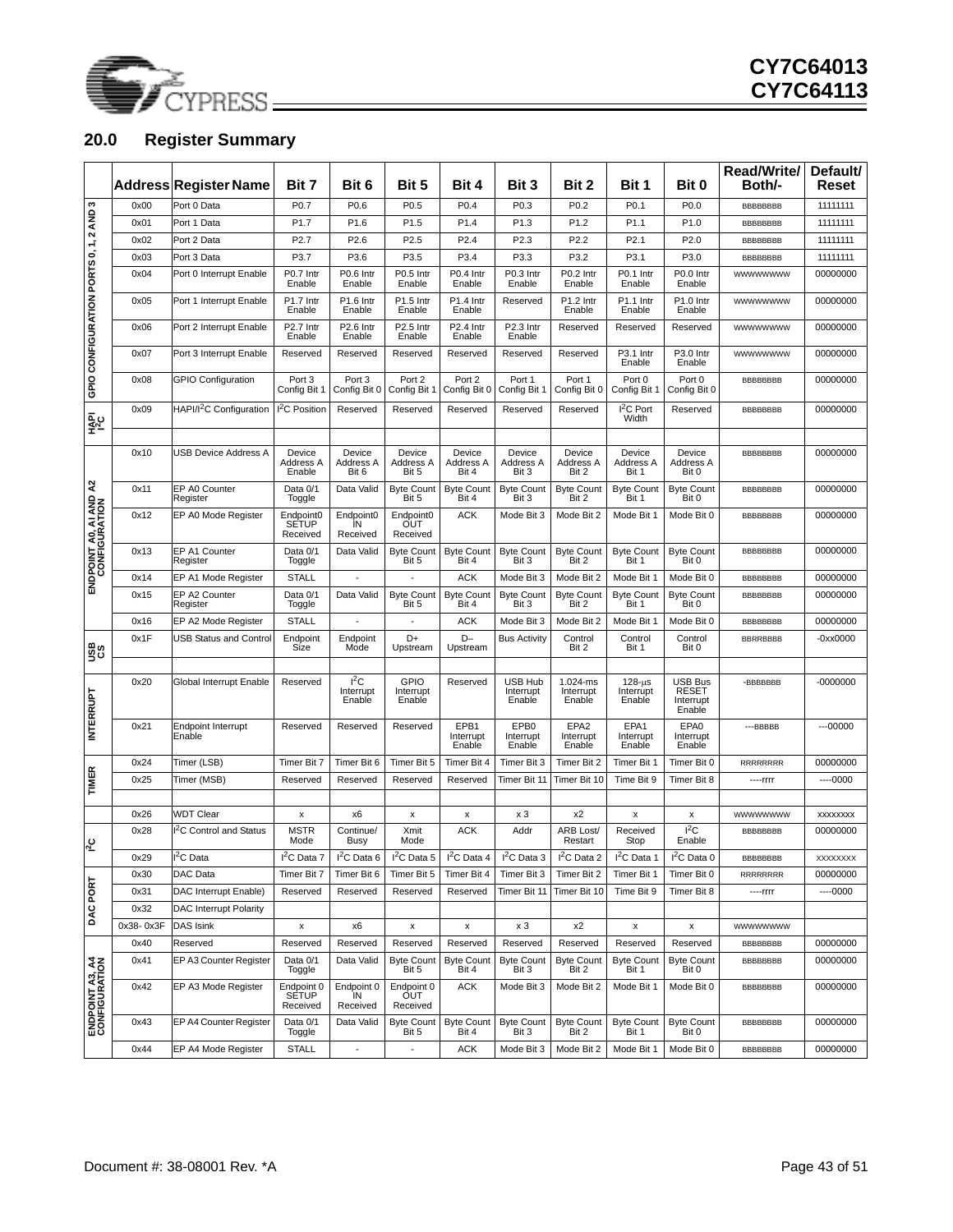

|                              |                   | <b>Address Register Name</b> | Bit 7                 | Bit 6             | Bit 5                                | Bit 4             | Bit 3    | Bit 2                        | Bit 1    | Bit 0    | Read/Write/<br>Both/- | Default/<br>Reset |
|------------------------------|-------------------|------------------------------|-----------------------|-------------------|--------------------------------------|-------------------|----------|------------------------------|----------|----------|-----------------------|-------------------|
|                              | 0x48              | Reserved                     | Reserved              | Reserved          | Reserved                             | Reserved          | Reserved | Reserved                     | Reserved | Reserved | Reserved              | 00000000          |
|                              | 0x49              | Reserved                     | Reserved              | Reserved          | Reserved                             | Reserved          | Reserved | Reserved                     | Reserved | Reserved | Reserved              | 00000000          |
|                              | 0x4A              | Reserved                     | Reserved              | Reserved          | Reserved                             | Reserved          | Reserved | Reserved                     | Reserved | Reserved | Reserved              | 00000000          |
|                              | 0x4B              | Reserved                     | Reserved              | Reserved          | Reserved                             | Reserved          | Reserved | Reserved                     | Reserved | Reserved | Reserved              | 00000000          |
|                              | 0x4C              | Reserved                     | Reserved              | Reserved          | Reserved                             | Reserved          | Reserved | Reserved                     | Reserved | Reserved | Reserved              | $-000000$         |
| RESERVED                     | 0x4D              | Reserved                     | Reserved              | Reserved          | Reserved                             | Reserved          | Reserved | Reserved                     | Reserved | Reserved | Reserved              | 00000000          |
|                              | 0x4E              | Reserved                     | Reserved              | Reserved          | Reserved                             | Reserved          | Reserved | Reserved                     | Reserved | Reserved | Reserved              | 00000000          |
|                              | 0x4F              | Reserved                     | Reserved              | Reserved          | Reserved                             | Reserved          | Reserved | Reserved                     | Reserved | Reserved | Reserved              | 00000000          |
|                              | 0x50              | Reserved                     | Reserved              | Reserved          | Reserved                             | Reserved          | Reserved | Reserved                     | Reserved | Reserved | Reserved              | 00000000          |
|                              | 0x51              | Reserved                     | Reserved              | Reserved          | Reserved                             | Reserved          | Reserved | Reserved                     | Reserved | Reserved | Reserved              | 00000000          |
|                              | 0x52              | Reserved                     | Reserved              | Reserved          | Reserved                             | Reserved          | Reserved | Reserved                     | Reserved | Reserved | Reserved              | 00000000          |
|                              | 0xFF              | Process Status &<br>Control  | <b>IRQ</b><br>Pendina | Watchdog<br>Reset | <b>USB Bus</b><br>Reset<br>Interrupt | Power-On<br>Reset | Suspend  | Interrupt<br>Enable<br>Sense | Reserved | Run      | RBBBBRBB              | 00010001          |
| Note:<br>W: Write<br>R: Read | B: Read and Write |                              |                       |                   |                                      |                   |          |                              |          |          |                       |                   |
| 21.0                         |                   | <b>Sample Schematic</b>      |                       |                   |                                      |                   |          |                              |          |          |                       |                   |

<span id="page-43-0"></span>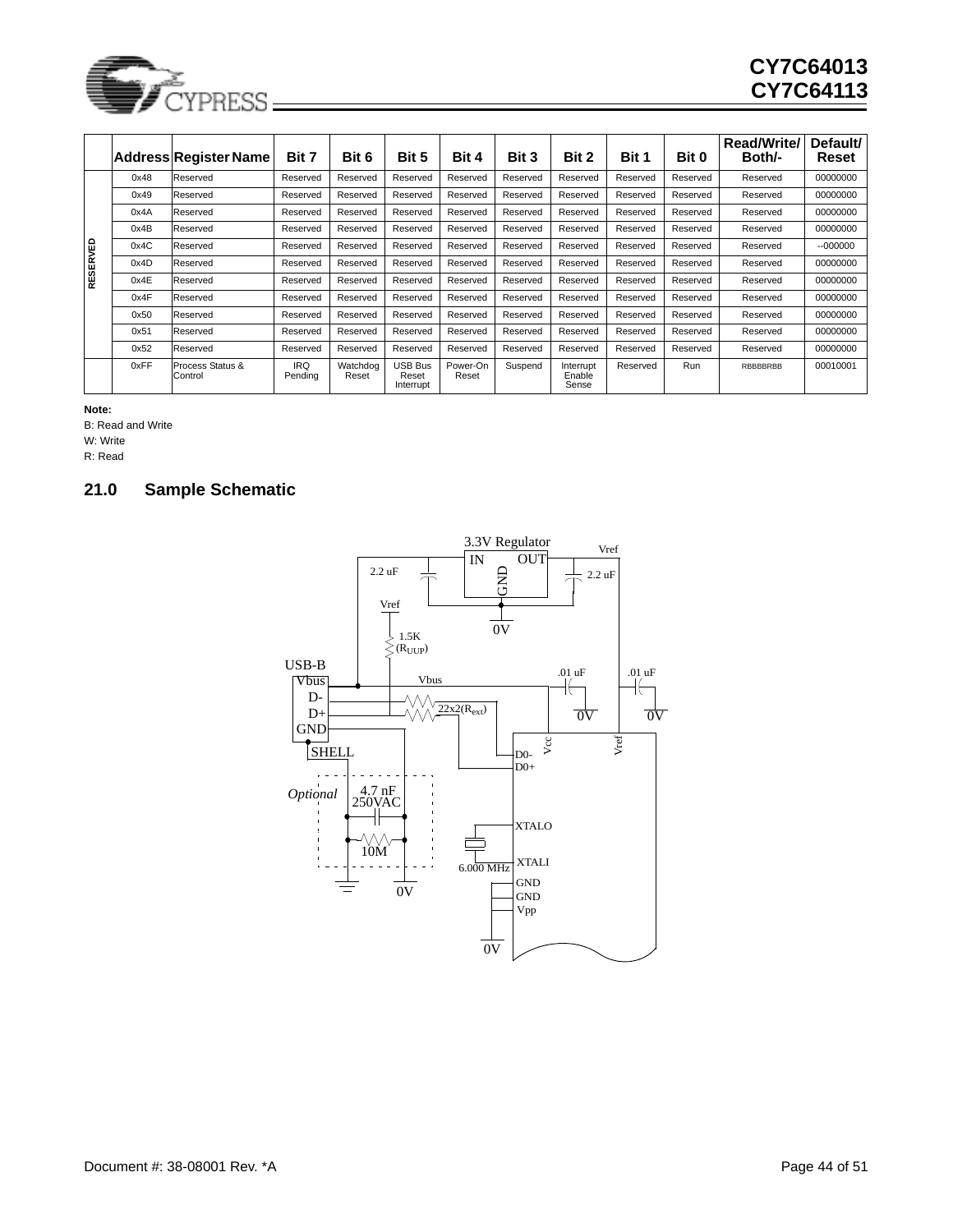

### <span id="page-44-0"></span>**22.0 Absolute Maximum Ratings**

| Ambient Temperature with Power Applied 0°C to +70°C                     |  |
|-------------------------------------------------------------------------|--|
| Supply voltage on $V_{CC}$ relative to $V_{SS}$ -0.5V to +7.0V          |  |
|                                                                         |  |
| DC Voltage Applied to Outputs in High Z State $-0.5V$ to $+V_{CC}+0.5V$ |  |
|                                                                         |  |
|                                                                         |  |
|                                                                         |  |
| Max Output Sink Current into Port 0, 1, 2, 3, and DAC[1:0] Pins 60 mA   |  |
| Max Output Sink Current into DAC[7:2] Pins 10 mA                        |  |

### <span id="page-44-1"></span>**23.0 Electrical Characteristics**

 $f<sub>OSC</sub> = 6 MHz$ ; Operating Temperature = 0 to 70°C,  $V<sub>CC</sub> = 4.0V$  to 5.25V

| <b>Parameter</b>          | <b>Description</b>                         | <b>Conditions</b>                          | Min.     | Max.       | <b>Unit</b>       |
|---------------------------|--------------------------------------------|--------------------------------------------|----------|------------|-------------------|
|                           | General                                    |                                            |          |            |                   |
| $V_{REF}$                 | Reference Voltage                          | $3.3V + 5%$                                | 3.15     | 3.45       | $\vee$            |
| $V_{\text{pp}}$           | Programming Voltage (disabled)             |                                            | $-0.4$   | 0.4        | $\vee$            |
| $I_{\rm CC}$              | V <sub>CC</sub> Operating Current          | No GPIO source current                     |          | 50         | mA                |
| $I_{SB1}$                 | Supply Current-Suspend Mode                |                                            |          | 50         | $\mu$ A           |
| $I_{ref}$                 | V <sub>RFF</sub> Operating Current         | Note 5                                     |          | 30         | mA                |
| $I_{\rm fl}$              | Input Leakage Current                      | Any pin                                    |          | 1          | $\mu$ A           |
|                           | <b>USB Interface</b>                       |                                            |          |            |                   |
| $V_{di}$                  | <b>Differential Input Sensitivity</b>      | $  (D+)-(D-)  $                            | 0.2      |            | $\vee$            |
| $V_{\text{cm}}$           | Differential Input Common Mode Range       |                                            | 0.8      | 2.5        | $\vee$            |
| $\rm V_{\rm se}$          | Single Ended Receiver Threshold            |                                            | 0.8      | 2.0        | $\vee$            |
| $C_{\text{in}}$           | <b>Transceiver Capacitance</b>             |                                            |          | 20         | pF                |
| I <sub>10</sub>           | Hi-Z State Data Line Leakage               | 0 V < V <sub>in</sub> < 3.3 V              | $-10$    | 10         | $\mu$ A           |
| $R_{ext}$                 | <b>External USB Series Resistor</b>        | In series with each USB pin                | 19       | 21         | $\Omega$          |
| $R_{UUP}$                 | External Upstream USB Pull-up Resistor     | 1.5 k $\Omega$ ±5%, D+ to V <sub>REG</sub> | 1.425    | 1.575      | $k\Omega$         |
|                           | <b>Power On Reset</b>                      |                                            |          |            |                   |
| $t_{\text{vccs}}$         | V <sub>CC</sub> Ramp Rate                  | Linear ramp 0V to $V_{CC}^{[4]}$           | $\Omega$ | 100        | ms                |
|                           | <b>USB Upstream</b>                        |                                            |          |            |                   |
| V <sub>UOH</sub>          | Static Output High                         | 15 kΩ ±5% to Gnd                           | 2.8      | 3.6        | $\vee$            |
| V <sub>UOL</sub>          | <b>Static Output Low</b>                   | 1.5 k $\Omega$ ±5% to $V_{REF}$            |          | 0.3        | V                 |
| $Z_0$                     | <b>USB Driver Output Impedance</b>         | Including R <sub>ext</sub> Resistor        | 28       | 44         | Ω                 |
|                           | <b>General Purpose I/O (GPIO)</b>          |                                            |          |            |                   |
| $R_{up}$                  | Pull-up Resistance (typical 14 $k\Omega$ ) |                                            | 8.0      | 24.0       | $k\Omega$         |
| $\overline{V}_{ITH}$      | Input Threshold Voltage                    | All ports, LOW to HIGH edge                | 20%      | 40%        | $V_{\text{CC}}$   |
| $\mathsf{V}_{\mathsf{H}}$ | Input Hysteresis Voltage                   | All ports, HIGH to LOW edge                | 2%       | 8%         | $V_{\rm CC}$      |
| $V_{OL}$                  | Port 0,1,2,3 Output Low Voltage            | $I_{OL} = 3 mA$<br>$I_{OL} = 8 \text{ mA}$ |          | 0.4<br>2.0 | V<br>V            |
| $V_{OH}$                  | Output High Voltage                        | $I_{OH}$ = 1.9 mA (all ports 0,1,2,3)      | 2.4      |            | $\overline{\vee}$ |

**Notes:**

<span id="page-44-3"></span>4. Power-on Reset occurs whenever the voltage on  $V_{CC}$  is below approximately 2.5V.<br>5. This is based on transitions every 2 full-speed bit times on average.

<span id="page-44-2"></span>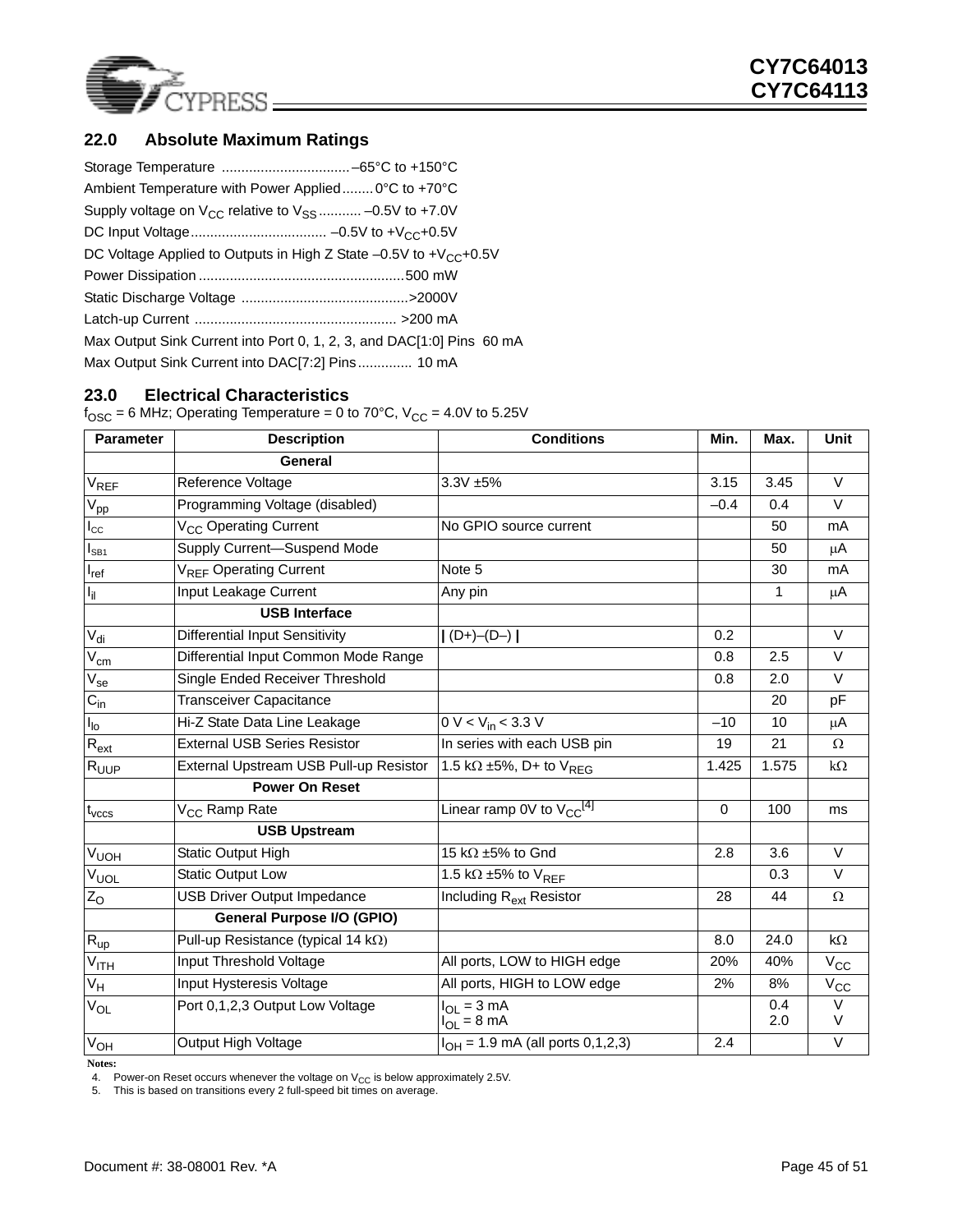

### 23.0 **Electrical Characteristics** (continued)

 $f<sub>OSC</sub> = 6 MHz$ ; Operating Temperature = 0 to 70°C,  $V<sub>CC</sub> = 4.0V$  to 5.25V

| <b>Parameter</b>      | <b>Description</b>                             | <b>Conditions</b>                               | Min. | Max. | Unit       |
|-----------------------|------------------------------------------------|-------------------------------------------------|------|------|------------|
|                       | <b>DAC</b> Interface                           |                                                 |      |      |            |
| $R_{up}$              | DAC Pull-up Resistance (typical 14 $k\Omega$ ) |                                                 | 8.0  | 24.0 | $k\Omega$  |
| $I_{\text{sink}0(0)}$ | DAC[7:2] Sink current (0)                      | $V_{\text{out}} = 2.0 V \text{ DC}$             | 0.1  | 0.3  | mA         |
| $I_{\text{sinkO(F)}}$ | DAC[7:2] Sink current (F)                      | $V_{\text{out}} = 2.0 V \text{ DC}$             | 0.5  | 1.5  | mA         |
| $I_{\text{sink1}(0)}$ | DAC[1:0] Sink current (0)                      | $V_{\text{out}} = 2.0 V \text{ DC}$             | 1.6  | 4.8  | mA         |
| $I$ sink1(F)          | DAC[1:0] Sink current (F)                      | $V_{\text{out}} = 2.0 V \text{ DC}$             | 8    | 24   | mA         |
| <sup>I</sup> range    | Programmed Isink Ratio: max/min                | $V_{\text{out}} = 2.0 \text{V} \text{DC}^{[6]}$ | 4    | 6    |            |
| <sup>I</sup> ratio    | Tracking Ratio DAC[1:0] to DAC[7:2]            | $V_{\text{out}} = 2.0 V^{[7]}$                  | 14   | 22   |            |
| <sup>I</sup> sinkDAC  | <b>DAC Sink Current</b>                        | $V_{\text{out}} = 2.0 \text{V} \cdot \text{DC}$ | 1.6  | 4.8  | mA         |
| $I_{lin}$             | Differential Nonlinearity                      | DAC Port <sup>[8]</sup>                         |      | 0.6  | <b>LSB</b> |

### **24.0 Switching Characteristics** ( $f_{\text{OSC}} = 6.0 \text{ MHz}$ )

| <b>Parameter</b>              | <b>Description</b>                                        | Min.           | Max.   | <b>Unit</b> |
|-------------------------------|-----------------------------------------------------------|----------------|--------|-------------|
|                               | <b>Clock Source</b>                                       |                |        |             |
| $f_{\rm OSC}$                 | Clock Rate                                                | $6 + 0.25%$    |        | MHz         |
| $t_{\rm cyc}$                 | <b>Clock Period</b>                                       | 166.25         | 167.08 | ns          |
| $t_{CH}$                      | Clock HIGH time                                           | $0.45 t_{CYC}$ |        | ns          |
| $t_{CL}$                      | Clock LOW time                                            | $0.45 t_{CYC}$ |        | ns          |
|                               | <b>USB Full Speed Signaling</b> <sup>[9]</sup>            |                |        |             |
| $t_{\text{rfs}}$              | <b>Transition Rise Time</b>                               | $\overline{4}$ | 20     | ns          |
| t <sub>ffs</sub>              | <b>Transition Fall Time</b>                               | 4              | 20     | ns          |
| t <sub>rfmfs</sub>            | Rise / Fall Time Matching; $(t_r/t_f)$                    | 90             | 111    | $\%$        |
| t <sub>dratefs</sub>          | Full Speed Date Rate                                      | 12 ±0.25%      |        | Mb/s        |
|                               | <b>DAC</b> Interface                                      |                |        |             |
| $t_{\sf sink}$                | <b>Current Sink Response Time</b>                         |                | 0.8    | $\mu$ S     |
|                               | <b>HAPI Read Cycle Timing</b>                             |                |        |             |
| $t_{\mathsf{RD}}$             | Read Pulse Width                                          | 15             |        | ns          |
| $t_{\sf OED}$                 | OE LOW to Data Valid <sup>[10, 11]</sup>                  |                | 40     | ns          |
| $t$ <sub>OEZ</sub>            | OE HIGH to Data High-Z <sup>[11]</sup>                    |                | 20     | ns          |
| t <sub>OEDR</sub>             | OE LOW to Data_Ready Deasserted <sup>[10, 11]</sup>       | $\Omega$       | 60     | ns          |
|                               | <b>HAPI Write Cycle Timing</b>                            |                |        |             |
| $t_{WR}$                      | Write Strobe Width                                        | 15             |        | ns          |
| t <sub>DSTB</sub>             | Data Valid to STB HIGH (Data Set-up Time) <sup>[11]</sup> | 5              |        | ns          |
| $t_{\sf STBZ}$                | STB HIGH to Data High-Z (Data Hold Time)[11]              | 15             |        | ns          |
| $\mathsf{t}_{\textsf{STBLE}}$ | STB LOW to Latch_Empty Deasserted <sup>[10, 11]</sup>     | $\Omega$       | 50     | ns          |
|                               | <b>Timer Signals</b>                                      |                |        |             |
| $t_{\text{watch}}$            | <b>Watchdog Timer Period</b>                              | 8.192          | 14.336 | ms          |

**Notes:**

<span id="page-45-2"></span>6. Irange: I<sub>sinkn</sub>(15)/ I<sub>sinkn</sub>(0) for the same pin.

<span id="page-45-3"></span>7.  $T_{ratio} = I_{sink1}[1:0](n)/I_{sink0}[7:2](n)$  for the same n, programmed.

<span id="page-45-4"></span>8. I<sub>lin</sub> measured as largest step size vs. nominal according to measured full scale and zero programmed values.<br>9. Per Table 7-6 of revision 1.1 of USB specification.<br>10. For 25-pF load.

<span id="page-45-0"></span>

<span id="page-45-1"></span>

<span id="page-45-5"></span>11. Assumes chip select  $\overline{CS}$  is asserted (LOW).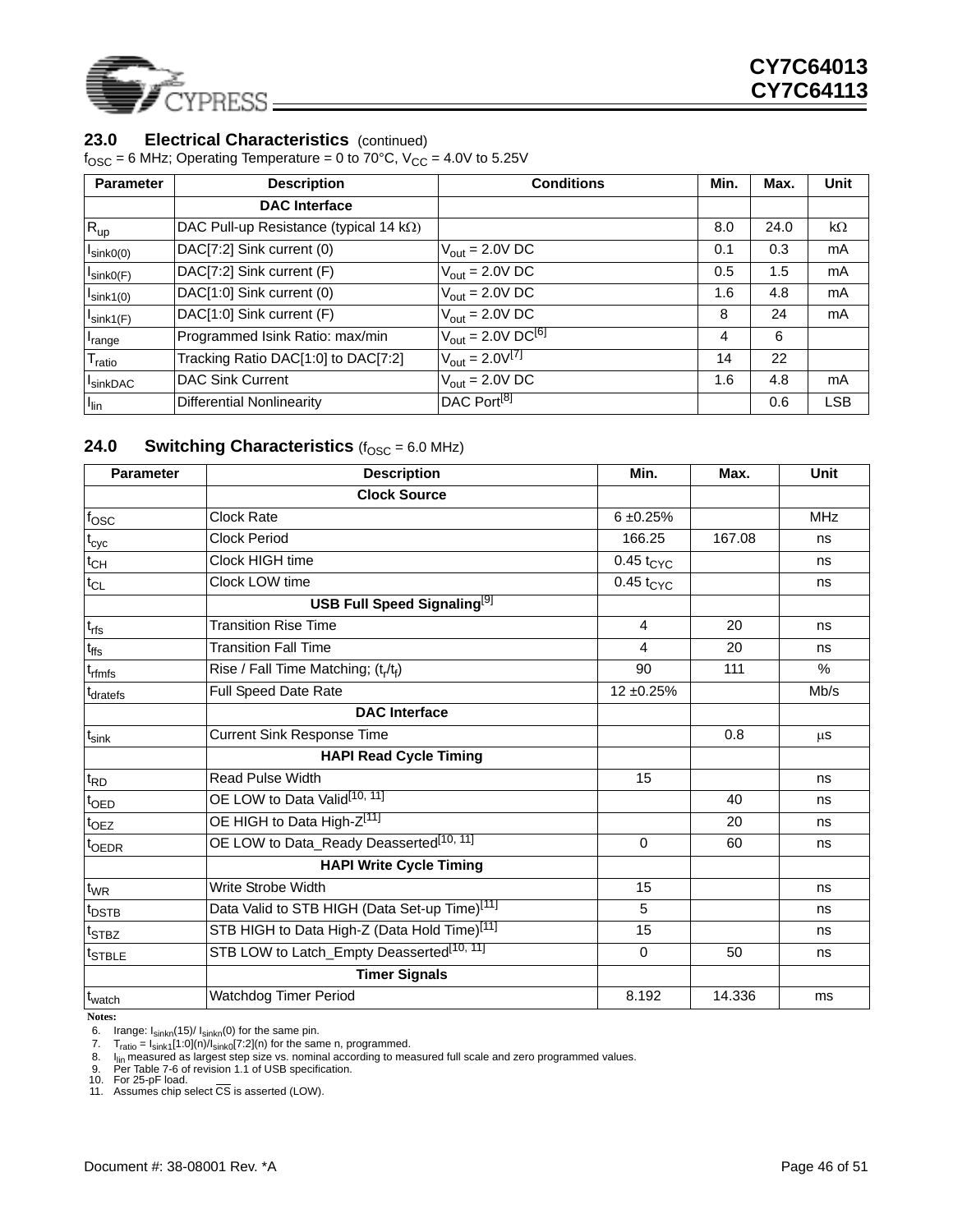



**Figure 24-1. Clock Timing**



**Figure 24-2. USB Data Signal Timing**

<span id="page-46-1"></span><span id="page-46-0"></span>

<span id="page-46-2"></span>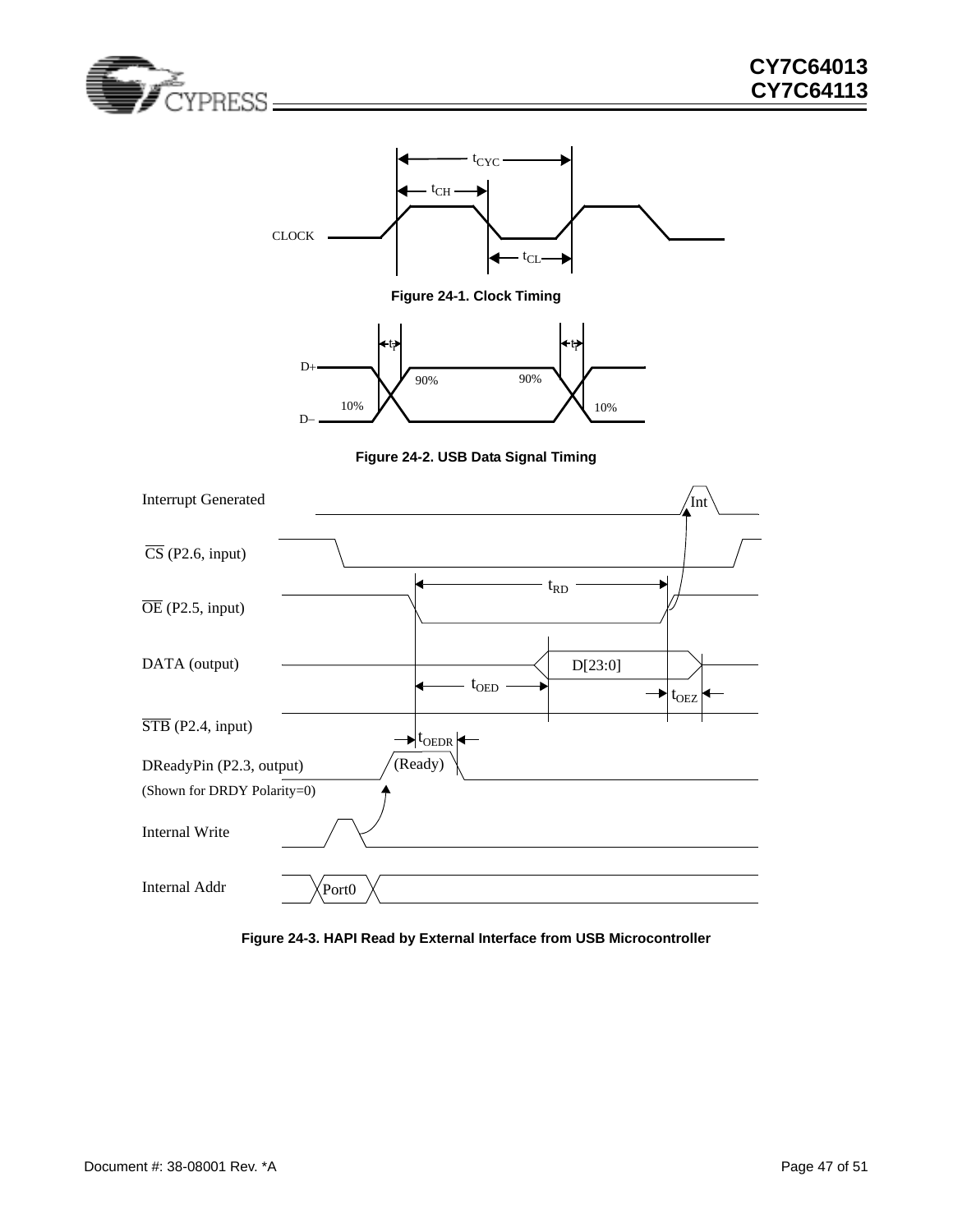



### <span id="page-47-1"></span>**Figure 24-4. HAPI Write by External Device to USB Microcontroller**

### <span id="page-47-0"></span>**25.0 Ordering Information**

| <b>Ordering Code</b> | <b>PROM Size</b> | Package<br>Name | Package Type          | Operating<br>Range |
|----------------------|------------------|-----------------|-----------------------|--------------------|
| CY7C64013-SC         | 8 KB             | S <sub>21</sub> | 28-Pin (300-Mil) SOIC | Commercial         |
| CY7C64013-PC         | 8 KB             | P <sub>21</sub> | 28-Pin (300-Mil) PDIP | Commercial         |
| CY7C64113-PVC        | 8 KB             | O48             | 48-Pin (300-Mil) SSOP | Commercial         |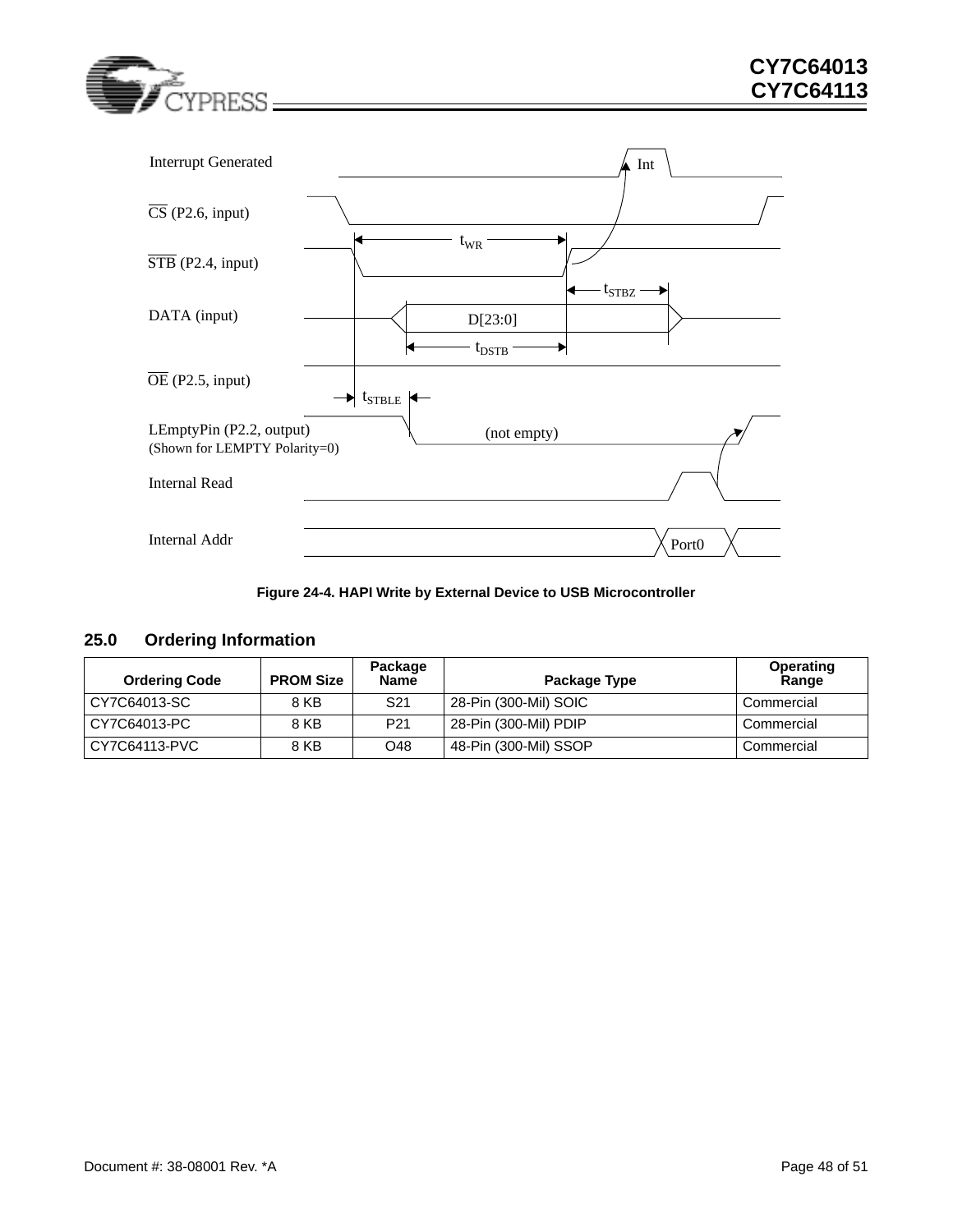

### <span id="page-48-0"></span>**26.0 Package Diagrams**

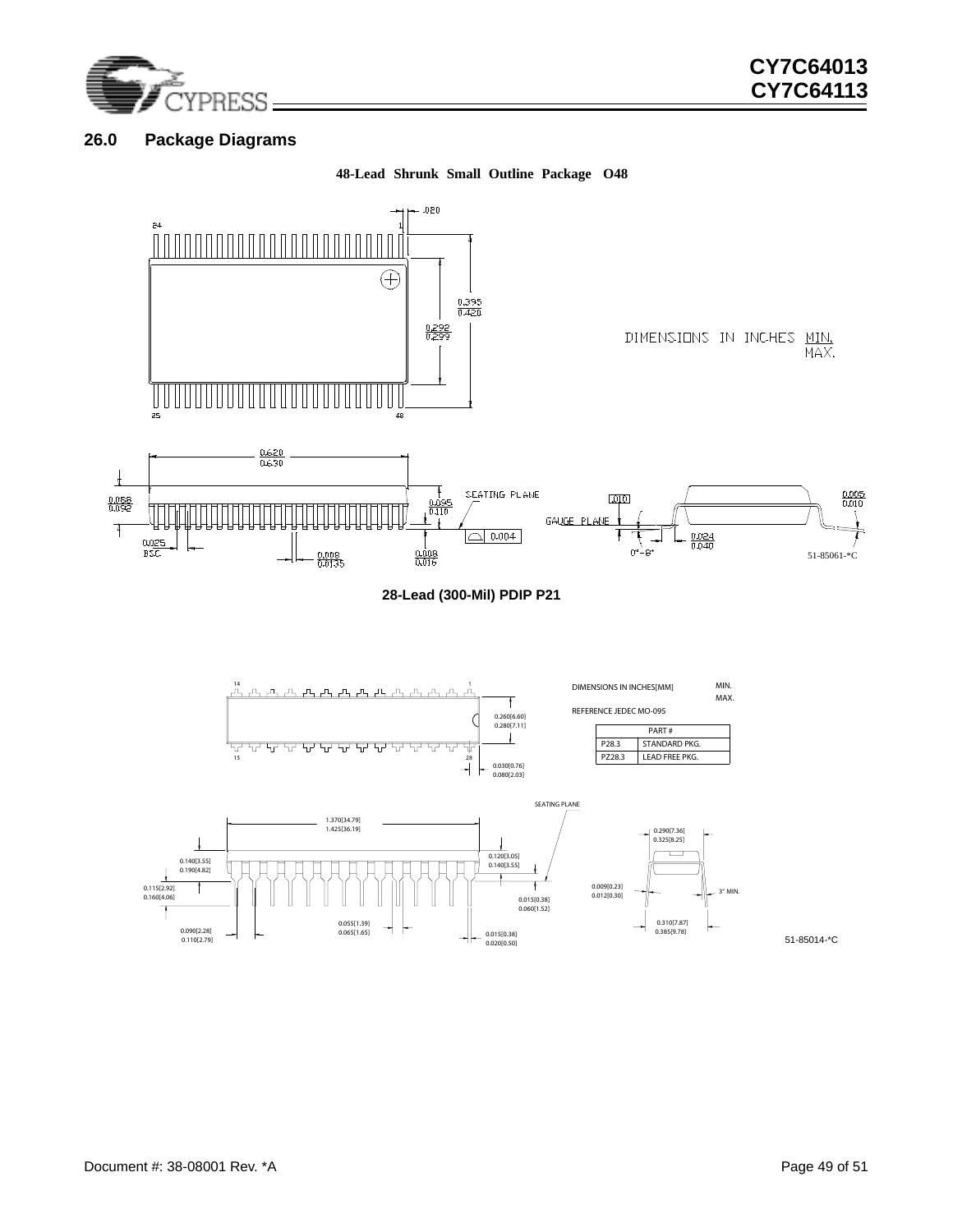

.

### 26.0 Package Diagrams (continued)



51-85026-\*C

All product and company names mentioned in this document are the trademarks of their respective holders.

© Cypress Semiconductor Corporation, 2004. The information contained herein is subject to change without notice. Cypress Semiconductor Corporation assumes no responsibility for the use<br>of any circuitry other than circuitry